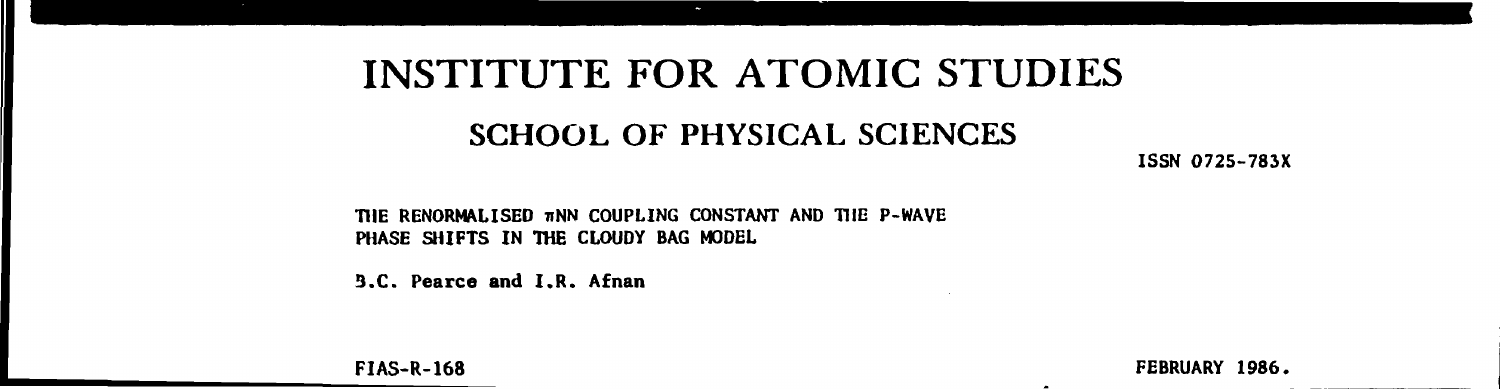## **THE RENORMALISED nNN COUPLING CONSTANT AND THE P-NAVE PHASE SHIFTS IN THE CLOUDY BAO MODEL**

 $\mathbf{r}$ 

**B.C. Pearce and 1.R. Afnan** 

**School of Physical Sciences. The Flinders University of South Australia, Bedford Park, South Australia. 5042. Australia.** 

## **ABSTRACT**

**Most applications of the cloudy bag aodel to nN scattering involve**  unitarising the bare diagrams arising from the Lagrangian by iterating in a **Llppmnn-Schwlnger equation. However analyses of the renoraallsatlon of the coupling constant proceed by Iterating the Lagranglan to a given order In the bare coupling constant. These two different approaches neans there Is an Inconsistency between the calculation of phase shifts and the calculation of renoraallsatlon. A renedy to this problea in presented that**  has the added advantage of improving the fit to the phase shifts in the P<sub>11</sub> **channel. This Is achieved by using physical values of the coupling constant In the crossed clngrna which reduces the repulsion rather than adds attraction. This approach can be Justified by examining equations for**  the  $\pi\pi N$  system that incorporate three-body unitarity.

**PACS: [I3.75.0x.](http://I3.75.0x) 12.35.Ht. [ll.10.Ch.](http://ll.10.Ch)** 

**February, I»80** 

**Submitted to Physical Review C.**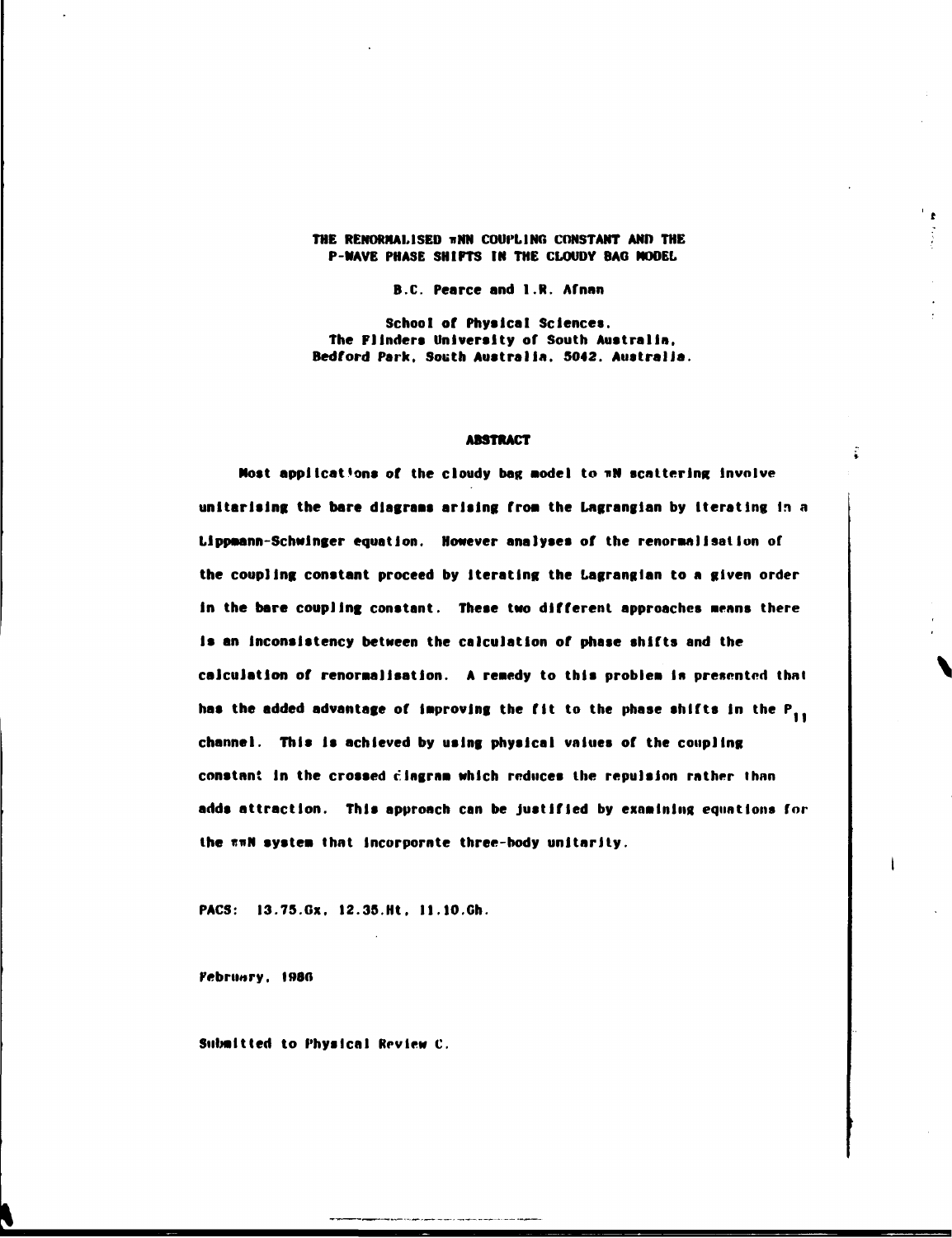## **I. INTRODUCTION**

このとものに、「このことのことのです」

**Chlral bag Models have enjoyed a considerable degree of popularity In recent years, due to their ability to incorporate quark degrees of freedoa in descriptions of aeson-baryon Interactions. In particular, the version known as the cloudy bag aodel (CBN) has been used wl'.h apparent success In**  both the **\*N**<sup>1,2,3</sup> and **KN<sup>4</sup>** sectors. However, despite the initial success in describing the low energy  $P_{22}$  will phase shifts, most attempts in the  $P_{11}$ channel<sup>3,5</sup> have been disappointing to say the least. The P<sub>11</sub> phase shifts **have traditionally been difficult to describe, requiring a detailed cancellation between the low energy repulsion froa the nucleon pole and the attractive aechanlsas that doainate at higher energies to produce the Roper resonance. Calculations based on Iterating the basic CBN interactions in a Llppaann-Schwinger equation have usually produced an aaplltude that is auch too repulsive at low energies, a consequence of relying on a Roper pole tern to provide the donlnant attraction. Although this Is quite capable of forcing the phase shifts through 90" at the Roper resonance energy. It does not provide enough attraction at low energy to cancel the repulsion and produce the snail, negative phase shifts.** 

**It la clear froa the large probability for decay of the Roper via the process R +**  $\pi\Delta$  **+**  $\pi\pi\mathbb{N}$  **that a complete description of the P<sub>11</sub> channel in the vicinity of the Roper resonance should Include contributions froa at least two plon states which are oaltted in the usual Llppaann-Schwlnger approach. This Is evident in purely phenoaenologlcal calculations which, although reproducing the phase shifts quite well, are Incapable of becoalng**  inelastic below the  $n\Delta$  threshold<sup>6</sup>. Although ideally these contributions **would be included In a three-body description, an laproveaent to the fit In the Pj, channel has been obtained by phenoaenological Inclusion of a nn 7 Interaction Into a CBN description .** 

**The above calculations all generste unitary phase shifts by Iterating**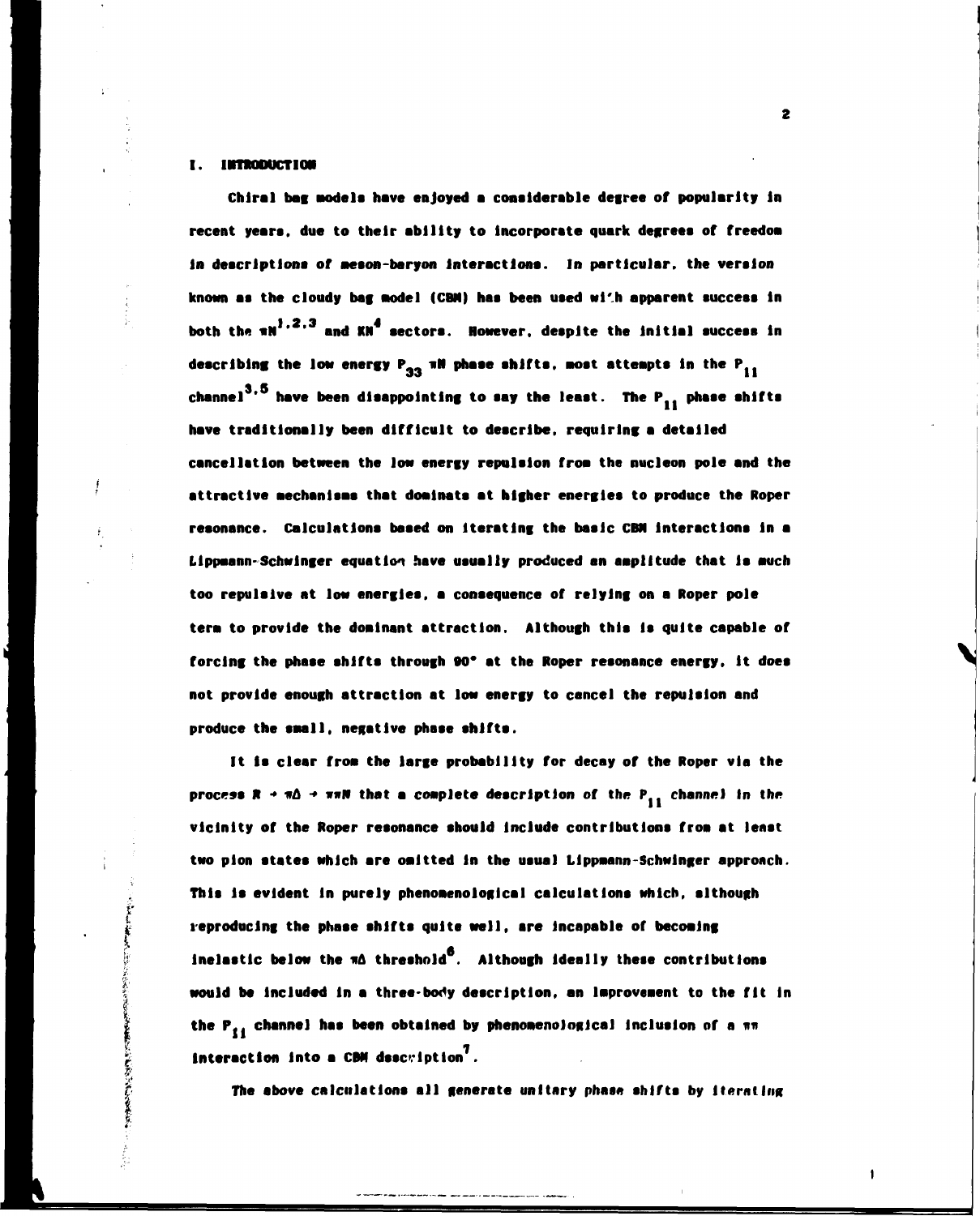the elementary diagrams that arise from the CRM Lagrangian in a Lippmann **the elements** Schwinger equation. This procedure gives rise to a renormalisation of the bare wNN coupling constant, which can be determined from the residue of the **sN amplitude at the nucleon pole. However, to date the only estimation of the effects of renoraalIsatIon on the coupling constant have relied on the calculation of a snail subset of dlagraas from the Multiple scattering 2 series . This Indicated that the renoraalisatIon was small, with a bare coupling constant squared of about 0.09 to 0.10 needed to reproduce the experiaental value of 0.08. Consequently, all of the analyses of nN scattering described above have uaed bare coupling constants In this range. In this paper we examine the Implications of removing this discrepancy between the calculation of phase shifts, and the calculation of the renormalisation.** by extracting the value of the renormalised coupling **constant directly froa the Lippannn-Schwinger equation. The results of this are sonewhat disturbing. Me find that If we use the hare coupling constant suggested, then the renoraallsed coupling constant squared turns out to be too snail (about 0.06). Closer examination shows that the discrepancy arises because soae dlagraas Important to the calculation of the renoraalIsatIon are not included in the partial summation of the perturbation series via the Lippmann-Schwinger equation. These diagrams are excluded frna the l.lppannu-Schwinger equation which only respects two body unitarity but are partly included in a description of TIN scattering**  that satisfies two- and three-body unitarity. This observation leads us to **examine the consequences of starting with equations that ohry two and three-body unitarity and then neglecting contt IhutIons which are unimportant at low energies. Mhat we find is that the bare coupling constant should only appear in the pole diagram. The vertices that fora the crossed diagram are dressed mid therefore should have Hie exprrimeutnl coupling constant. This significantly reduces the magnitude of the hare** 

**3** 

۰,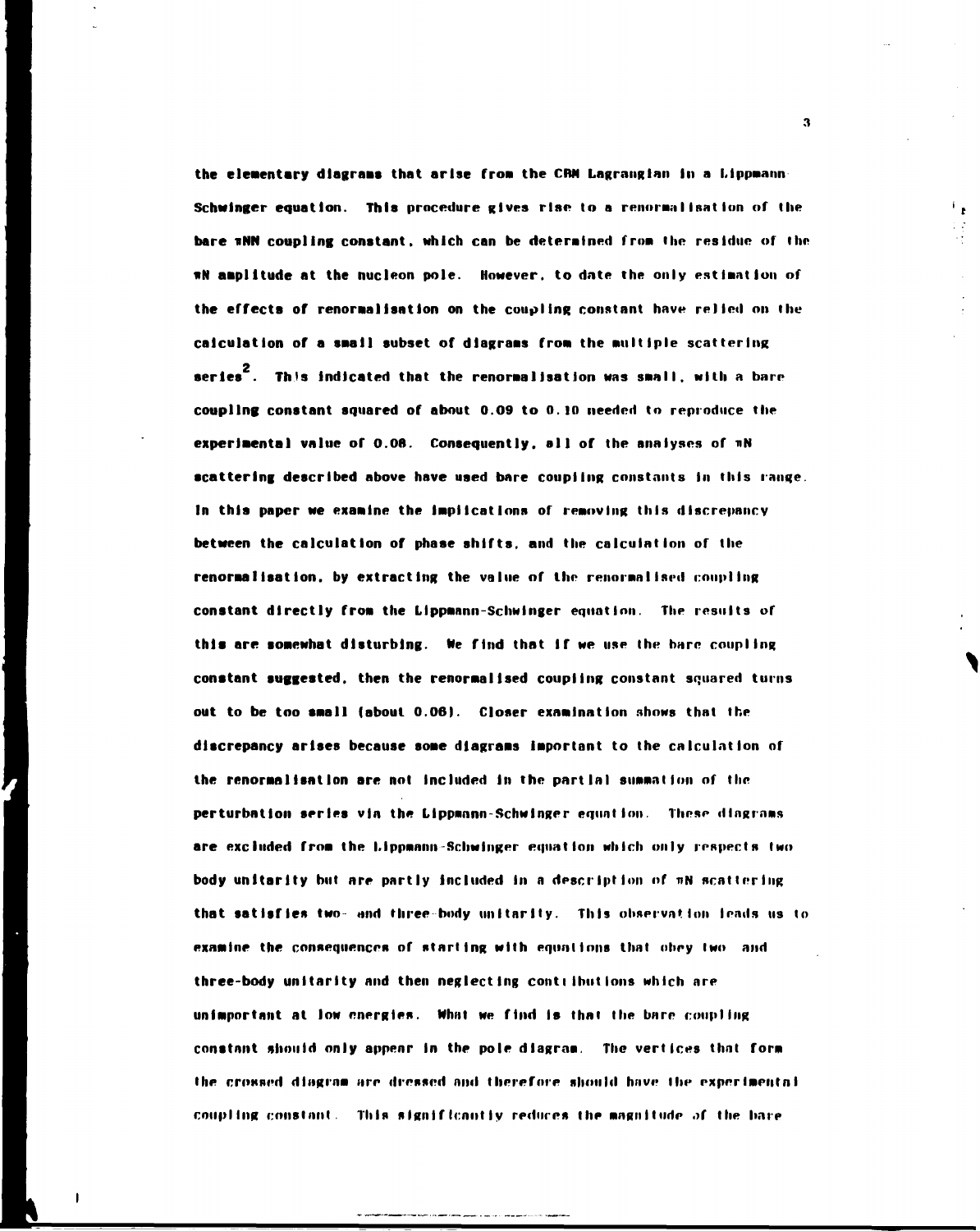**coupling constant required to reproduce the physical value. As a result, the strength of the repulsive nucleon** *polv* **dlagraa Is reduced while the attractive crossed and contact diagrams reaaln approximately the saae,**  resulting in an immense improvement in the P<sub>11</sub> phase shifts.

**The equations we present In this paper are general, needing as their Input B~wB and nB~nB Interactions. These Interactions can be taken either**  from a microscopic description such as a bag model or phenomenology. In **this paper we use the version of the CBN In which the plons couple to the quarks throughout the bag voluae . After expansion to second order In the plon field + the Lagranglan is** 

$$
\mathbf{L} = \left\{ \frac{1}{2} \overline{q}(x) \overline{\mathbf{J}} q(x) - \mathbf{B} \right\} \theta_{\mathbf{V}} - \frac{1}{2} \overline{q}(x) q(x) \Delta_{\mathbf{S}} + \frac{1}{2} (\partial_{\mathbf{U}} \underline{\phi})^2
$$
  
+ 
$$
\frac{1}{2} \overline{f}_{\mathbf{W}} \overline{q}(x) \gamma^{\mathbf{V}} \gamma_{\mathbf{S}} \underline{\psi} \partial_{\mathbf{U}} \underline{\phi} q(x) \theta_{\mathbf{V}} - \frac{1}{4} \overline{f}_{\mathbf{S}} \overline{q}(x) \gamma^{\mathbf{U}} \underline{\psi} \cdot (\underline{\phi} x) \partial_{\mathbf{U}} \underline{\phi} q(x) \theta_{\mathbf{V}} \tag{1.1}
$$

ir

where  $q(x)$  and  $\phi(x)$  are the quark and pion fields,  $f_{\pi}$  is the pion decay  $\mathcal{L}^{\mathcal{L}}(\mathcal{L}^{\mathcal{L}})$  . The contract of the contract of the contract of the contract of the contract of the contract of the contract of the contract of the contract of the contract of the contract of the contract constant and B is the bag energy density.  $\Delta_{\bf S}$  is a surface delta function and  $\theta_{\bf u}$  is one inside and zero outside the bag. After projection onto the **baryon subspace (see Appendix), the Interaction part of this Lagranglan contains a B-nB vertex (see Fig. 1(a)), a \*B~nB contact tera (Fig. 1(b)) as well as a B-nuB vertex (Fig. 1(c)) which Is not Included In the present analysis.** 

**In Sec. II we show how to extract the renoraallsed coupling constant froa the Lippaann-Schwlnger equation. Including a discussion of how to**  correctly handle the inclusion of N<sup>7</sup> states. The results of this procedure **Is presented in Sec. III. Sec. IV summarises the three-body**  $\pi nN$  **equations which have been formulated In Ref. 9 and shows the lapllent ions to the purely two body systea with the results presented In Sec- V. In Sec. VI we**  present our conclusions. The CBM Lagrangian and the basic diagrams that **arise after projection onto the bnryon subspnee and fora the Input to our equations are described In detail In (he Appendix.**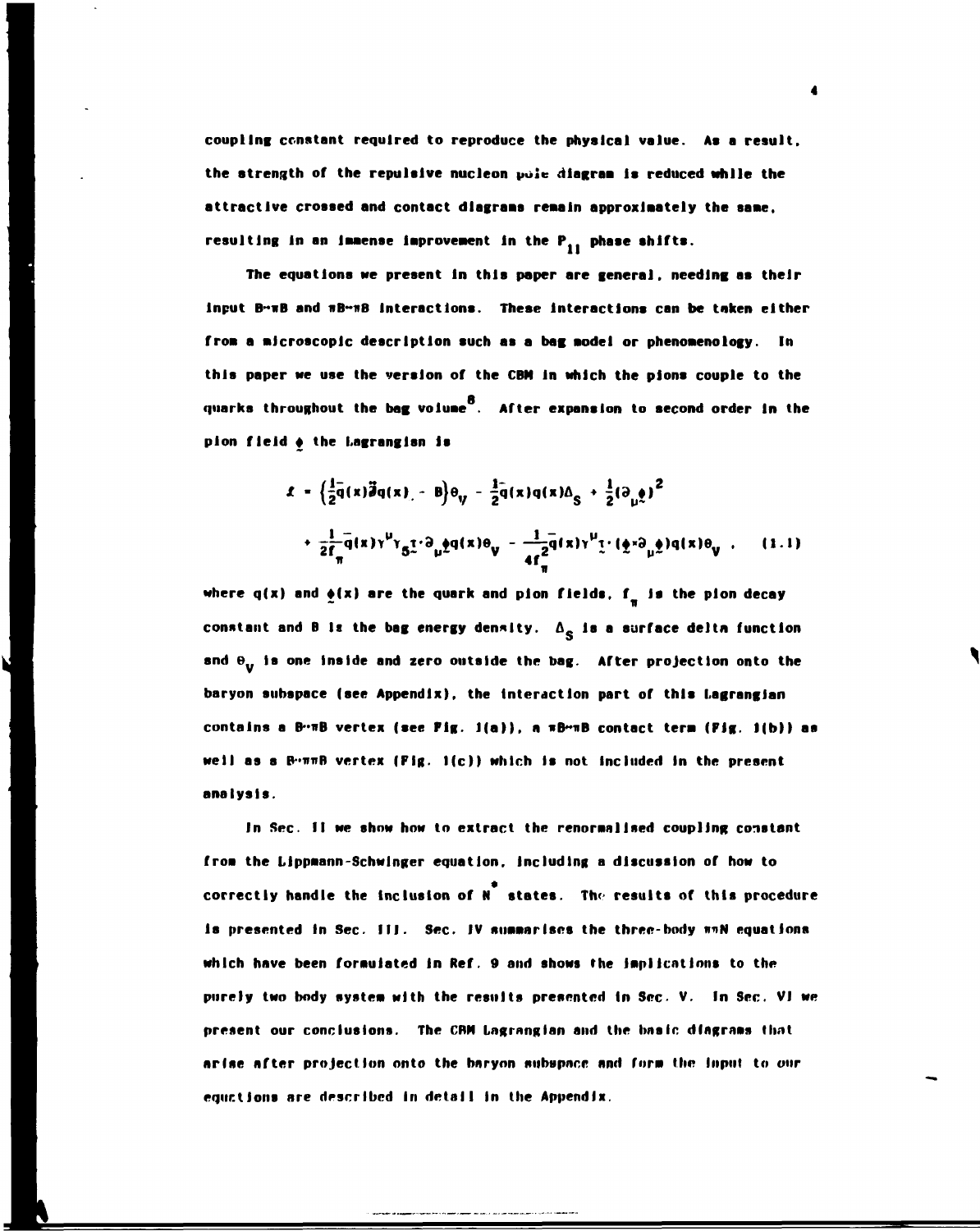## **II. TWO-BODY BOUATIONS: FORMALISM**

In this section we show how the coupling constant and mass **renoraallsatlons are calculated to the saae order as Is obtained by solving**  the Lippmann-Schwinger equation. The method is to reorganise the diagrams **summed by the Llppaann-Schwlnger equation Into pole and non-pole parte and then extract thw coupling constant froa the pole part. Thla can be done either by direct manipulation of the Llppaann-Schwlnger equation t'lth a potential consisting of a pole and non-pole terms<sup>10,11</sup>, or by the technique of classification of dlagraas according to their Irreduclblllty. The latter aethod has been applied to the »B systea In Ref. 12 and we nerely suaaarlse the results here.** 

5

**Before we can classify the set of all dlagraas contributing to the process \*B~iB (B » nucleon or delta), propagator dressing aust be carried out on all baryons In order to ensure that all cuts that separate Initial**  and final states lead to connected diagrams<sup>12</sup>. We implement this in **practice by ensuring that Internal nB propagators use the physical bnrynn •asses and by associating a factor of** *1* **with each external baryon leg (7 Is the baryon wave function renormalisation constant). In so doing, we are assuming that the factor of Z<sub>2</sub> which arises from dressing a baryon line in** the presence of another pion can be neglected. This assumption, which also **avoids self-consistency problems in calculating Z<sub>2</sub>, will be reconsidered in Sec. IV.** 

Using the technique of classification of dingrams the amplitude for  $n!$ **scattering t<sup>(0)</sup> can be expressed as the sum of a pole and non-pole<sup>12</sup> terms** 

$$
t^{(0)}(E) + t^{(1)}(E) + t^{(1)\dagger}(E)d(E)t^{(1)}(E)
$$
 (2.1)

where t is the **HB-BB** amplitude, f is the B-HB amplitude and d is the **dressed B propagator. The superscript refers to the Irreduclblllty of the amplitude. The nucleoli and delta are treated on the same fooling In the**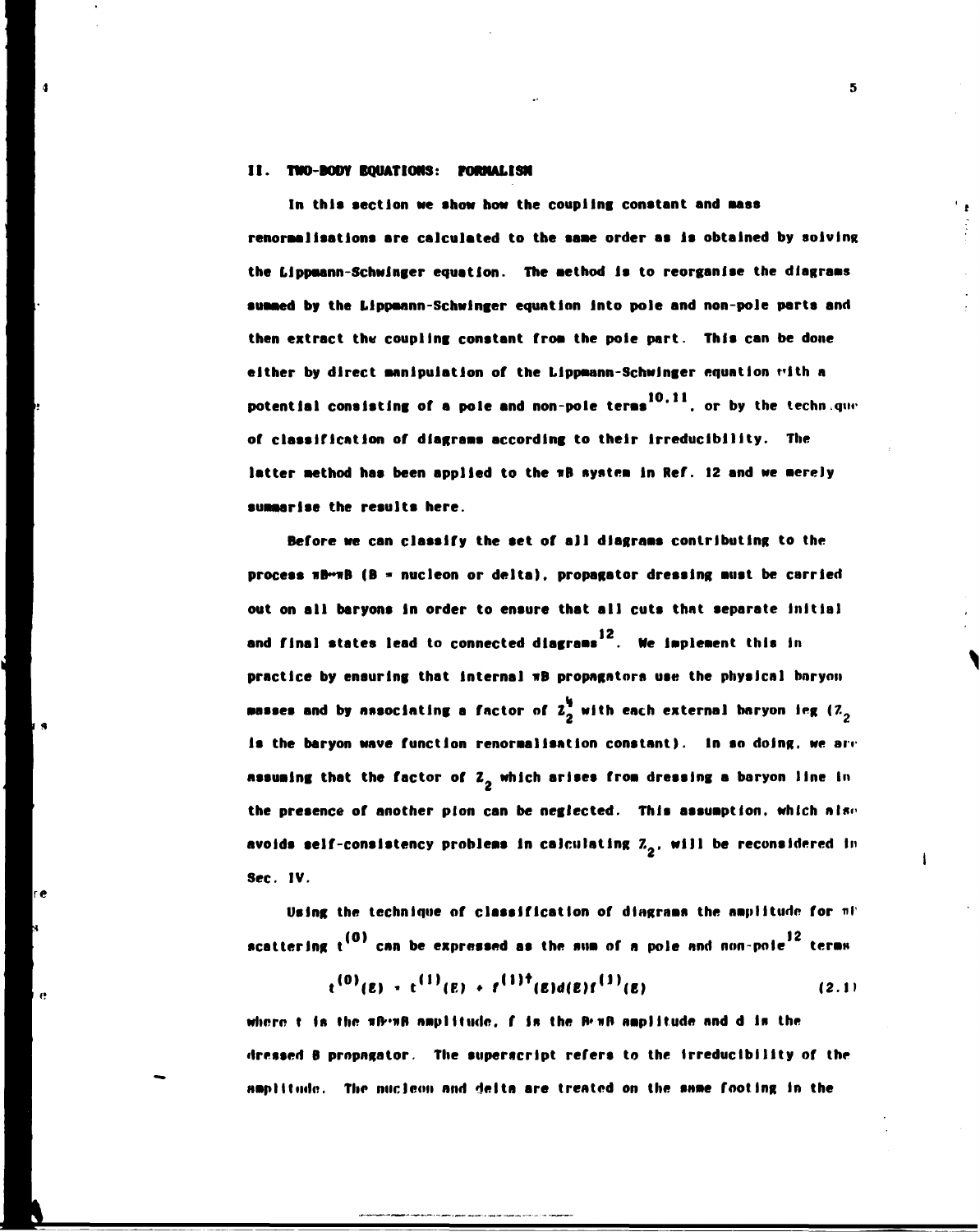sense that t is a 2x2 matrix. If the Roper pole is to be included then f **Is a 3\*2 aatrlx and d la 3\*3. If the Roper la excluded then f and d are**  both  $2 \times 2$  matrices. The non-pole part of the amplitude,  $t^{(1)}$ , satisfies a **(2) Llppaann-Schwlnger equation with driving potential t** 

$$
t^{(1)}(E) - t^{(2)}(E) + t^{(2)}(E)g(E)t^{(1)}(E) .
$$
 (2.2)

where g is the one particle irreducible wB propagator. Here f<sup>(1)</sup> is written in terms of the 2-particle irreducible B $\sim$ **nB** vertex  $f^{(2)}$  as

$$
f^{(1)}(E) - f^{(2)} + f^{(2)}g(E)t^{(1)}(E) .
$$
 (2.3)

**The dressed baryon propagator appearing In Eq. (2.1) Is given by** 

$$
d^{-1}(E) = d^{(0)-1}(E) - \Sigma^{(1)}(E)
$$
 (2.4)

where the self energy  $\Sigma^{(1)}(E)$  is given by

ţ

$$
\Sigma^{(1)}(E) = f^{(1)}(E)g(E)f^{(2)^\dagger} \tag{2.5}
$$

and the bare baryon propagator d<sup>(0)</sup> is a diagonal matrix with elements

$$
d_{\alpha}^{(0)-1}(E) = E - n_{\alpha}^{(0)}
$$
 (2.6)

where  $\mathbf{a}_{\alpha}^{\{0\}}$  is the bare mass of baryon  $\alpha$ .

If we are concerned with maintaining only 2-body unitarity, then the vertex  $f^{(2)}$  and the amplitude  $t^{(2)}$  can be taken from phenomenology or a bag sodel. With this choice the diagramsatic content of Egs. (2.2). (2.3) and **•odel. With this choice the dlagraaaatlc content of Eqs. (2.2), (2.3) and TB** propagator g to be real and diagonal with poles appropriate to physical **nasses.** That is, we take

$$
\mathbf{g}_{\alpha}(\mathbf{p}; \mathbf{E}) = \left[ \mathbf{E} - (\mathbf{p}^2 + \mathbf{n}_{\alpha}^2)^{\mathbf{i}_{\mathbf{j}}} - (\mathbf{p}^2 + \mathbf{n}_{\mathbf{T}}^2)^{\mathbf{i}_{\mathbf{j}}} \right]^{-1} .
$$
 (2.7)

**It should be noted that Bqs. (2.1) to (2.6) are equivalent to solving the Llppaann-Schwlnger equation** 

$$
t^{(0)}(E) - v(E) + v(E)g(E)t^{(0)}(E)
$$
 (2.8)

**with the potential**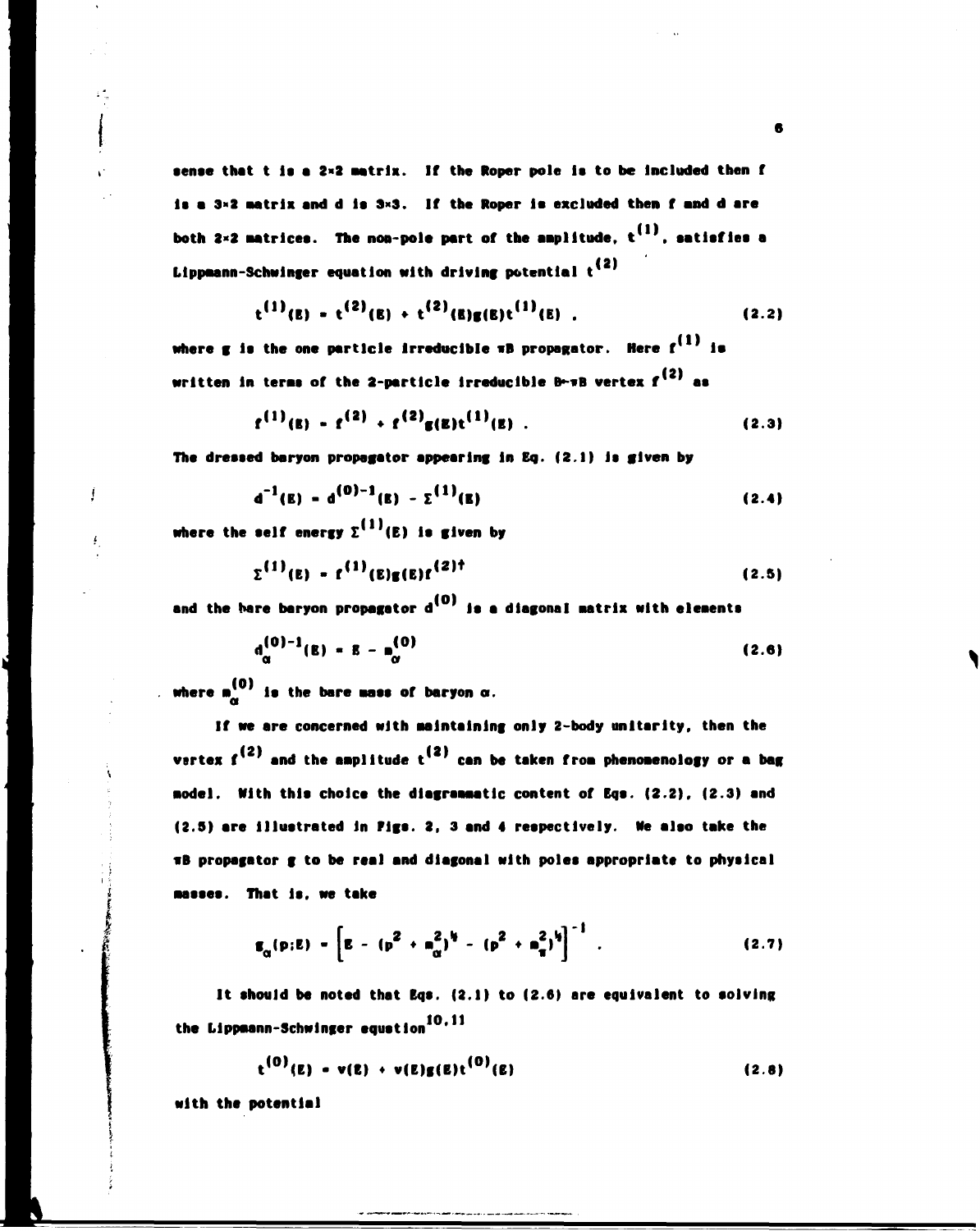$$
v(E) = t^{(2)}(E) + f^{(2)\dagger}d^{(0)}(E)f^{(2)}
$$
 (2.9)

Before Eqs. (2.1) to (2.6) can be used it is necessary to perform a partial wave expansion in order to reduce the dimensionality of the integrals. After partial wave expansion and consideration of the matrix nature of the equations, the mB-mB amplitude is labelled by the orbital angular momentum  $(2)$ , the total angular momentum  $(J)$  and the total isospin (T) as well as the initial and final baryons ( $\alpha$ ,  $\beta$ ,  $\gamma$  etc.). The baryon labels run over the nucleon and delta as well as the Roper where appropriate. Eq. (2.1) becomes

$$
t_{\alpha\beta}^{(0)2JT}(p_{\alpha},p_{\beta};E) = t_{\alpha\beta}^{(1)1JT}(p_{\alpha},p_{\beta};E)
$$
  
 
$$
+ \sum_{\gamma n \in (2JT)} t_{\alpha\gamma}^{(1)}(p_{\alpha};E) d_{\gamma n}^{(JT)}(E) f_{\eta\beta\pi}^{(1)}(p_{\beta};E)
$$
(2.10)

where the sum is over all baryons with quantum numbers  $(2.3T)$  (e.g., nucleon and Roper when  $2JT \equiv P_{11}$ . The non-pole part, Eq. (2.2), becomes

$$
t_{\alpha\beta}^{(1)1,JT}(p_{\alpha},p_{\beta};E) = t_{\alpha\beta}^{(2)1,JT}(p_{\alpha},p_{\beta};E)
$$
  
+ 
$$
\sum_{\gamma} \int_{0}^{\infty} dp_{\gamma} p_{\gamma}^{2} t_{\alpha\gamma}^{(2)1,JT}(p_{\alpha},p_{\gamma};E)g_{\gamma}(p_{\gamma};E) t_{\gamma\beta}^{(1)1,JT}(p_{\gamma},p_{\beta};E)
$$
 (2.11)

Since the B-mB amplitude only has a contribution from  $\ell = 1$  the only labels required are the initial and final baryons. We also write  $f_{\text{cylm}}$  and  $f_{\text{scyls}}$  in place of  $f_{\alpha\beta}$  and  $f_{\alpha\beta}^{\dagger}$  respectively to obtain

$$
f_{\alpha\beta\pi}^{(1)}(p_{\beta};E) = f_{\alpha\beta\gamma}^{(2)}(p_{\beta})
$$
  
+ 
$$
\sum_{\gamma} \int_{0}^{\infty} dp_{\gamma} p_{\gamma}^{2} f_{\alpha\gamma\pi}^{(2)}(p_{\gamma}) g_{\gamma}(p_{\gamma};E) t_{\gamma\beta}^{(1)\alpha}(p_{\gamma},p_{\beta};E)
$$
 (2.12)

The superscript  $\alpha$  is used to denote that the non-pole amplitude  $t^{\{1\}}$  is projected onto the partial wave whose quantum numbers (CJT) match those of the baryon  $\alpha$ . Note that this amplitude is the same for  $\alpha \neq N$  and  $\alpha \neq R$ . Finally Eqs. (2.4) and (2.5) become

 $\overline{\mathbf{r}}$ 

 $^{\prime}$  :

 $\epsilon_{\perp}$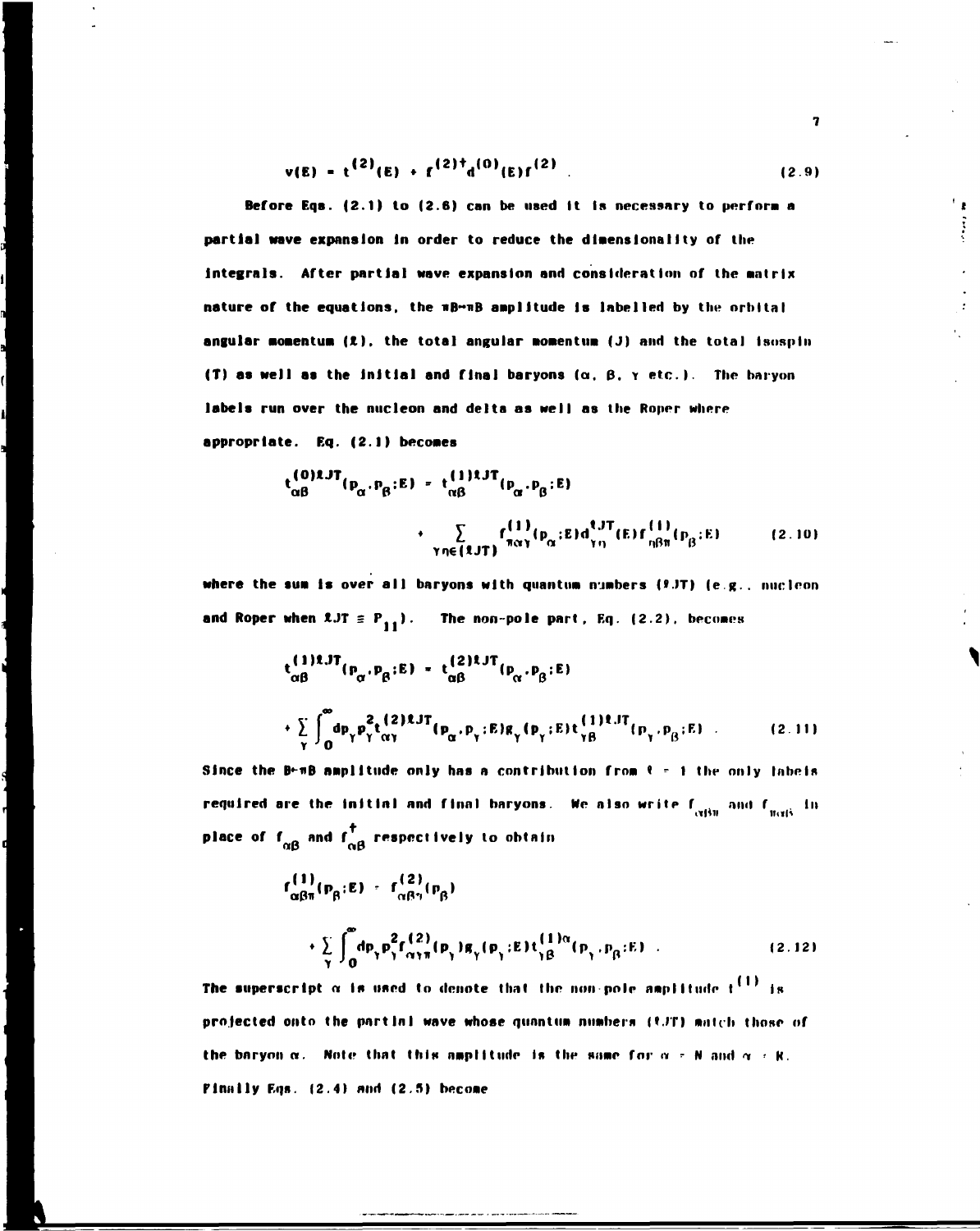$$
d_{\alpha\beta}^{1JT^{-1}}(E) = \delta_{\alpha\beta}d_{\alpha}^{(0)-1}(E) - \Sigma_{\alpha\beta}^{1JT}(E)
$$
 (2.13)

and

$$
\Sigma_{\alpha\beta}^{(1)1J}(\mathbf{E}) = \sum_{\gamma} \int_0^{\infty} d\mathbf{p}_{\gamma} \mathbf{p}_{\gamma}^2 f_{\alpha\gamma\pi}^{(1)}(\mathbf{p}_{\gamma}; \mathbf{E}) \mathbf{g}_{\gamma}(\mathbf{p}_{\gamma}; \mathbf{E}) f_{\pi\gamma\beta}^{(2)}(\mathbf{p}_{\gamma})
$$
(2.14)

where  $(\alpha, \beta) \in \{1,3T\}$ .

In order to extract the repormalised coupling constant from the pole part of Eq. (2.1) we must ensure that  $d^{P_{11}}(E)$  has a pole with residue one at the nucleon mass. If there were only one baryon associated with each partial wave (which would be the case if the Roper were omitted) then this can be done quite simply. The technique is essentially the same as in Ref. 13 except that here we are dealing with matrices. The situation is more difficult if the Roper is to be included since the dressed baryon propagator  $d(E)$  is not diagonal. In the  $P_{1I}$  channel it is (dropping the LJT superscript)

$$
d^{-1}(E) = \begin{bmatrix} E - m_N^{(0)} - \Sigma_{NN}^{(1)}(E) & - \Sigma_{NR}^{(1)}(E) \\ - \Sigma_{RN}^{(1)}(E) & E - m_R^{(0)} - \Sigma_{RR}^{(1)}(E) \end{bmatrix} .
$$
 (2.15)

Since this matrix is real-symmetric for  $E \le m_N + m_{\pi}$  it can be diagonalised by an orthogonal matrix U such that

$$
\tilde{d}(E) = U^{T}d(E)U - \begin{pmatrix} E - m_{N}^{(0)} - \tilde{\Sigma}_{N}(E) & 0 \\ 0 & E - m_{R}^{(0)} - \tilde{\Sigma}_{R}(E) \end{pmatrix}^{-1}
$$
(2.16)

with

$$
\tilde{\Sigma}_{N}(E) = \frac{1}{2} \left[ m_{R}^{(0)} - m_{N}^{(0)} + \Sigma_{NN}^{(1)}(E) + \Sigma_{RR}^{(1)}(E) \right]
$$

$$
- \left( \left( m_{R}^{(0)} + \Sigma_{RR}^{(1)}(E) - m_{N}^{(0)} - \Sigma_{NN}^{(1)}(E) \right)^{2} + 4\Sigma_{NR}^{(1)}(E) \right)^{3} \right] (2.17)
$$

and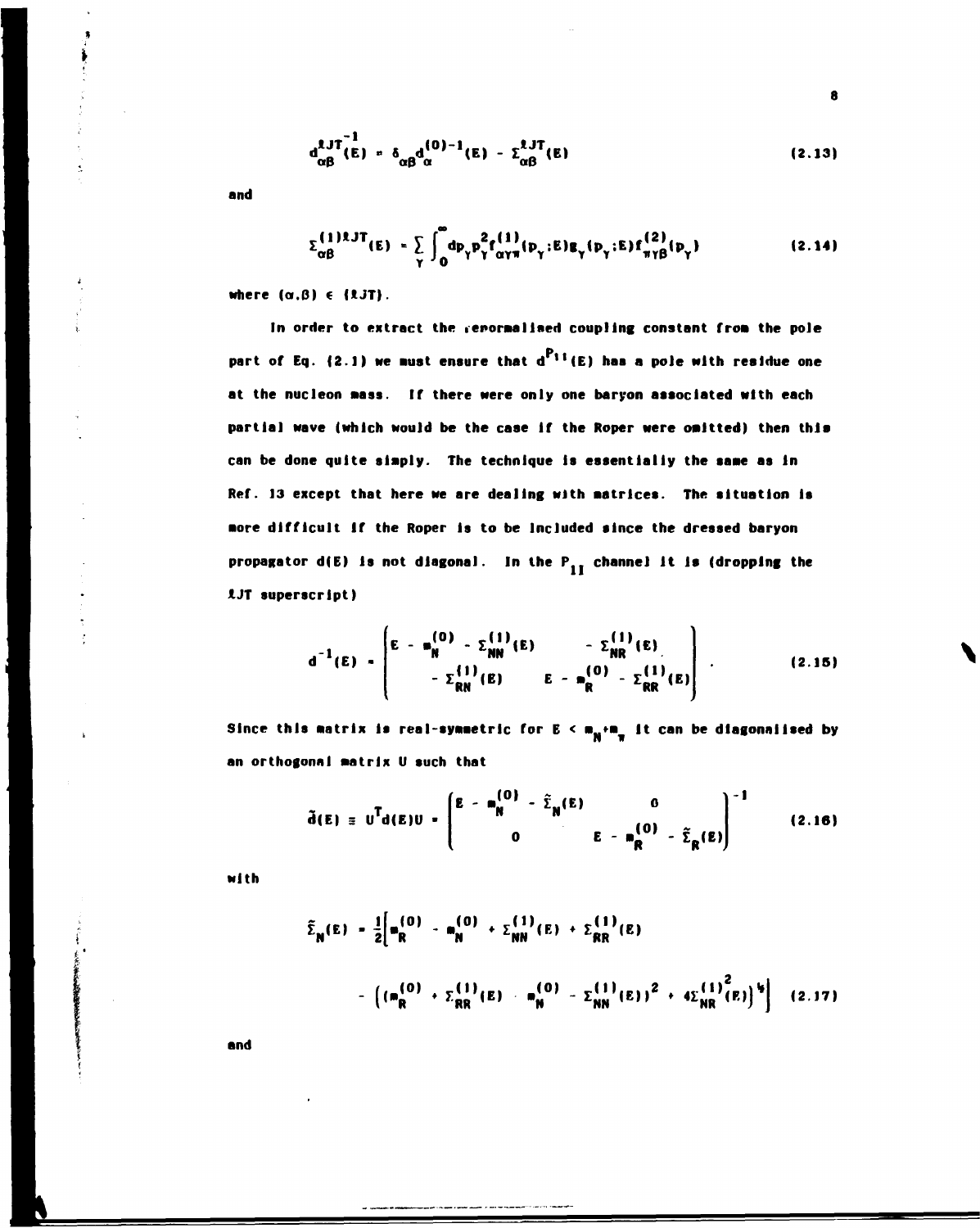$$
\tilde{\Sigma}_{R}(E) = \frac{1}{2} \Big[ m_{N}^{(0)} - m_{R}^{(0)} + \Sigma_{NN}^{(1)}(E) + \Sigma_{RR}^{(1)}(E) + \cdots + \Big( (m_{R}^{(0)} + \Sigma_{RR}^{(1)}(E) - m_{N}^{(0)} - \Sigma_{NN}^{(1)}(E) \Big)^{2} + 4\Sigma_{NR}^{(1)}(E) \Big)^{3} \Big] \ . \tag{2.18}
$$

 $\overline{9}$ 

The orthogonal matrix U is given by

$$
U = \frac{1}{(1 + \nu^2)^{1/2}} \begin{pmatrix} 1 & v \\ -v & 1 \end{pmatrix}
$$
 (2.19)

with

$$
v = \frac{\Sigma_{NN}^{(1)}(E) - \tilde{\Sigma}_N(E)}{\Sigma_{NR}^{(1)}(E)} = \frac{\tilde{\Sigma}_R(E) - \Sigma_{RR}^{(1)}(E)}{\Sigma_{NR}^{(1)}(E)} \tag{2.20}
$$

Defining

$$
\tilde{f}^{(1)}_{\alpha\beta\pi}(p;E) \equiv \sum_{\gamma=N,R} u_{\alpha\gamma} f^{(1)}_{\gamma\beta\pi}(p;E) \qquad (\alpha = N,R; \quad B = N,\Delta) \qquad (2.21)
$$

with a similar expression for  $\tilde{f}^{(1)}_{\pi\alpha\beta}$  enables us to write Eq. (2.10) as (neglecting  $\ell$ JT superscript since we are only considering the  $P_{11}$  channel here)

$$
t_{\alpha\beta}^{(0)}, p_{\alpha}, p_{\beta}; E) = t_{\alpha\beta}^{(1)}(p_{\alpha}, p_{\beta}; E)
$$
  
+ 
$$
\sum_{\gamma \in \mathbb{N}, \mathbb{R}} \tilde{f}_{\substack{n\alpha\gamma}}^{(1)}(p_{\alpha}; E) \tilde{d}_{\gamma}(E) \tilde{f}_{\gamma\beta\pi}^{(1)}(p_{\beta}; E) .
$$
 (2.22)

This procedure ensures that we are correctly treating the physical nucleon as an admixture of bare nucleon  $((1s_{i_j})^3)$  and Roper  $((1s_{i_j})^2(2s_{i_j}))$  bag states. Typically we find that  $U_{NR}$  is about 10% of  $U_{NN}$ .

Now that we have diagonalised the dressed baryon propagator the procedure for extracting the renormalised coupling constant is straightforward. Firstly we expand  $\tilde{\Sigma}_{\bf N}(E)$  in a Taylor series about  $m_{\bf N}$  to write

$$
\tilde{\Sigma}_{N}(E) = \tilde{\Sigma}_{N}(m_{N}) + (E - m_{N})\tilde{\Sigma}_{1N} + (E - m_{N})^{2} \tilde{\Sigma}_{2N}(E)
$$
 (2.23)

where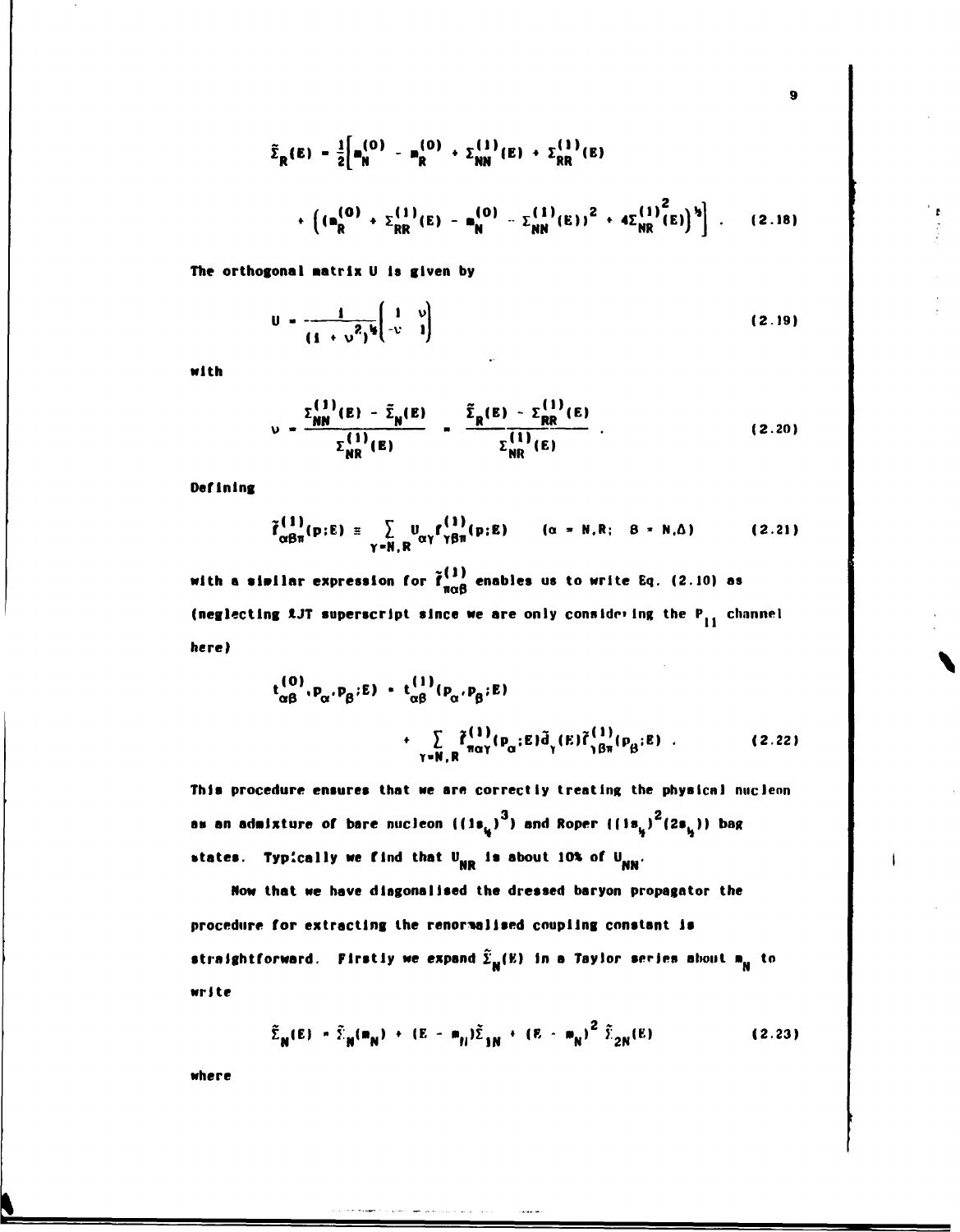$$
\tilde{\Sigma}_{1N} - \frac{\partial}{\partial E} \tilde{\Sigma}_N \Big|_{E = m_N} \tag{2.24}
$$

**a**nd  $\mathbf{L}_{2\mathbf{N}}(\mathbf{B})$  is a function chosen to produce the equality. If we choose the **nucleon bare aaas such that** 

$$
\mathbf{n}_{\mathsf{N}} = \mathbf{n}_{\mathsf{N}}^{(0)} + \widetilde{\Sigma}_{\mathsf{N}}(\mathbf{n}_{\mathsf{N}})
$$
 (2.25)

**then froa Eq. (2.16) we have** 

$$
\tilde{d}_{N}^{-1}(E) = (E - \frac{\epsilon}{d}) (1 - \tilde{\Sigma}_{1N}) \left[ 1 - \frac{(E - \mathbf{m}_{N}) \tilde{\Sigma}_{2N}(E)}{1 - \tilde{\Sigma}_{1N}} \right].
$$
 (2.26)

**or** 

$$
\tilde{\mathbf{d}}_{\mathbf{N}}(\mathbf{E}) - \tilde{\mathbf{d}}_{\mathbf{N}}^{R}(\mathbf{E})\mathbf{Z}_{2\mathbf{N}}
$$
 (2.27)

**where the nucleon wave function renoraallsatlon constant is** 

$$
Z_{2N} = (1 - \tilde{\Sigma}_{1N})^{-1}
$$
 (2.28)

**and the renoraallsed nucleon propagator la** 

$$
\tilde{d}_{N}^{R}(E) - (E - m_{N})^{-1} \Big( 1 - (E - m_{N}) Z_{2N} \tilde{\Sigma}_{2N}(E) \Big)^{-1}
$$
 (2.29)

Note that  $\tilde{d}_{\bf m}^{\bf R}$ (E) has the desired property of a pole at  ${\bf E}$  =  ${\bf m}_{\bf N}$  with residue **one. It la now a staple natter to extract the renoraallsed coupling**  constant from Eq. (2.22) by evaluating the pole part at E = m<sub>N</sub> giving us

$$
f_{\pi NN}^R = f_{\pi NN} \frac{\tilde{f}_{\pi NN}^{(1)}(P_0, P_N)}{f_{\pi NN}^{(2)}(P_0)} z_{2N} u(p_0 R) \quad .
$$
 (2.30)

where p<sub>o</sub> is the on-shell momentum. u(p<sub>o</sub>R) is the bag vertex function given **in Eq. (A4) and Is necessary for coaparlson with the Peynaan dlagraas in teras of which the experlaental coupling constant is defined. The .actor of Z,M arises as a consequence of the baryon dressing discussed at the beginning of Sec. II and f<sub><b>#NN**</sub> is the bare coupling constant appearing in **Eq. (A2).** If the Roper pole term is to be omitted then we replace  $\tilde{\mathbf{f}}^{\text{(1)}}$  by **f''' in Eq. (2.30) and Σ<sub>M</sub> by Σ''' in Eq. (2.24).**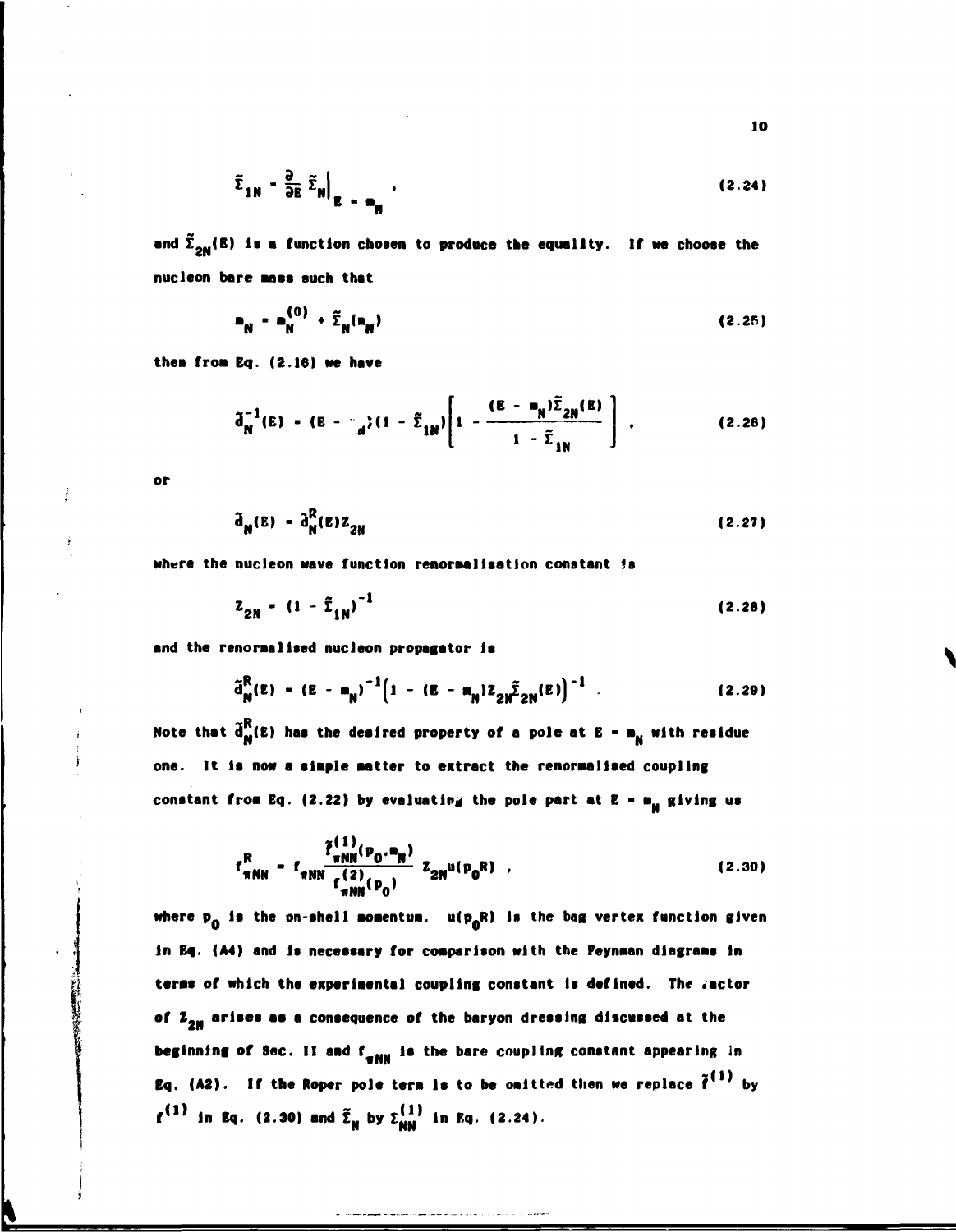**If Eqs. (2.3) and (2.5) are truncated to the first two and the first terms In their series expansions respectively (see Figs. 3 and 4) . the Roper pole dlagraa Is oaltted, and the two-particle Irreducible amplitude t<sup>(2)</sup> is taken to be the crossed diagram, then Eq. (2.30) Is the same** prescription as that used by Theberge, Miller and Thomas<sup>2</sup>. The factor of **^INN\* <sup>P</sup> 0 , " N , / iiNir'V <sup>l</sup> s e< l u,va,en t t o z i , n tnel <sup>r</sup> novation** 

## **III.** 1wU-BODY EQUATIONS: RESULTS

**Ne can now begin to examine the consequences of (he nhove approach to renorma)Isatlon. If the Roper and the contact diagram are excluded and the series expansions are truncated as described above then we have the same model as Ref. 2. except that we use relatlvlstlc nit propagators and include baryon recoil in the crossed diagram. The bare coupling constant f<sub>nNN</sub> is** R<br>R defined shows is the experimental value of <sup>n</sup>ne **adjusted so that f**  $_{\text{mNN}}$  **were designed results above the experimental value of -value.** The bare delta mass only enters into the  $P_{33}$  channel and therefore doesn't **affect the determination of the bare coupling constant. Its value can he**  determined by the requirement that the P<sub>33</sub> phase shift go through 90° at truncating the series as in Ref. 2 (solid curve) and using the fuil series (dashed curve) can be seen in Fig. 5, which shows the bare coupling **(dashed curve) can be seen In Fig. 5. which shows the hare roup I lug**  constant f  $\frac{2}{\pi NN}$ , the nucleon wave function renormalisation  $z_{2N}^2$  and the bare **nucleon mass as functions of the bag radius. It is clear from these graphs**  that including the higher terms in the series (generated by the *Lippmann*-Schwinger equation) drag itically alters the renormalisation results. **Closer examination shows that most of the difference comes from the second term in the series for**  $\tilde{\chi}^{(1)}$  **(omitted in Ref. 2) which has a contribution of** about 50% of the first term for a bag radius of 1 fm. Also, for radii less than **I** fm. using the full series expansions, there is no bare coupling

**II**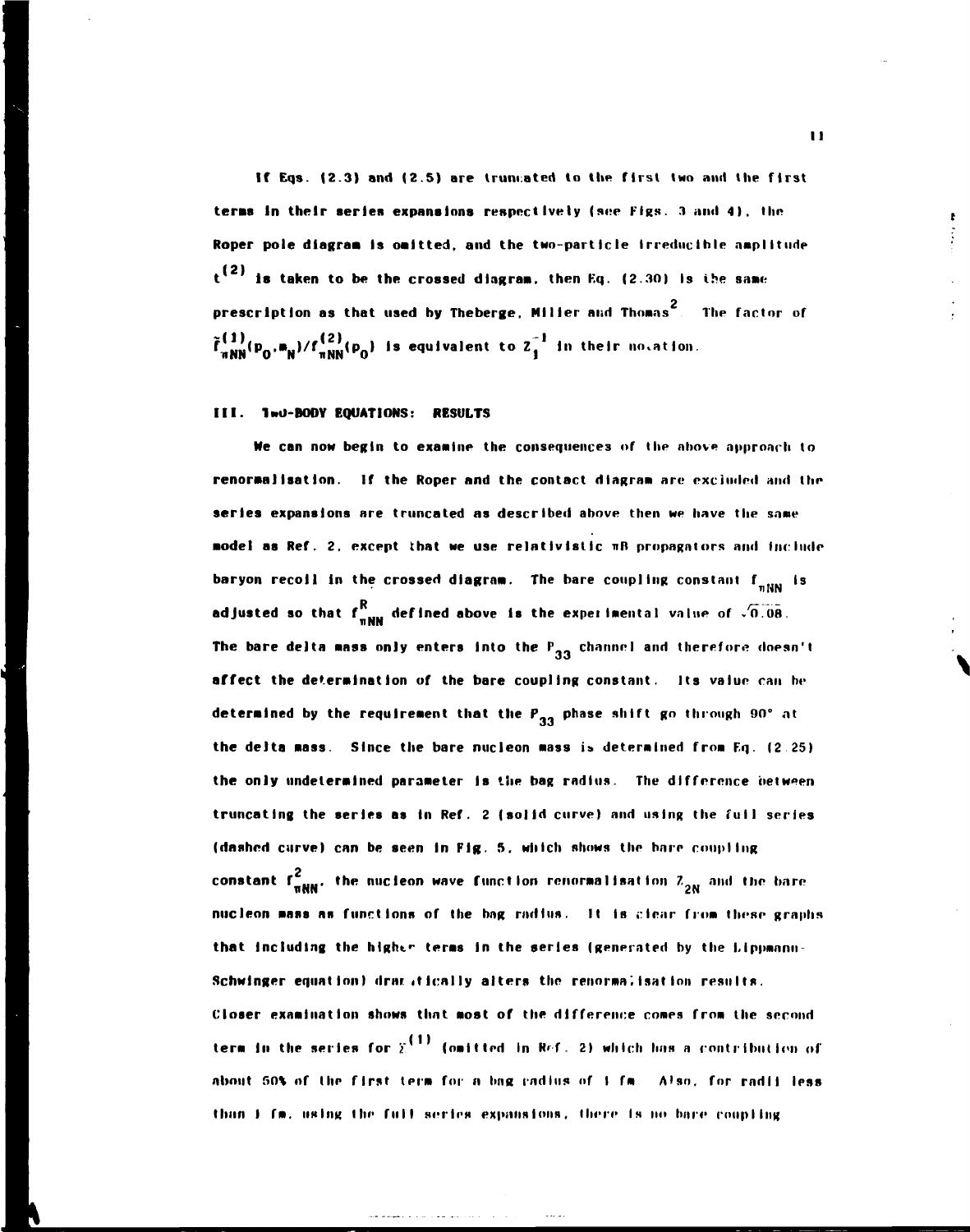**constant that Mill reproduce the experlaental value. This is reflected In**  the fact that the wavefunction renormalisation constant,  $Z_{_{2M}}$ , becomes **alarmingly small. Since**  $\mathbf{z_{_{SM}}}$  **is the probablilty of finding a bare bag. It** indicates that, for radii less than about 1 fm, pionic effects are very important and the nucleon is essentially a mN bound state.

required bare coupling constant as can be seen in Fig. 5 (dotted curve). Apart from this minor difference, its inclusion does not alter the basic results.

examination of the diagrams that have been included and those that have been excluded. In Figs. 6 and 7 we show all contributions in perturbation theory to the vertex and the derivative of the self energy to fifth and fourth order respectively in the bare coupling constant. In Fig. 7 the x indicates which propagator the derivative acts on. It can be seen that there is a one to one correspondence between diagrams of each series. Note **there Is n one to one correspondence between diagraaa of each series. Note**  that Figs.  $6(a)$  to  $6(c)$  and  $7(a)$  to  $7(d)$  are explicitly included in the expansions of Eqs. (2.3) and (2.5) while Figs.  $6(f)$ ,  $6(h)$ .  $7(e)$  and  $7(g)$ are included implicitly since the mB propagators have the physical baryon masses. Since the degree of renormalisation is essentially the ratio of the terms in these two figures (see Eqs. (2.30) and (2.28)) it is important that for each diagram included in  $f<sup>(1)</sup>$  the corresponding diagram be **that for each dlagraa Included in f the corresponding dlagraa be**  included in  $\frac{\partial}{\partial \tilde{\bm{r}}} \Sigma^{\{1\}}$  and vice versa. However Figs. 6(d) and 6(e) are not **included in our expansion of**  $f^{(1)}$  **but their corresponding diagrams** (Figs. 7(c) and 7(d)) are included in  $\frac{1}{2}e^{\sum_{i=1}^{n-1}x_i}$ . A rough estimation suggests or\* that the contribution from Pigs. 6(d) and 6(e) should be similar in magnitude to that of Fig. 6(c) and hence should be included. To put this into perspective, for a bag radius of 1  $\ell$ m and  $f_{\pi MN} \approx 0.08$  the contribution

**of Fig. 6(c) Is about 10% of the sua of Figs. 6(a) and 6(b). Slallar**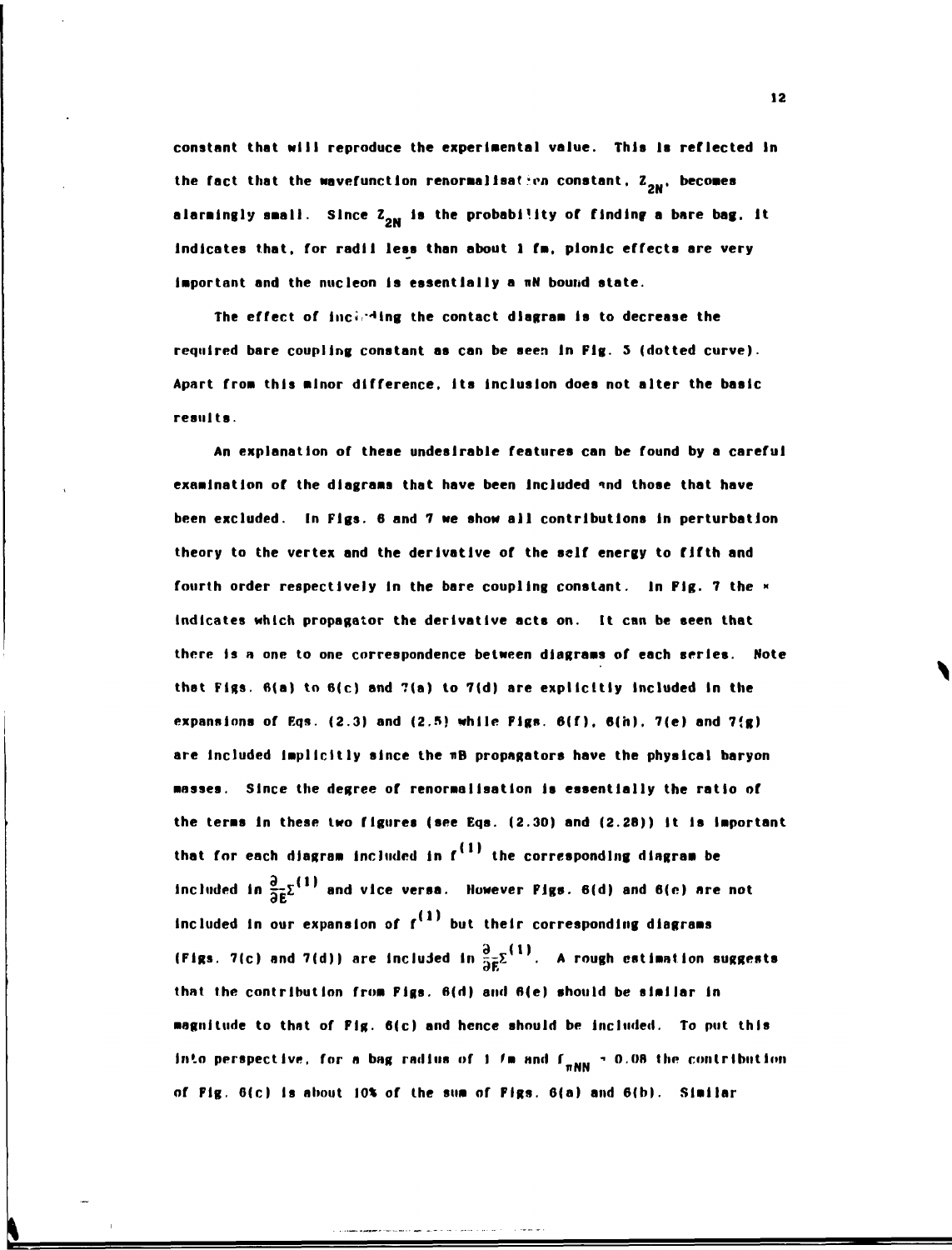**diagrams are oaltted froa f at higher order In th» coupling constant**  while their counterparts are included in  $\frac{\partial}{\partial \bar{\mathbf{z}}} \Sigma^{(1)}$ .

**Froa thia discussion It can be seen that the essence of the problea Is tha: the Llppa&nn-Schwinger equation oalts a certain class of dlagraas Mhlch play a crucial role In the calculation of the coupling constant. It aay be that, due to the correspondence between dlagraas contributing to**   $f^{(1)}$  and those contributing to  $\frac{\partial}{\partial \bar{z}} \Sigma^{(1)}$ , the truncation to Figs. 6(a), 6(b) and 7(a) (as in Ref. 2) will yield something close to the correct result. **However if one then uses the resulting bare coupling constant to define the crossed and pole dlagraas and iterates thea in a Lippaann -Schwinger equation to calculate the phase shifts, then our results show that the physical coupling constant labedded in the calculation of the phase shifts Will not be the experlaental value of 0.06. In fact, using the saae**  parameters as used in Ref. 3 to compute the  $P_{11}$  phase shifts (R = 1 fm,  $f_{\overline{n}}^m$  = 0.074,  $m_R^{12}$  = 1510 MeV,  $f_{\overline{n}}$  = 97 MeV) the renormalised coupling **constant squared turns out to be 0.064.** 

**A clue to a aeans of reaedyir.g this situation can be found by observing that the Llppaann-Schwtnger equation Is guaranteed to respect only up to two-body unltarlty while Figs. 6(d) and 6(e) are excluded because they only contribute to three-body unltarlty. This leads us to the next section where we exaalne the consequences to renoraallsation of Including three-body unltarlty In the nB equations.** 

#### **IV. THREE-BODY EQUATIONS: FORMALISM**

**In Eqs. (2.1) to (2.6). we present a description of wB scattering that guarantees at least two-body unltarlty. Although they can be derived directly froa the Uppaann-Schwinger equation, their derivation In teraa of classification of dlngrnas according to their reduclblllty aakes It relatively straightforward to Include three-body unltnrlty. This has been**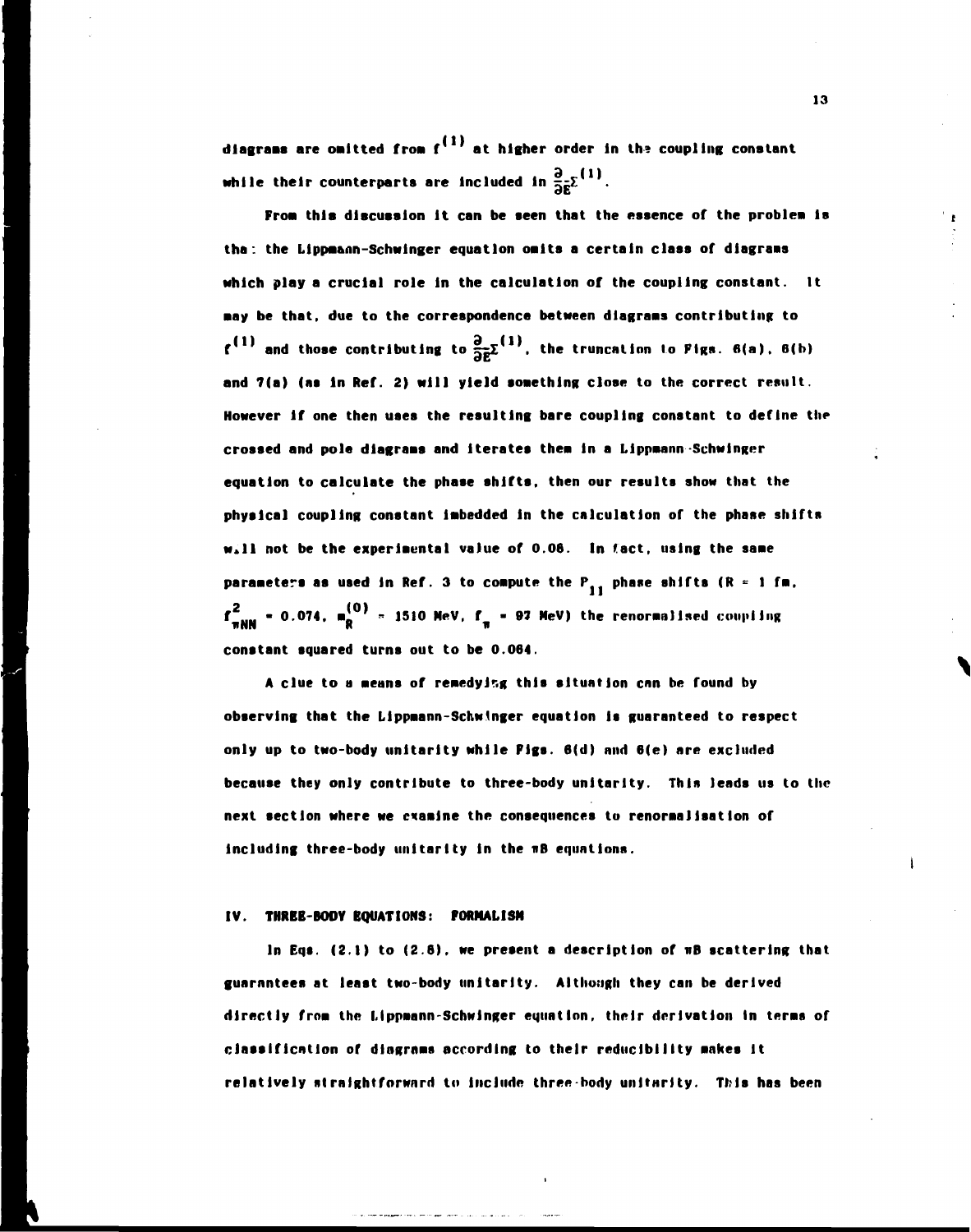**done in Ref. 9 and we slaply suaaarlse the results here. The technique Is to expose three-particle unltarlty cuts for all quantities that are 2** particle irreducible (particularly t<sup>(2)</sup>) using the last cut lemma. This **will produce aaplltudes that are 3-particle Irreducible and provide a connection to the v\*B Hllbert space.** 

**In the two-body equations used above, the only Interactions that are needed frost the Interaction Lagranglan are those whose initial and final**  states are from the one- and two-body Hilbert spaces. Including the three**body Hilbert space means that the B+wwB diagram of order f<sub>4</sub><sup>-2</sup>, shown in Fig. 1(c), which provides a direct connection between the one- and threebody Hilbert spaces now needs to be considered. Unfortunately, Inclusion of this tera tends to wake the resulting equations soaewhat unwieldy. For the tlaie being we shall restrict our basic Interactions to the B\*-nB vertex and and direct nB~nB Interactions such as the contact dlagraa.** 

**Previously, the only two-body Initial and final states were nB states.**  Now we have the possibility of  $\pi B$ , where B<sup>3</sup> is a  $\pi B$  resonance, and  $\rho B$ , where p is a  $n\pi$  resonance. As a consequence we need to modify our **notation. Ne refer to the two plons as particles 1 and 2 and the baryon as**  \* **particle 3. For X - 1 or 2, T.\_ will denote an aaplltude with nB final**  state, where **B** is a bound state of pion **A** and the baryon, while T<sub>3B</sub> represents an amplitude with pB final state. Since the amplitude for  $\pi B \rightarrow B$ **couples to T.\_, for consistency we use T\_\_ In place of t. Ne retain the**  superscripts referring to the irreduciblity of the amplitude and drop the energy argument which is understood. The nucleon and delta are still treated on an equal footing through the matrix nature of the amplitudes. Using this notation Eqs. (2.1) and (2.3) become

$$
T_{BB}^{(0)} = T_{BB}^{(1)} + f^{(1)\dagger} d f^{(1)}
$$
 (4.1)

**and**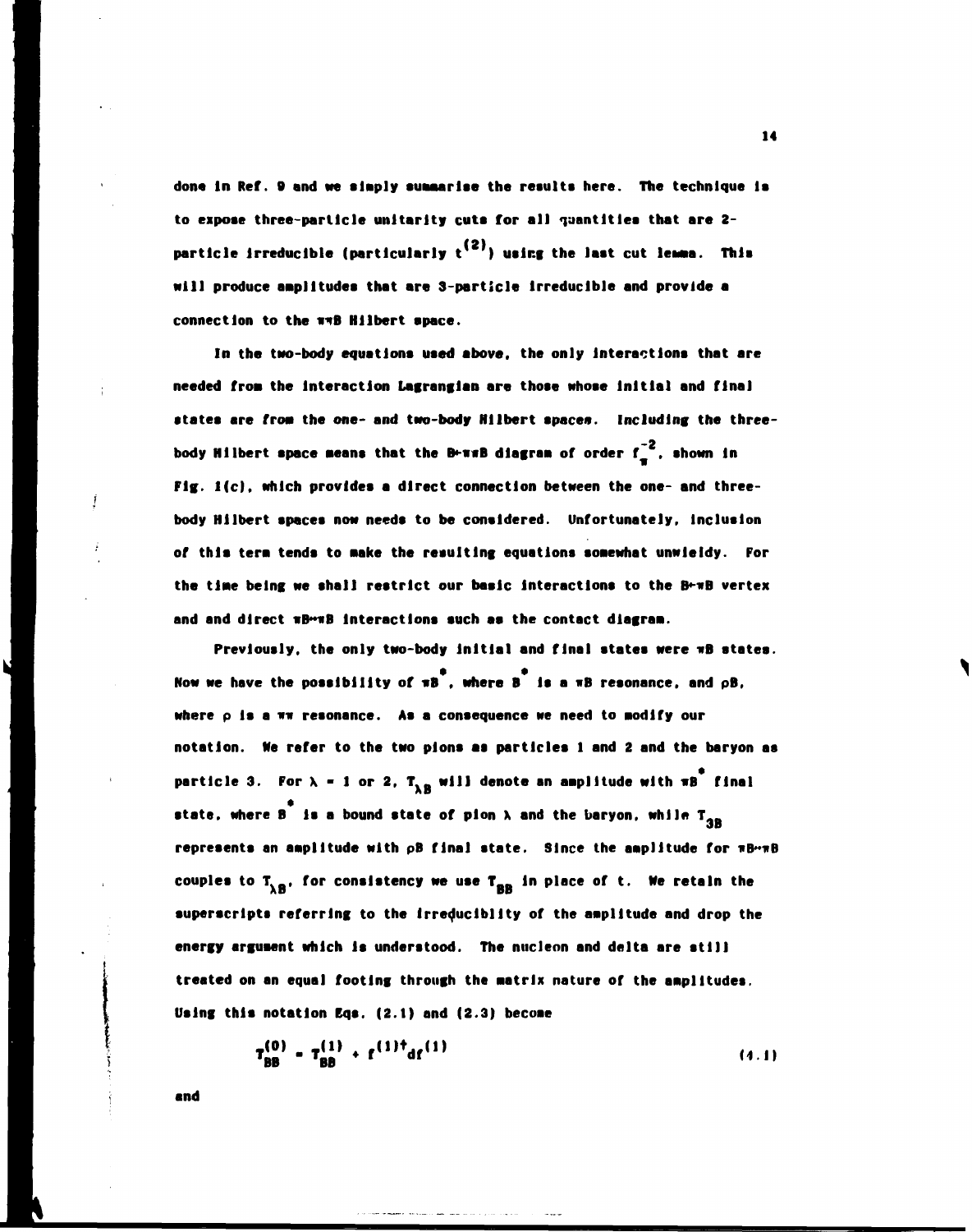$$
f^{(1)} = f^{(2)}(1 + gT_{\text{BR}}^{(1)}) \tag{4.2}
$$

**while Eqs. (2.4) and (2.5) are unchanged.**  $T_{\rm BB}^{\left(1\right)}$  is a solution of the **coupled set of equations** 

$$
T_{BB}^{(1)} = \left[ t^{(3)} + \sum_{i,j} F_d^{(2)}(1) \bar{\sigma}_{i,j}^2 F_d^{(2)}(j) \right] (1 + g T_{BB}^{(1)})
$$
  
+ 
$$
\sum_{i\alpha} F_d^{(2)}(1) \bar{\sigma}_{i\alpha}^2 M_d^{(2)}(\alpha) \sigma T_{\alpha B}^{(1)}
$$
(4.3a)

**and** 

$$
T_{\lambda B}^{(1)} = \sum_{i} \bar{\delta}_{\lambda i} F_{d}^{(2) \dagger} (i) (i + g T_{BB}^{(1)}) + \sum_{\alpha} \bar{\delta}_{\lambda \alpha} H_{d}^{(2)} (c) \sigma T_{\alpha B}^{(1)} \t\t(4.3b)
$$

**Here F Is used to denote a nB\*-miB amplitude while N describes the process \*\*B"i\*B.** The subscript d means that the amplitude is the disconnected part **only. Throughout this section, a number In parentheses following nn amplitude Indicates which plon takes part in the Interaction with the exception of the**  $n \cdot n \cdot B$  **amplitude**  $M_{d}$ **.** In this case, if the number is a 1 or 2 it refers to the pion taking part in the interaction, while a 3 labels the amplitude in which the baryon is a spectator. The Latin letters i, j etc. are used where the sum is over the two pions and Greek letters **etc. are used where the sum Is over the two plons and Creek letters Indicate summation over the plons and the baryon over the plons and the baryon.**  $\mathbf{G}(\mathbf{r})$ **a** of Fig. 1(b) now enters through the 3-**Note that the contact diagram of Fig. 1(b) now enters through the 3- (3) particle Irreducible amplitude t The above equations are similar to**  those presented by Fuda<sup>14</sup> for the nnN system using projection operator **(2) techniques. The amplitudes**  $F_d^{(2)}$  **and**  $M_d^{(2)}$  **can be written as** 

$$
F_d^{(2)}(1) = \sum_j d_{\pi}^{-1}(j) f^{(1)}(1) \delta_{j,j}
$$
 (4.4)

**and** 

$$
M_{\text{d}}^{(2)}(\alpha) = \sum_{i} d_{ii}^{-1}(i) T_{\text{BB}}^{(1)}(\alpha) \bar{\delta}_{\text{1}\alpha} \qquad \text{if } \alpha = 1, 2
$$
  
=  $d^{-1} t^{(1)}(3)$  if  $\alpha = 3$ . (4.5)

In the above d<sub>u</sub>(1) is the propagator of pion I. d is the baryon propagator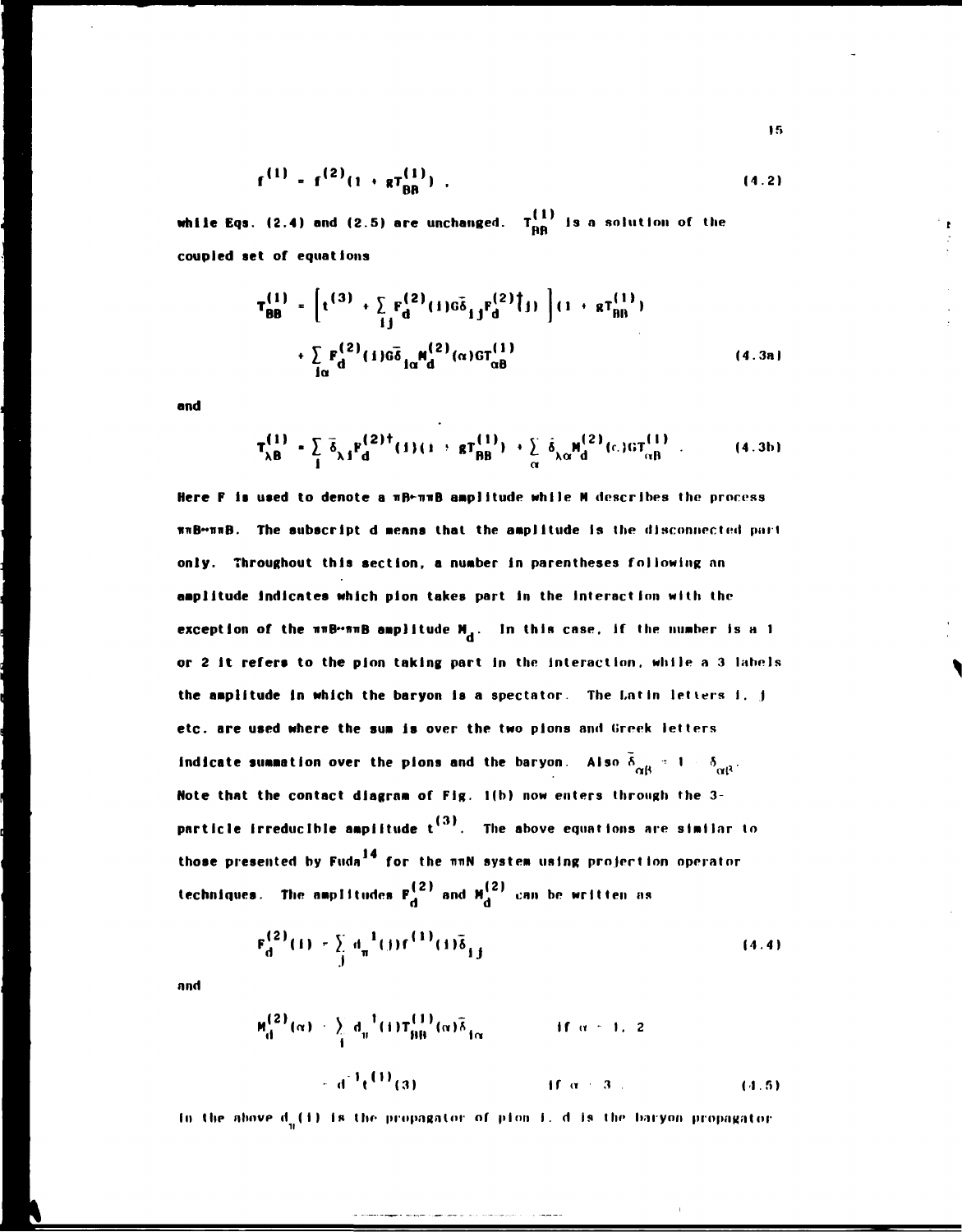and  $t^{(1)}(3)$  is the 1-particle irreducible  $\pi\pi\gamma\pi\pi$  amplitude. Note that the 2×2 matrix structure of  $M_d^{(2)}$  is maintained since  $d_{\pi}$  and  $t^{(1)}(3)$  are scalars while  $T_{BB}^{(1)}(i)$  and d are matrices. The centre of mass energy  $\varepsilon$  at which the amplitudes  $T_{BB}^{(1)}(i)$  and  $f^{(1)}$  appearing in Eqs. (4.4) and (4.5) are needed will always satisfy  $\varepsilon = E^{-1}$   $\sim$  E-m<sub>n</sub> where E is the cm energy at which the  $\pi$ B… $\pi$ B amplitude  $T_{BB}^{(0)}$  of Eq. (4.1) is required. Hence it is always possible to work up in energy from below the meattering threshold where  $T_{RR}^{(1)}$  and therefore  $f^{(1)}$  are real in Eqs. (4.4) and (4.5), and the coupling to the  $\pi$ B and  $\phi$ B can be neglected.

Equations. (4.4) and (4.5) are expressed diagrammatically in Figs. 8 and 9 respectively. Note that the crossed diagram arises in Eq. (4.3a) from the term

$$
\sum_{i,j} F_d^{(2)}(1) \tilde{\sigma}_{ij} F_d^{(2)\dagger}(j) = \sum_{i,j} f^{(1)}(i) d_{ij} \tilde{\sigma}_{ij} f^{(1)\dagger}(j) . \qquad (4.6)
$$

An important feature of this is that the vertices that form this diagram are dressed.

In order to examine the diagrammatic content of these equations, substitute Eq. (4.3a) into Eq. (4.2) to give (for the purposes of this discussion we neglect the contact diagram  $t^{(3)}$ )

$$
f^{(1)} = f^{(2)} + f^{(2)}g \sum_{i,j} F_d^{(2)}(1)G\delta_{ij}F_d^{(2)^\dagger}(j)(1 + gf_{BB}^{(1)})
$$
  
+ 
$$
f^{(2)}g \sum_{i\alpha} F_d^{(2)}(1)G\delta_{i\alpha}H_d^{(2)}(\alpha)GT_{\alpha B}^{(1)}
$$
 (4.7)

Iterating Eq. (4.3) to lowest order and substituting into Eq. (4.7) gives

$$
f^{(1)} = f^{(2)} + f^{(2)}g \sum_{i,j} F_d^{(2)}(1) \sigma \bar{\delta}_{ij} F_d^{(2) \dagger}(j)
$$
  
+ 
$$
f^{(2)}g \sum_{i,j} F_d^{(2)}(1) \sigma \bar{\delta}_{ij} F_d^{(2) \dagger}(j) g \sum_{k} F_d^{(2)}(k) \sigma \bar{\delta}_{k} F_d^{(2) \dagger}(t)
$$
  
+ 
$$
f^{(2)}g \sum_{i\alpha} F_d^{(2)}(1) \sigma \bar{\delta}_{i\alpha} M_d^{(2)}(\alpha) \sigma \sum_{j} \bar{\delta}_{\alpha j} F_d^{(2) \dagger}(j) + \dots \qquad (4.8)
$$

Fig. 10 shows the content of this equation which should be compared with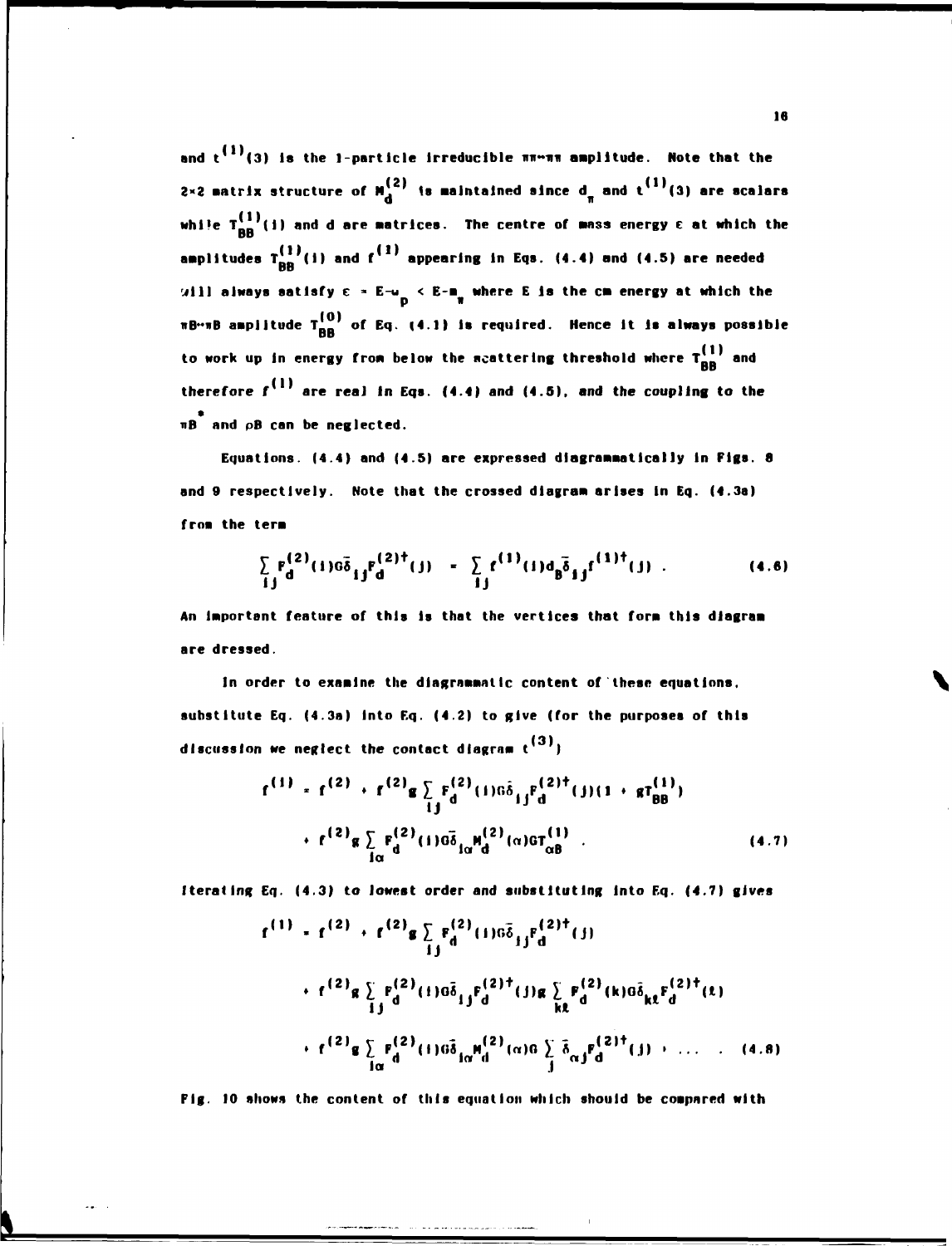**Pig. 6 which shows all diagrams arising In perturbation theory (froa a**  Lagrangian in which there is only a B **«B** interaction) to fifth order in the **coupling constant. If all propagators Include the baryon dressing (I.e..**  have poles corresponding to physical masses) then Eq. (4.8) includes all **diagrams arising frost the perturbation expansion. In particular, Figs. 6(b). 6(e) and 6(g) are contained in the second tern of Eq. (4.8).**  Fig. 6(c) is contained in the third term while Fig. 6(d) arises from the **fourth tera. Figs. 6(f) and 6(h) are also contained in the second tern of Eq. (4.6) by virtue of the baryon dressing.** 

**Our aain reason for introducing three-body unltxrlty at this stage was to shed soae light on the problea discussed in Sec. III. There It was found that Iterating a potential consisting of a pole and crossed diagraa constructed froa the bare vertices of the Lagranglan gives an Inconsistent result due to the exclusion of soae dlagraas froa the Llppaann-Schwinger equation that are iaportant In the context of renoraalisatlon. As we have just seen, these diagrams are included in the three-body equations. The** three-body equations clearly include dynamical processes not present in a two-body description that will be important above the pion production **threshold, naaely the foraation and decay of nB and pB states described by**   $T_{\lambda B}^{(1)}$ . However for low energy scattering processes these effects will be  $\mathbf{r}$ **\*»all and can be neglected. This will decouple Kqs. (4.3) giving us** 

$$
T_{BB}^{(1)} = \left[ t^{(3)} + \sum_{i,j} F_d^{(2)}(i) \vec{a}_{ij}^T F_d^{(2)\dagger}(j) \right] (1 + g T_{BB}^{(1)}) \tag{4.9}
$$

**The only difference between this and the approach outlined in Sec. II Is that now the vertices appearing In the crossed diagraa are dressed and have an energy dependence. The solution of Eqs. (4.2) and (4.B) involves an apparent self-consistency, to the extent that Eq. (4.2) gives**  $f^{(1)}$  **provided**  $T_{100}^{\prime\prime}$  is known, while to solve Eq. (4.9) for  $T_{00}^{\prime\prime}$  we need  $f^{\prime\prime\prime}$ . However **HI? HI? HI? HI? HI? HI? HI? HI? Eq. (4.9) for T^'(K) requires f\*! '(p,e>E-w). where w Is the energy of the** 

**17** 

 $\mathbf{I}$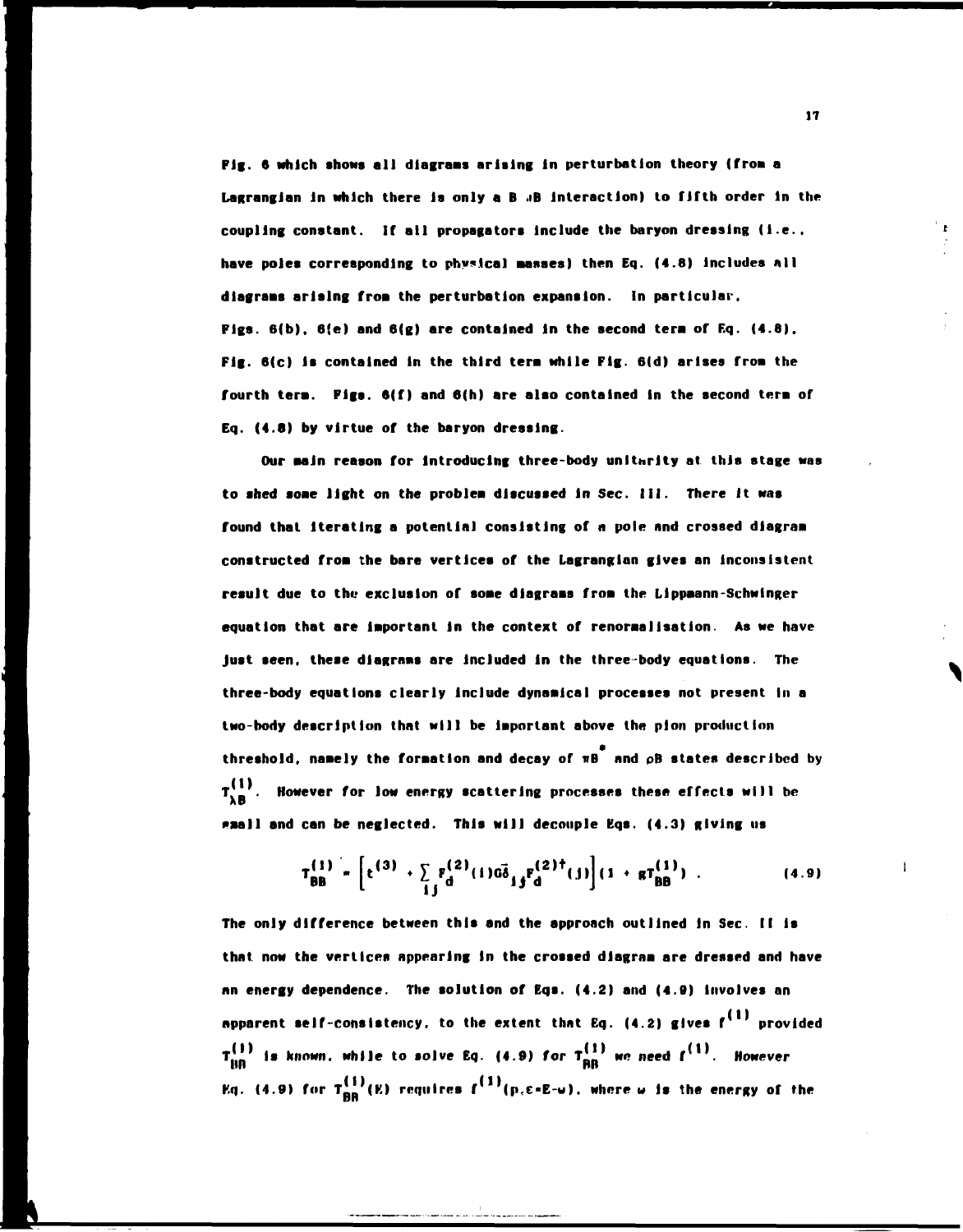**spectator pion, while Eq. (4.2) for**  $f^{(1)}(p,\epsilon)$  **requires**  $T_{nn}^{(1)}(\epsilon)$ **. To avoid** this "self-consistency" we need to approximate the energy dependence of the vertices in the crossed diagram. Firstly we note that, if we include the factor of Z<sub>a</sub> for the internal baryon propagators, then each vertex appearing in the crossed diagram is fully renormalised, i.e., of the form  $z_2^k f^{(1)} z_2^k$ , and therefore should reproduce the experimental coupling constant. Secondly, for low energy scattering, we are mainly interested in **energies E** <  $m_{\mu}$   $\cdot$  2 $m_{\mu}$ . This means that the vertices  $f^{(1)}(\epsilon)$  needed for the **energies E < ••2 w . This weans that the vertices f (c) needed for the PI w**  0 [W( therefore is appropriate to neglect its energy dependence and take the vertices in Eq. (4.6) to be

$$
r^{(1)}(p;E) \propto f_R^{(2)}(p) \quad . \tag{4.10}
$$

**where the subscript R is to indicate that the coupling constant should be**  adjusted so that  $f_R^{(2)}$  yields the physical coupling constants. Hence in the **crossed diagram we use the vertex of Eq. (A2) with**  $f_{\text{num}}^2$  **= 0.08u<sup>2</sup>(p<sub>o</sub>R), UNW O**  which ensures that the physical wMN coupling constant is reproduced. **which ensures that the physical iNN coupling constant Is reproduced.**  Although the bare  $\pi NN$ ,  $\pi M\Delta$  and  $\pi\Delta\Delta$  coupling constants are related by the **Although the bare uNN, «NA and «AA coupling conatanta are related by the bag aodel. there Is no reason to expect that the renoraallsed coupling constants extracted froa f will be in the sane ratio. Ideuly, if the aodel works perfectly, the renoraallaed coupling constants should all**  reproduce the experimental values. Hence rather than take the coupling **reproduce the experimental valuea. Hence rather than take the coupling constants in the crossed dlagraa to be in the bag ratloa, we take f N|| :3f .j. • 1:2 as dictated by experlaent Since experimental guidance as to the the value of the «AA coupling Is unclear, we use the bag nodel ratio for f IMI/'.AA- Tn \* effectiveness of approxlaatlng the aoaentun dependence of the dressed vertex by that of the undressed vertex is Illustrated In Fig. 11 where we ahow the bare vertex function f(p) \* u(pR)**  (solid curve), and the equivalent, appropriately normalised, dressed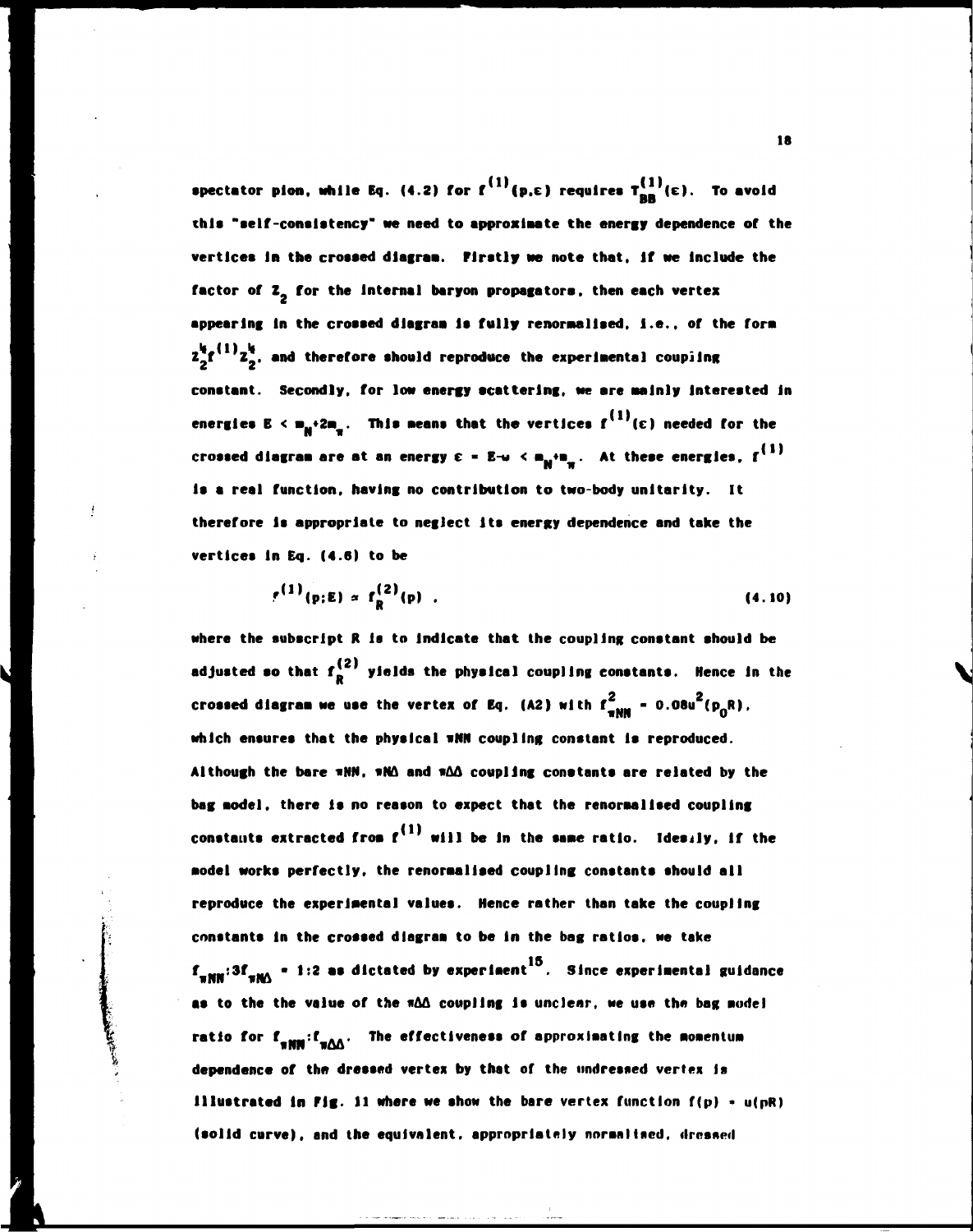**function f(p) ~ f NN (P: <sup>H</sup> <sup>N</sup> ) / P (dashed curve) for a typical cnsc.** 

**For consistency, the pole diagram should include a factor of**  $\frac{2}{2}$  **on each external leg (but no factor of Z<sub>2</sub> for the internal baryon line). This can be done by using** 

$$
f_0 = z_{2N}^h f_{\pi NN} \tag{4.11}
$$

 $\bm{l}$  **Instead of**  $\bm{f}_{\perp}$  **as the coupling constant for the vertex**  $\bm{f}^{(2)}$  **appearing in**  $\bm{f}$ **Eq. (4.2).** 

**The above discussion aeans that the only changes needed to the equations of Sec. II Is to use the experimental coupling constant In vertices contributing to the crossed diagram and f<sub>o</sub> in the vertex f<sup>(2)</sup> of Eqs. (2.3) and (2.5). Also Eq. (2.30) becomes** 

$$
f_{\pi NN}^R = f_0 \frac{\tilde{f}_{\pi NN}^{(1)}(p_0, m_N)}{f_{\pi NN}^{(2)}(p_0)} z_{2N}^{i_2} u(p_0 R) \tag{4.12}
$$

 $f_a$  and  $n$ prescription avoids the problems of self-consistency in calculating Z<sub>2</sub> **alluded to just before Eq. (2.1). We now adjust**  $f_a$  **to obtain the** experimental coupling constant from Eq. (4.12) and use Eq. (4.11) to **determine the bare coupling constant**  $f_{min}$ **.** 

## **V. THREE-BODY EQUATIONS: RESULTS**

**Now that we have a model in which we have eliminated the incnnsistency between the calculation nf the renoraalIsat Ion and thp scattering we can begin to examine Its consequences. The first case considered Is In the absence of the contact or Roper pole diagrams. In Fig. 12 (solid curve) we show the resulting bare coupling constant**  $f_{\text{mNN}}$ **.**  $Z_{2N}$  and the bare nucleon mass for a range of bag radii (the dashed curve shows results obtained when **the coupling constants in the crossed dlngi-tims vertices are In the hag (I.e. Sl)(0)) ratios). The most notnhle difference between this and the**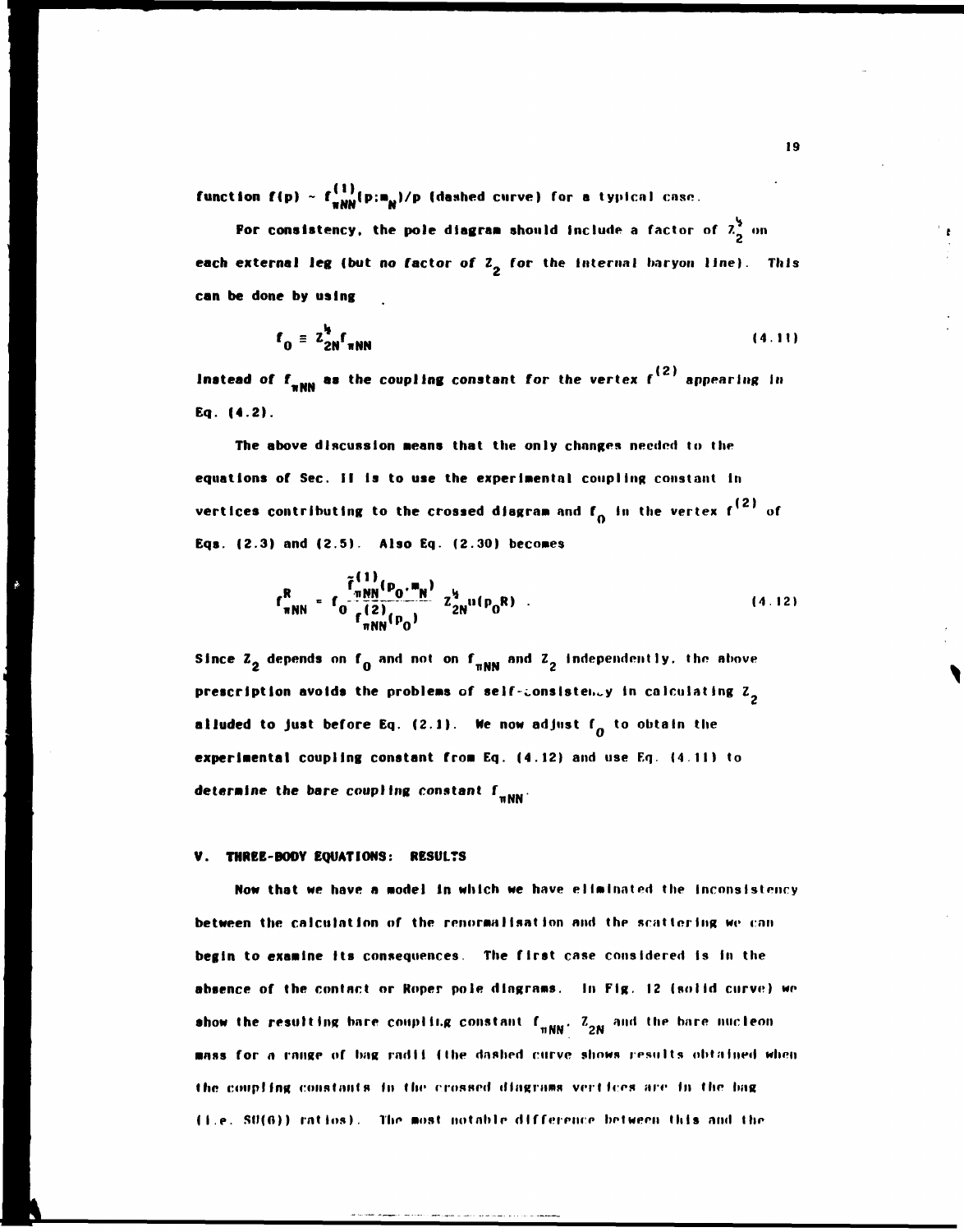**earlier results In Fig. 5 Is that the bare coupling constant now remains**  relatively stable as the radius is reduced. The corresponding P<sub>an</sub> phase **shifts for a radius of 1 fa are shown in the solid curve of Fig. 13. Clearly some other source of attraction Is required to Make the phase shifts change sign.** 

**Toe next step la to Include the contact dlagraa. The renoraalIsation**  results with the pion decay constant f<sub>2</sub> set to the experimental value of **93 NeV In the contact tera. are shown In the dash-dotted curve of Fig. 12 (the dotted curve Is with the crossed diagrams coupling constants In the bag ratio). In this case, the bare coupling constant Is significantly lower than was the case without the contact dlagraa, over a large range of bag radii. This has the effect of significantly reducing the repulsive nucleon pole dlagraa which, when coablned with the extra attraction of the**  contact diagram, greatly improves the fit to the P<sub>11</sub> phase shifts as can be **seen In Fig. 13 (for R » 1 fa, dashed curve). In Pig. 14 we coapare these phase shifts (solid curve) with those obtained If the coupling constants In the ciossed diagram are In the bag ratios (dashed curve). As can be seen, using the physical coupling constants as dictated by our foraallsa results In a better fit.** 

It is interesting to see if the fit can be improved by ad **HOC adjustaent of the plon decay constant f . It Is round that Increasing the strength of the contact dlagraa (which adds needed attraction) also decreases the value of the bare coupling constant and consequently the strength of the repulsive nucleon pole dlagraa. This combined action means**  that f<sub>a</sub> only needs to be reduced from 93 to 90 MeV in order to produce the **excellent fit shown in the solid curve of Fig. 15. (The dashed curve Is**  *with* $f_n \div 93$  **MeV.) In this case, we have R = 1 fm,**  $f_{nMN} \div 0.0459$ **, z**<sub>2N</sub> = 0.6962, m<sub>N</sub><sup>(0)</sup> = 1086 MeV. This fit is quite remarkable in the context of recent investigations of the P<sub>11</sub> channel (that iterate potentials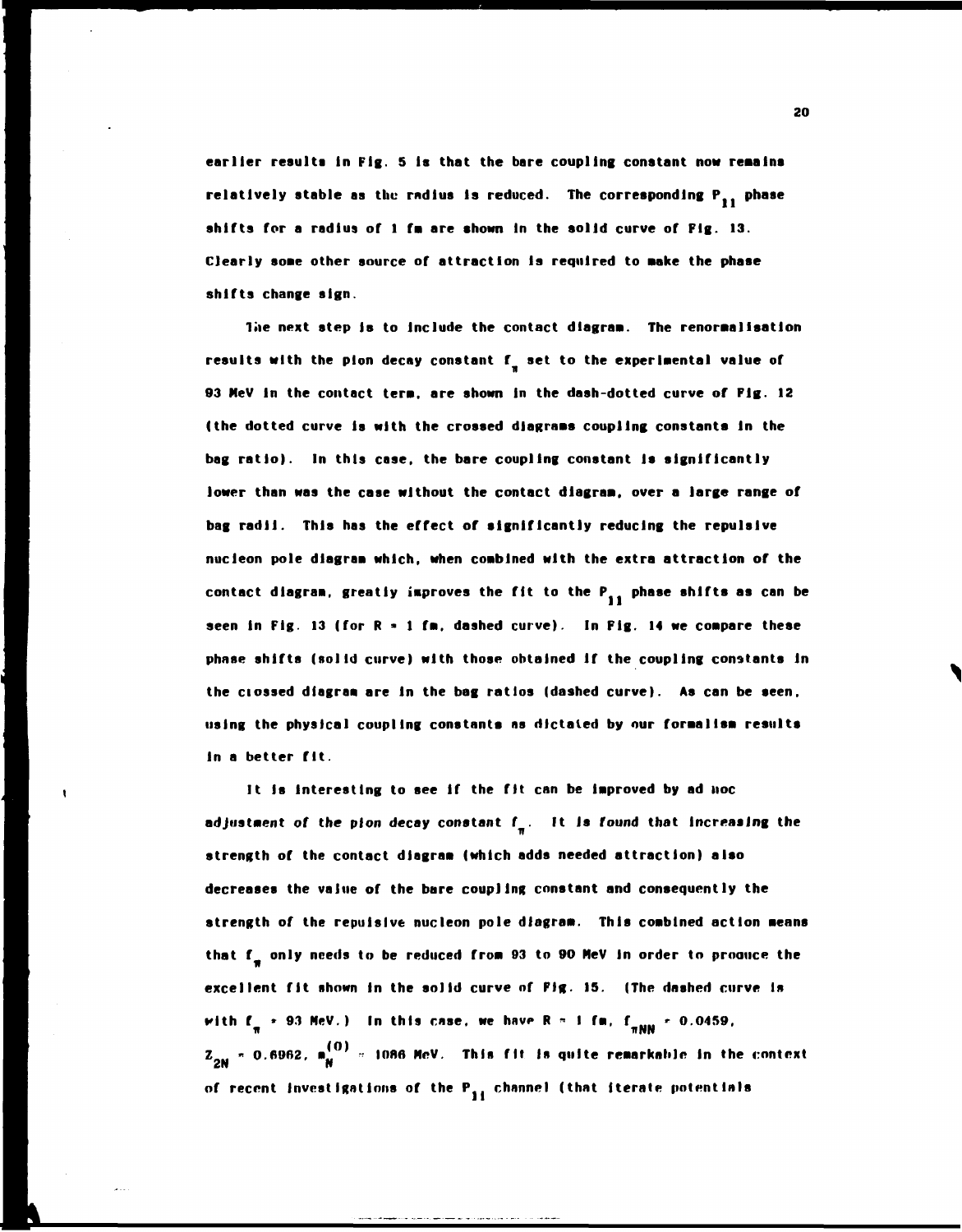**generated froa the CBN In a Llppaann-Schwlnger type equation) which have all required the inclusion of the Roper pole dlagraa In order to produce 3 5 enough attraction to cancel the repulsive nucleon pole ' In these analyses, even though the phase shifts are Bade to go through 90\* at the physical Roper aass. the shape Is coapletely wrong at lower energies. In contrast, our aethod succeeds by reducing the strength of the nucleon pole rather than trying to cancel it by adding aore attraction. The question of whether one should reduce the repulsion or Increase the attraction is important in the wNN system were the pole and non-pole parts of the**  $P_{11}$ **amplitude enter into the calculation in differing ways<sup>16</sup>. In view of this, in Fig. 16 we show the phase shifts froa the non-pole part of the**  amplitude, Ti<sup>ser</sup> (dashed curve) as well as from the full nmplitude (solid **and** curve) for the case of  $R - 1$  fm and  $f = -90$  MeV described above. We note **here that**  $T_{RR}^{(1)}$  **gives rise to a resonance without the explicit introduction of the Roper in terms of bag states ((<sup>1</sup>s.** )<sup>2</sup>2s.). The addition of the pole amplitude has the effect of shifting the resonance to higher energy.

**Despite the success obtained without the Roper pole. It is Interesting**  to examine the effect of including it. As usual, with f<sub>r</sub> set to 93 MeV we adjust the bare coupling constant to obtain the correct renormalised **coupling constant while the bare Roper ansa Is adjusted to aake the phase shifts go through 90\* at the correct energy. For R - I fa we find**   $f_{\pi NN}$  = 0.0418. Z<sub>2N</sub> = 0.7112.  $m_N^{(0)}$  = 1076 MeV and  $m_R^{(0)}$  = 1640 MeV with the **P<sub>11</sub>** phase shifts shown in the dotted curve of Fig. 13. The poor fit in **this case is an Indication that one should not adjust the Roper bare aass to get the phase shifts through 90\* without slaultnneously satisfying three-body unltarltv-**

Unfortunately, it would appear that the price to be paid for the **improvement in the P<sub>11</sub> phase shifts is a reduction in the quality of the** fit in the P<sub>33</sub> channel. Using the parameters that gave the best fit to the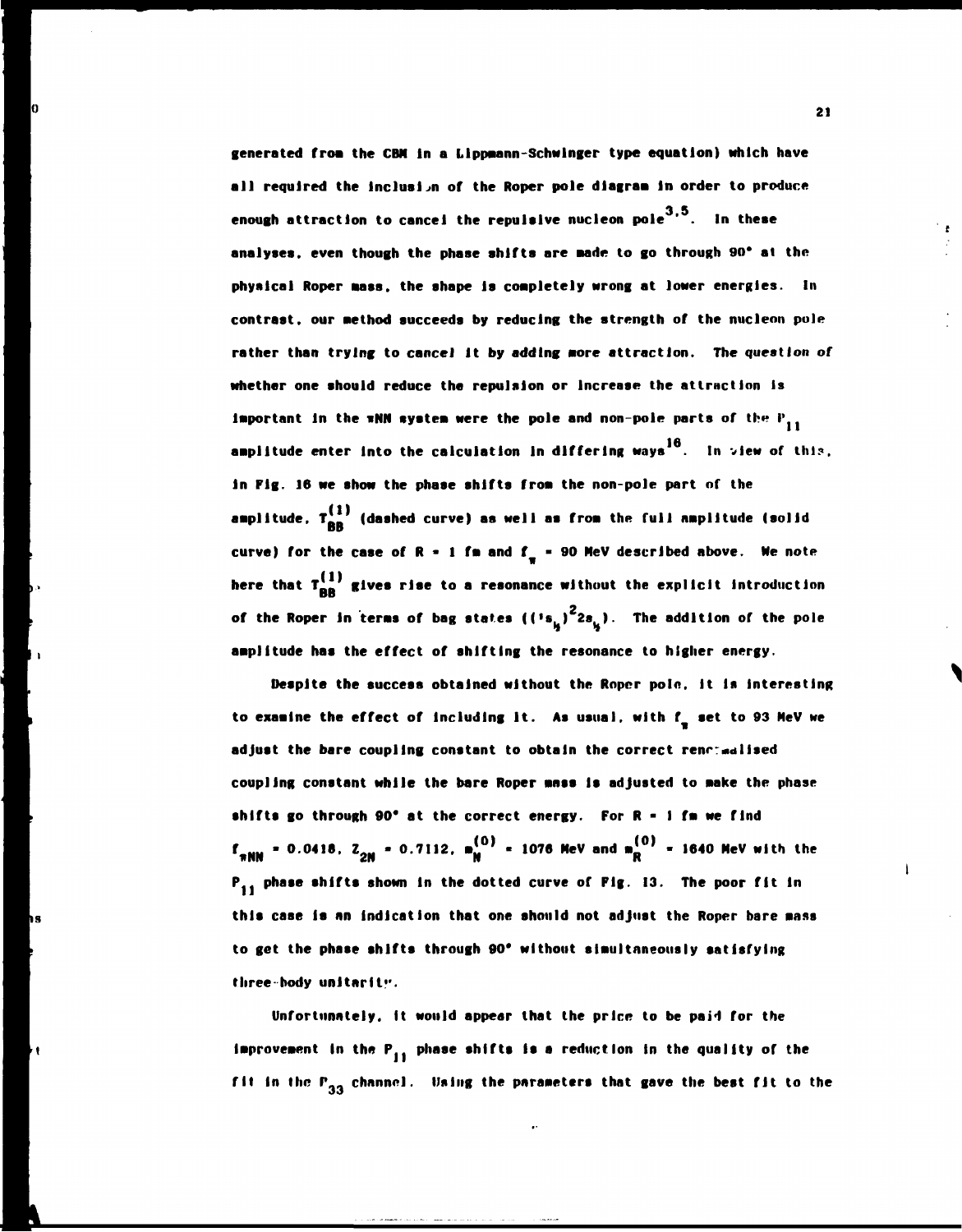**P<sub>11</sub>** (i.e.,  $R = 1.0$ ,  $f_n = 90$  MeV) results in the fit shown in Pig. 17. In **this calculation the bare delta aass la adjusted so that the phase shifts paas through 90\* at the delta mass. The fact that the width la so saall Is**  an indication that the amount of renormalisation of f<sub>ram</sub> is insufficient. **This is best Illustrated by calculating the quantity n of Ref. 2 which Is**  a comparison of the degree of renormalisation of the wWN and wNA coupling

$$
n_r = \left[\frac{r_{\text{R}}^R}{r_{\text{R}}^R} \frac{r_{\text{R}}^R}{r_{\text{R}}^R}\right]^2 - \left[\frac{\epsilon_{\text{R}} r_{\text{R}}^R}{\epsilon_{\text{R}} r_{\text{R}}^R}\right]^2
$$
(5.1)

where the matrix g is given in Eq. (A5). Analagously to Eq. (4.12), the renormalised  $m\Lambda$  coupling constant is given by

 $\sim$   $\sim$ 

$$
r_{\pi N\Delta}^{R} = \frac{r_{0}^{g}r_{N\Delta}^{q}}{g_{NN}} \frac{r_{\pi N\Delta}^{(1)}(p_{0} \cdot m_{N})}{r_{\pi N\Delta}^{(2)}(p_{0})} z_{2\Delta}^{g} u(p_{0}R) \quad . \tag{5.2}
$$

**and Z\_A la taken to be** 

**2A** 

$$
Z_{2\Delta} = \left[1 - \frac{\partial}{\partial E} \Sigma_{\Delta\Delta}^{(1)} (E - m_{\mathbf{R}})\right]^{-1} \tag{5.3}
$$

The quantity  $n_{\rm p}$  as a function of bag radius is shown in Fig. 18 for the case of no Roper pole and f<sub>y</sub> = 93 MeV. This shows that the renormalisation of f<sub>**xMA**</sub> is less than that of f<sub>\*MM</sub>, in contradiction with the physical vnlue of  $^{15}$   $n_{\pi}$   $\approx$  1.5.

The final application we wish to consider is the  $P_{13}$  and  $P_{31}$  partial **waves. These are Independent of the bare coupling constant, having contributions only froa the crossed and contact dlagraas. Using the parameters giving the best P<sub>11</sub> fit, namely R - 1 fm and f<sub>x</sub> = 90 MeV, we obtain the results Illustrated In Pigs. IP and 20.** 

## **VI. CONCLUSIONS**

**We have examined the Implications of calculating the rennrnnlisntInn**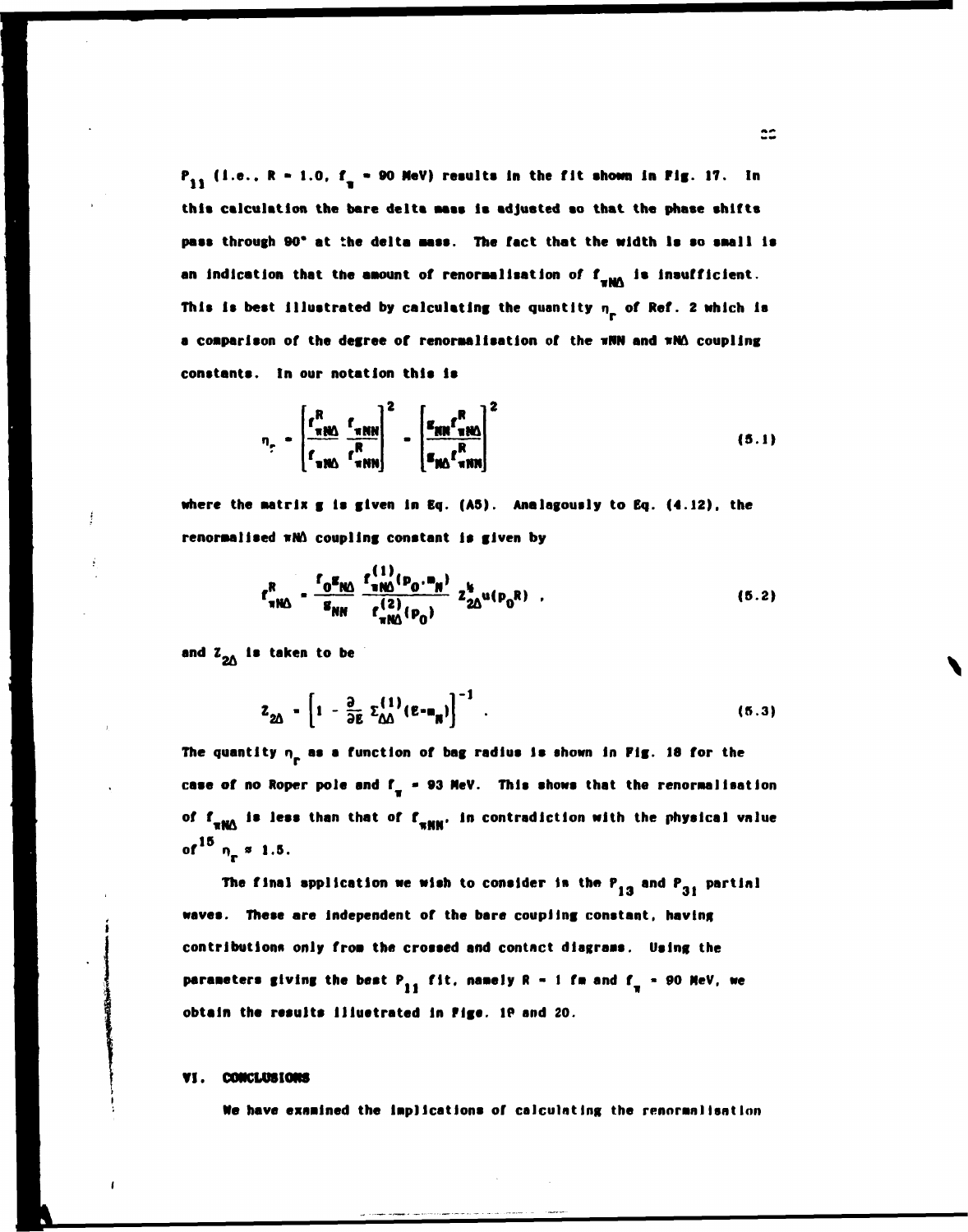**of the CBN wNN coupling constant using the saae series of diagrams that arise In a Llppaann-Schwinger type calculation of the phase shifts. We find a large discrepancy between this approach and that which is obtained by using only those dlagraas to second order in the bare coupling constant. This discrepancy can be attributed to the omission of a certain class of dlagraas froa the Llppaann-Schwinger equation which are important in the renoraallsation due to cancellation. These dlagraas are Included In a description of the nN systea that respects two and three body unttarity hy correctly Incorporating two-plon states. At energies below the two pion threshold these equations can be approximated in a way that provides greater insight Into how the crossed dlagraa should he treated In the two**  body Lippmann-Schwinger equation. In particular, the u<sub>BB</sub> vertices that **fora the crossed diagraa should have the physical rather than bare coupling constant, since the two-body Lippaann-Schwinger equation does not contribute to the dressing of these vertices as It Includes two body unitarlty only. On the other hand, the vertices In the pole dingraa are dressed when the Lippaann-Schwlnger equation is solved. When this is put into effect, the bare coupling constant required to reproduce the experimental value Is significantly less than previously. As a result, the**  repulsion in the P<sub>11</sub> channel is reduced enabling immense improvement in the fit to the phase shifts without necessitating the introduction of extra **attraction.** 

## **ACKNOWLEDGMENTS**

**The authors would like to acknowledge fruitful discussions with A.N. Thoans and R.K. Jennings, and the financial support of the Australian Research Grant Scheme.**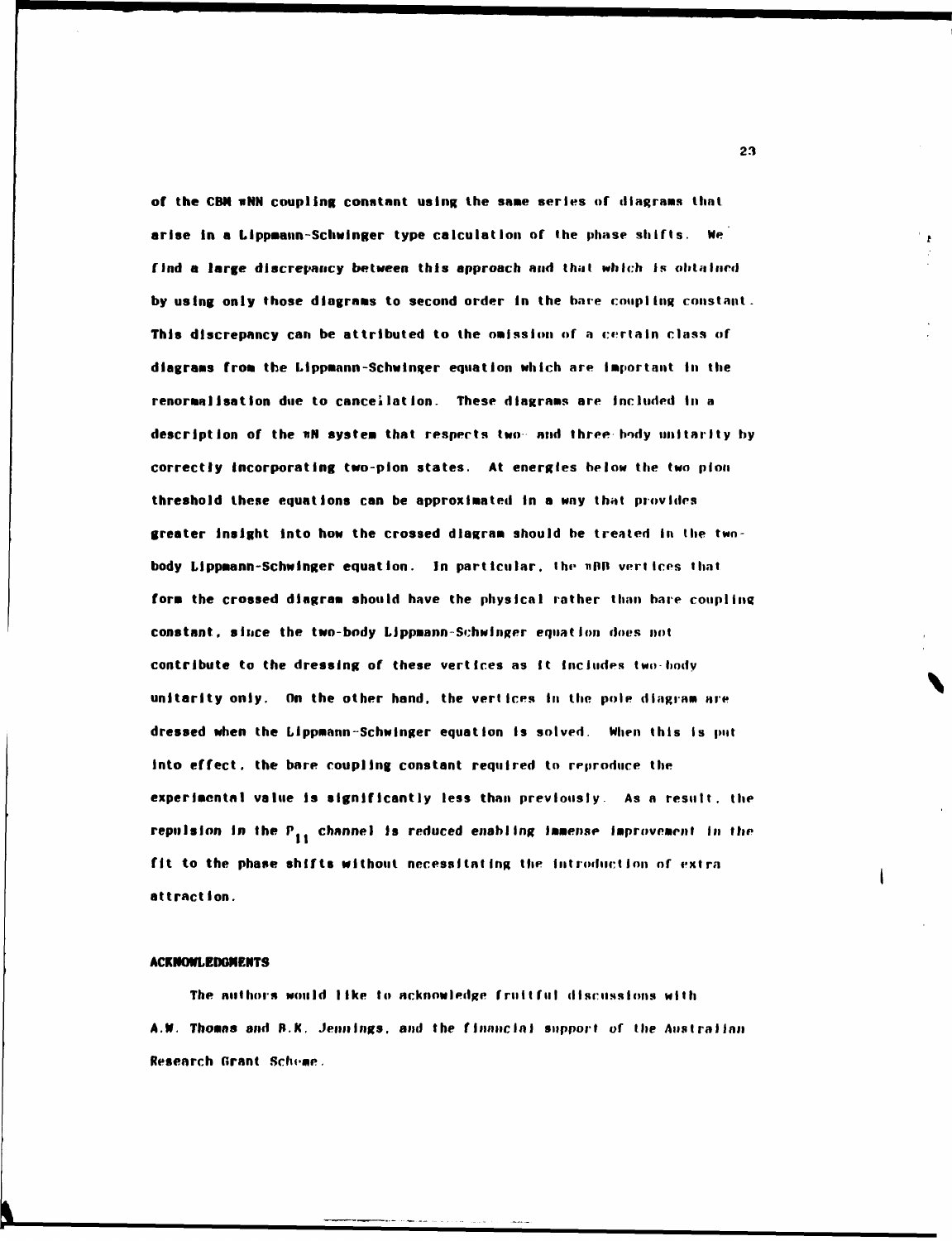## **APPENDIX**

**Ne use the version of the CBN In which the pton couples to the quarks throughout the bag voluae . The Lagrangian expanded to second order in the plon field Is** 

$$
\mathbf{1} = \left\{ \frac{1}{2} \bar{q}(x) \bar{d}q(x) - \bar{q} \right\} \theta_{V} - \frac{1}{2} \bar{q}(x) q(x) \Delta_{S} + \frac{1}{2} (\partial_{\mu} \hat{q})^{2} + \frac{1}{2} \bar{r}_{V} (x) \gamma^{\mu} \gamma_{5} \tau^{3} \partial_{\mu} \hat{q}(x) \theta_{V} - \frac{1}{4} \bar{r}_{H} \bar{q}(x) \gamma^{\mu} \tau^{3} \left( \hat{q} \times \partial_{\mu} \hat{q} \right) q(x) \theta_{V} \tag{A1}
$$

where  $q(x)$  and  $\phi(x)$  are the quark and pion fields,  $f_{\alpha}$  is the pion decay constant and B is the bag energy density.  $\Delta_{\bf S}$  is a surface delta function and  $\theta_{\bf u}$  is one inside and zero outside the bag. After projection onto the **subspace of baryons consisting of the nucleon, delta and Roper (assuming**  the Roper to be a (is<sub>u</sub>)<sup>2</sup>(2s<sub>u</sub>) configuration) in the usual way, the **Interaction part of this Ldgranglan yields a B~ITB vertex, a nB»nB contact tera as well as a B"imB vertex. In the present work we neglect the B~nnB vertex, taking the regaining two teras 89 the driving terns for our description of the nN systea. The foraulas we present here are after partiJI wave expansion, suitable for use in the partial-wave expanded equations presented in the aain text.** 

**The basic vertex function Is** 

$$
f_{\pi\alpha\beta}^{(2)}(p) = \frac{4\pi i}{(2\pi)^{\frac{3}{2}}\sqrt{2\omega_{D}}} \frac{f_{\pi NN}}{m_{\pi}} \text{pg}_{\alpha\beta}^{0}(\rho) , \qquad (A2)
$$

**with** 

$$
G_{\alpha\beta}(p) = u(pR) - \left(\frac{\omega_{\alpha}}{R} - \frac{\omega_{\beta}}{R} + \omega_{p}\right) \frac{3}{2R^{3}J_{0}(\omega_{\alpha})J_{0}(\omega_{\beta})}
$$
  

$$
\times \int_{0}^{R} dr r^{2} \frac{J_{1}(pr)}{p} \left[J_{0}\left(\frac{\omega_{\alpha}r}{R}\right)J_{1}\left(\frac{\omega_{\beta}r}{R}\right) - J_{1}\left(\frac{\omega_{\alpha}r}{R}\right)J_{0}\left(\frac{\omega_{\beta}r}{R}\right)\right],
$$
 (A3)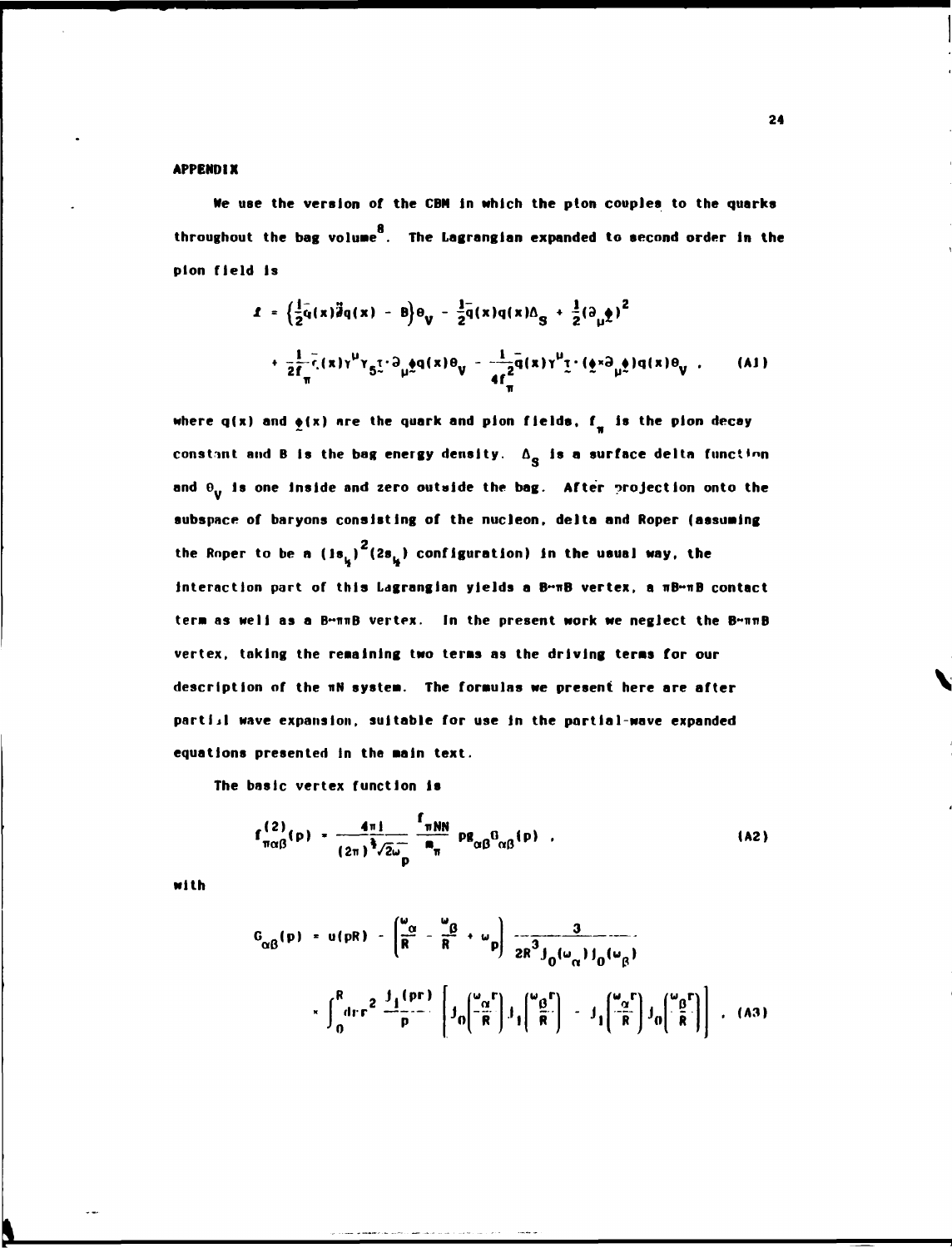$$
u(pR) = \frac{3J_1(pR)}{pR}
$$
 (A4)

and the matrix of coefficients  $g_{\alpha\beta}$  given by

$$
\mathbf{g} = \frac{\sqrt{3}}{5} \begin{pmatrix} 5 & 2\sqrt{2} & 5\phi \\ 4\cdot 2 & 5 & 4\sqrt{2}\phi \\ 5\phi & 2\sqrt{2}\phi & 5\phi \end{pmatrix} ; \qquad \phi = \begin{bmatrix} \frac{\omega_2(\omega_1 - 1)}{3\omega_1(\omega_2 - 1)} \end{bmatrix}^{\frac{1}{3}}.
$$
 (A5)

Here  $\omega_1$  and  $\omega_2$  are 2.04 and 5.40 respectively and  $\omega_{\alpha} = \omega_1$  if  $\alpha = N$ . A and  $w_{\alpha}$  =  $w_{\alpha}$  if  $\alpha$  = R.  $w_{\alpha}$  is the energy of the plon. The first term of equation (A3) is the same as arises in the surface-coupling form of the CRM while the second term only contributes to vertices that involve a  $1s<sup>0.2</sup>s$ quark transition.

From this vertex and the baryon propagator we can construct the crossed diagram which will contribute to the potential  $t^{(2)}$ , giving

$$
t_{\alpha\beta}^{(2)1JTCrosa}(p,p';E) = \sum_{\gamma L} f_{\pi\gamma\beta}^{(2)}(p)d_{\gamma}^{L}(p,p';E) f_{\alpha\gamma\pi}^{(2)}(p')A_{\alpha\beta\gamma L}^{1J T}
$$
 (A6)

with

$$
d_{\gamma}^{L}(p, p': E) = 2\pi \int_{-1}^{1} \frac{P_{L}(x)dx}{E - (p^{2} + p'^{2} + 2pp'x + m_{\gamma}^{2})^{2} - \omega_{p} - \omega_{p'}} (M)
$$

where P<sub>L</sub> is the Legendre polynomial of order L and

$$
A_{\alpha\beta\gamma L}^{\ell J T} = \frac{3}{4\pi} \hat{L}^2 \hat{i}^2 \hat{s}_{\alpha} \hat{s}_{\beta} \hat{\tau}_{\alpha} \hat{\tau}_{\beta} (-1)^{2\ell + \tau_{\alpha} + \tau_{\beta}} \begin{bmatrix} 1 & L & \bar{x} \\ 0 & 0 & 0 \end{bmatrix}^2
$$

$$
\times \begin{bmatrix} \tau_{\beta} & 1 & T \\ \tau_{\alpha} & 1 & \tau_{\gamma} \end{bmatrix} \begin{bmatrix} \bar{x} & J & \bar{s}_{\beta} \\ 1 & \bar{s}_{\alpha} & \bar{s}_{\gamma} \\ L & \bar{x} & 1 \end{bmatrix}
$$
(AB)

where  $\hat{j}$  = (2j+1)<sup>1/2</sup> and  $\sigma_{\alpha}$  and  $\tau_{\alpha}$  are the spin and isospin of baryon  $\alpha$ respectively.

The contact diagram, which also contributes to  $t^{(2)}$  consists of three parts, the first arising from the time derivatives in the Lagrangian and the second two from the spatial derivatives.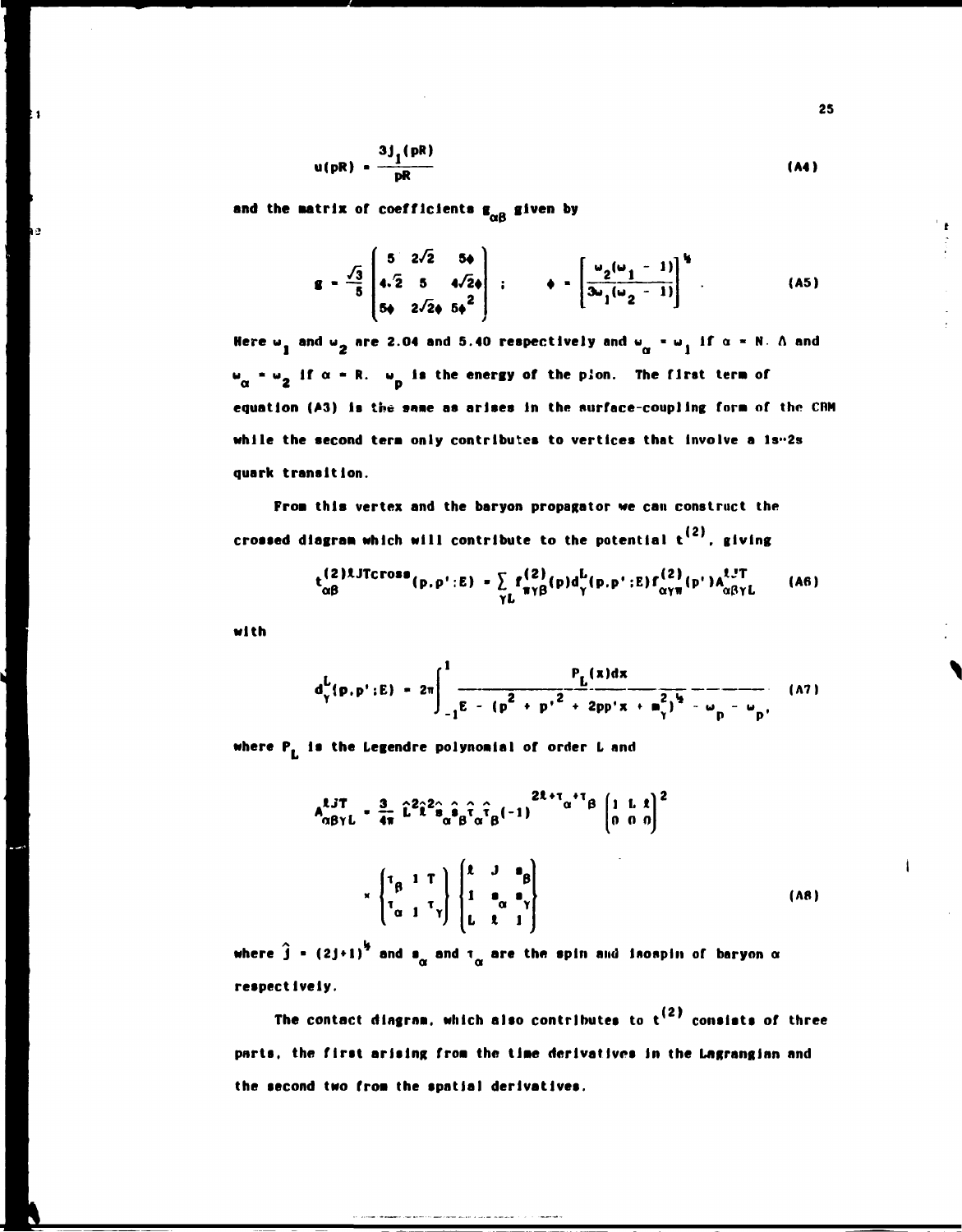$$
t_{\alpha\beta}^{(2)l.JTcontact}(p,p') - \frac{1}{r_q^2 (z\pi)^3 / 2\omega_p 2\omega_p} \left[ T_{\alpha\beta}^{l}(p,p') C_{\alpha\beta}^{JT} + \frac{1}{s_1 \omega_{\alpha\beta}^{l}(p,p') C_{\alpha\beta}^{JT} + \frac{1}{s_2 \omega_{\alpha\beta}^{l}(p,p') B_{\alpha\beta}^{lJT}} \right]
$$
(A9)

where

 $\ddot{\phantom{a}}$ 

 $\ddot{\phantom{a}}$ 

Í

ž,

N

$$
T^{u_{\alpha\beta}^{\ell}(p,p')} - (u_p + u_{p'}) \int_0^R dr r^2 \left[ j_0 \left( \frac{u_{\beta}^{\ell}}{R} \right) j_0 \left( \frac{u_{\beta}^{\ell}}{R} \right) \right]
$$
  
+ 
$$
j_1 \left( \frac{u_{\alpha}^{\ell}}{R} \right) j_1 \left( \frac{u_{\beta}^{\ell}}{R} \right) j_2 \left( pr \right) j_2 \left( p'r \right) , \qquad (A10)
$$
  

$$
s_1 r_{\alpha\beta}^{\ell}(p,p') - \frac{1}{2l+1} \int_0^R dr r^2 \left[ j_0 \left( \frac{u_{\alpha}^{\ell}}{R} \right) j_1 \left( \frac{u_{\beta}^{\ell}}{R} \right) - j_1 \left( \frac{u_{\alpha}^{\ell}}{R} \right) j_0 \left( \frac{u_{\beta}^{\ell}}{R} \right) \right]
$$
  
+ 
$$
\left[ p' j_2 \left( pr \right) j_{2+1} \left( p'r \right) - p j_{2+1} \left( pr \right) j_2 \left( p'r \right) \right] \qquad (A11)
$$

and

$$
s2^{u_{\alpha\beta}^{\ell}(\mathbf{p},\mathbf{p}^{\prime})-\int_{0}^{R}d\mathbf{r}\left[j_{0}\left(\frac{u_{\alpha}r}{R}\right)j_{1}\left(\frac{u_{\beta}r}{R}\right)+j_{1}\left(\frac{u_{\alpha}r}{R}\right)j_{0}\left(\frac{u_{\beta}r}{R}\right)\right]
$$
\n
$$
\times j_{\ell}(\mathbf{p}r)j_{\ell}(\mathbf{p}^{\prime}r)
$$
\n(A12)

and the coefficients B and C are

$$
B_{\alpha\beta}^{2J\mathsf{T}} = 2\pi \sqrt{6} N_{\alpha} N_{\beta} g_{\alpha\beta}^{\dagger} (-1)^{\alpha-\beta} \beta^{\dagger J+\tau} \alpha^{-\tau} \beta^{\dagger \mathsf{T}+\hat{\lambda}+\hat{1}} \hat{\lambda} \sqrt{\hat{\lambda}(\hat{\lambda}+\hat{1})}
$$
  

$$
\times \begin{pmatrix} \hat{\lambda} & \hat{\beta} & \hat{\beta} \\ \hat{\alpha} & \hat{\lambda} & 1 \end{pmatrix} \begin{pmatrix} 1 & \tau_{\beta} & \tilde{\tau} \\ \tau_{\alpha} & 1 & 1 \end{pmatrix}
$$
(A13)

and

 $\begin{array}{c} \gamma \\ \gamma \\ \gamma \end{array}$ 

 $\bar{\chi}$ 

$$
c_{\alpha\beta}^{JT} = \pi \sqrt{6} N_{\alpha} N_{\beta} g_{\alpha\beta}^* (-1)^{\frac{5}{3} + \tau} \alpha^{-T} \beta^{+T} \begin{pmatrix} 1 & 1 & 1 \\ \tau_{\alpha} & T & \tau_{\beta} \end{pmatrix} .
$$
 (A14)

The coefficient matrices g' and g" are given by

 $\epsilon$  is smooth

ومادينا والمربوب والمربان بمرود ويواديا والمتحولات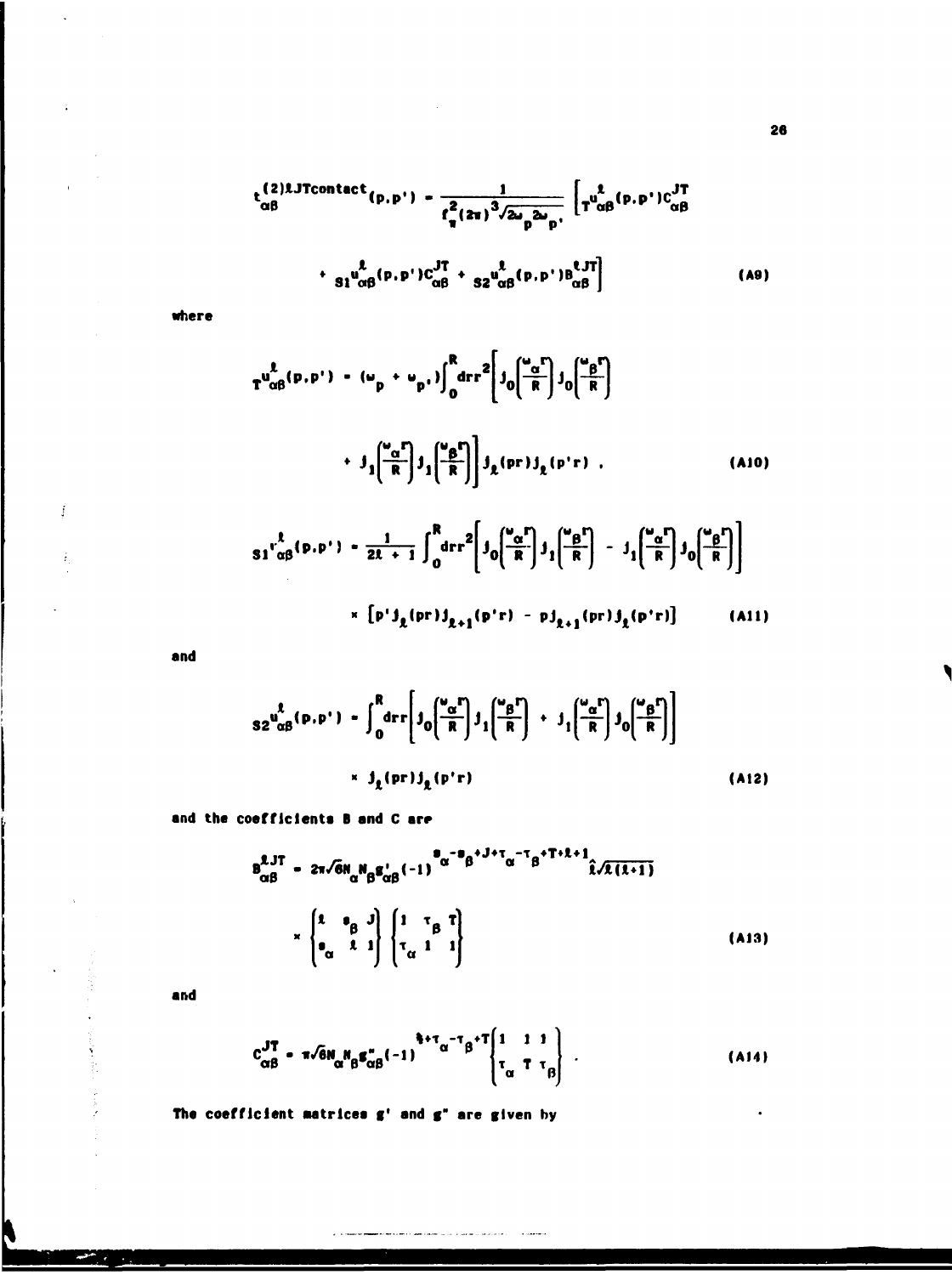$$
\mathbf{g'} = \begin{bmatrix} 10 & 8\sqrt{2} & \frac{10}{\sqrt{3}} \\ 8\sqrt{2} & 20 & 8\frac{\sqrt{2}}{\sqrt{3}} \\ \frac{10}{\sqrt{3}} & 8\frac{\sqrt{2}}{\sqrt{3}} & \frac{10}{3} \end{bmatrix} : \qquad \mathbf{g''} = \begin{bmatrix} \sqrt{6} & 0 & \sqrt{2} \\ 0 & -2\sqrt{15} & 0 \\ \sqrt{2} & 0 & \frac{\sqrt{2}}{\sqrt{3}} \end{bmatrix} . \tag{A15}
$$

 $\omega$  .

and the normalisation coefficient is

$$
N_{\alpha} = \left[\frac{\omega_{\alpha}}{2(\omega_{\alpha} - 1)}\right]^{\frac{1}{2}} \frac{1}{R^{\frac{3}{2}} J_0(\omega_{\alpha})}
$$
(A16)

 $27$ 

 $\begin{array}{c} \mathbf{r} \\ \mathbf{r} \\ \vdots \\ \mathbf{r} \end{array}$ 

 $\ddot{\phantom{0}}$  $\frac{1}{2}$ 

 $\hat{\mathbf{r}}$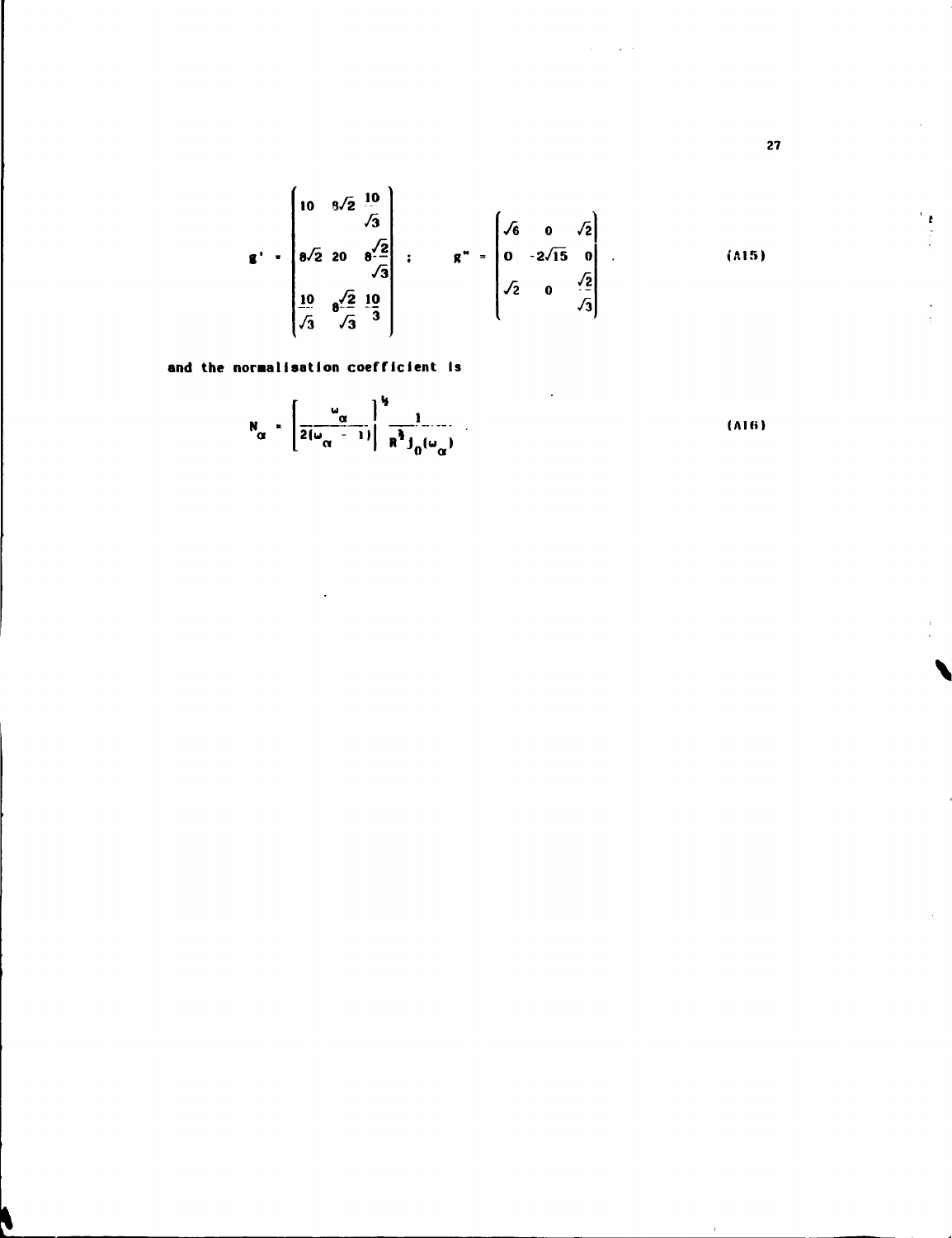## **REFERENCES**

- **1. S. Theberge. A.N. Thoaas and G.A. Miller. Phys. Rev. D 22. 2838 (1980); 23. 2106(E) (1661); AW. Thoaas, S. Theberge and G.A. Miller.**  Phys. Rev. D 24, 216 (1981); A.W. Thomas, Adv. in Nucl. Phys., 13, 1 **(1984).**
- **2. S. Theberge, G.A. Miller ant A.N. Thnaaa. Can. J. Phys. 60. 59 (1982).**
- **3. E.A. Velt. D.K. Jennings and A.N. Thoaas, (to appear In Phys. Rev. C).**
- **4. E.A. Velt, A.N. Thoaas and B.K. Jennings. Phys. Rev. D 31. 2242 (1985).**
- **5. A.S. RJnat. Nucl. Phys. A377, 341 (1982).**
- **6. B. Blankleider and G.E. Walker. Phys. Lett. 152B. 291 (1985).**
- **7. J.A. Johnstone and T.-S.H. Lee, Argonne preprint PHY-4666-TH-85.**
- **8. A.N. Thoaas, J. Phys. G7, L283 (1981); A. Szyaacha and S. Tatur, Z. Phys. C7. 311 (1981).**
- **9. I.R. Afnan and B.C. Pearce, (to be subaltted to Phys. Rev. C).**
- 10. I.R. Afnan and A.T. Stelbovics, Phys. Rev. C 23, 1384 (1981).
- **11. T. Mlzutanl, C. Fayard, G.H. Laaot and S. Nahabetian, Phys. Rev. C 24, 2633 (1981).**
- **12. I.R. Afnan and B. Blankleider, Phys. Rev. C 32. 2006 (1985).**
- **13. S. Morloka and I.R. Afnan, Phys. Rev. C 26, 1148 (1982).**
- **14. M.G. Fuda, Phys. Rev. C3J, 1365 (1985).**
- **15. M.M. Nagels et a)., Nucl. Phys. B147, 189 (1979).**
- **16. I.R. Afnan and R.J. Mcleod, Phys. Rev. C 3J, 1821 (1985).**
- **17. R.A. Arndt, J.M. Ford and L.D. Roper, Phys. Rev. 0 32, 1085 (1985).**
- **18. R. Koch und E. Pietarlnen, Nucl Phys. A336, 331 (I960).**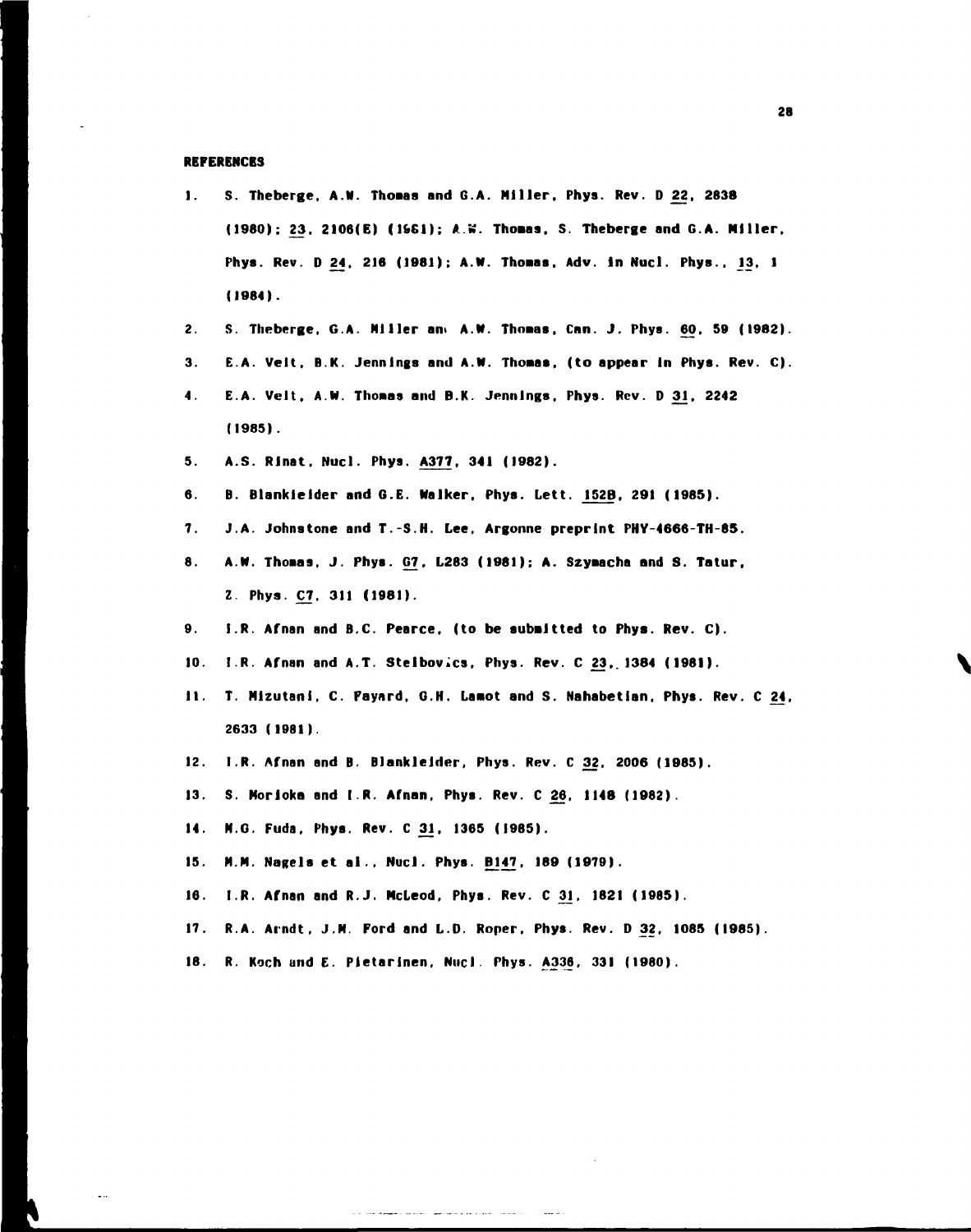## **FIGURE CAPTIONS**

- Fig. 1 Diagrammatic content of the CBM Lagrangian. (a) B+mB vertex, **(b) nB-nB contact tern and (c) B«-nnB vertex.**
- **Fig. 2** The non-pole amplitude,  $t^{(1)}$ .
- **Fig. 3 The dressed »NN vertex. f (1> .**
- Fig. 4 The self-energy.  $\Sigma^{(1)}$ .
- **Fig. 5 The bare coupling constant, nucleon Navefunctlon renomalisatlon**  and bare nucleon mass as functions of the bag radius. The solid **curve Is with the truncation described in the text, the dashed curve Is without truncation and the dotted curve is without truncation and Including the contact dlagran.**
- **Fig. 6 All contributions to the vertex function up to fifth order In the coupling constant in a aodel with only a vertex Interaction.**
- **Fig. 7 All contributions to the derivative of the self-energy up to fourth order In the coupling constant In a aodel with only a vertex interaction. The cross Indicates which propagator the derivative acts on.**
- **Fig. 8** The disconnected  $\pi B \cdot \pi \pi B$  amplitude,  $P_{\bf d}^{(2)}$ .
- **Fig. 9** The disconnected  $\pi \pi B \cdot \pi \pi B$  amplitude.  $M_d^{(2)}$ .

 $\mathbf{r}$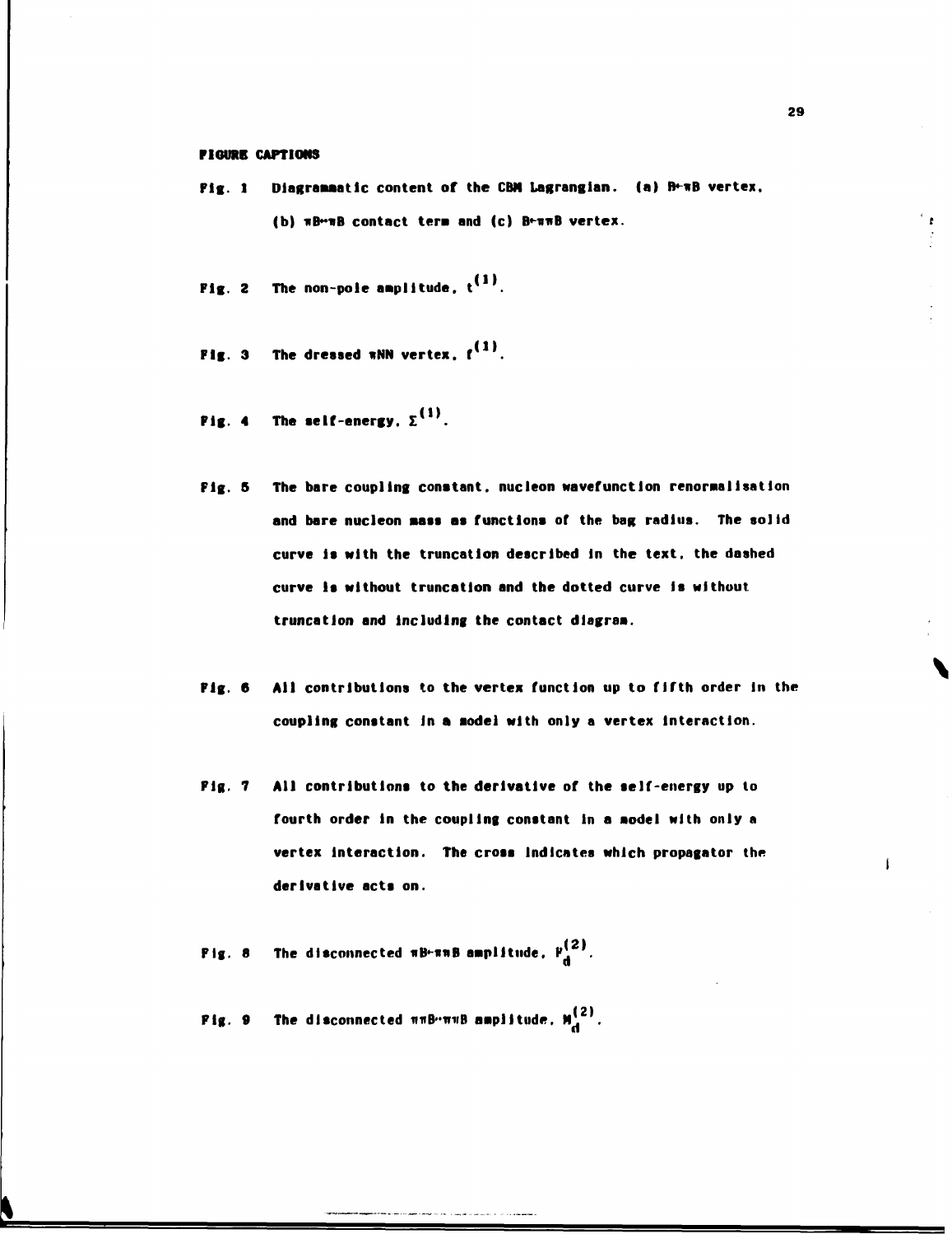- **Fig. 10 Dlagraaaatlc equivalent or Bq. (4.8). The aaall clrclea repreaent a on-partlcle Irreducible amplitude.**
- **Fig. 11 The bare (aolld curve) and renoraallsed (daahed curve) vertex functlona.**
- **Fig. 12 The bare coupling conatant. nucleon mvefunctlon renornallaatlon and bare nucleon aaee aa functlona of the bag radlua ualng the renoraallsed coupling conatant In the crossed dlagraa. Solid curve la with the croaaed dlagraa aa the only contribution to**   $t^{(2)}$ , dashed curve is the same but with crossed diagrams coupling **conatanta In bag ratios, daah-dotted curve la with croaaed and**  contact diagrams while the dotted curv. is the same but with **coupling conatanta in bag ratloa.**
- **Fig. 13** The  $P_{11}$  phase shifts for a bag radius of 1 fm and  $f_x = 93$  MeV. **The aolld curve la with only the crossed dlagraa contributing to t<sup>(2)</sup>, the dashed curve is with crossed and contact diagrams while the dotted curve la with croaaed. contact and Roper pole dlagraas. Experimental data is from Ref. 17.**
- Fig. 14 P<sub>11</sub> phase shifts with crossed and contact diagrams and **f - 93 ' V. Solid curve la with physical coupling conatanta In**  the crossed diagram. dashed curve is with coupling constants in **bag ratio. Experlaental data la froa Ref. 17.**
- **Fig. 15 P <sup>1</sup> ( phase shifts with crossed and contact dlngraas. Solid curve is with**  $f_{\pi}$  **- 90 MeV, dashed curve has**  $f_{\pi}$  **- 93 MeV.** Experimental • new production of the contract of the contract of the contract of the contract of the contract of the contract of the contract of the contract of the contract of the contract of the contract of the contract of the contra data is from Ref. 17.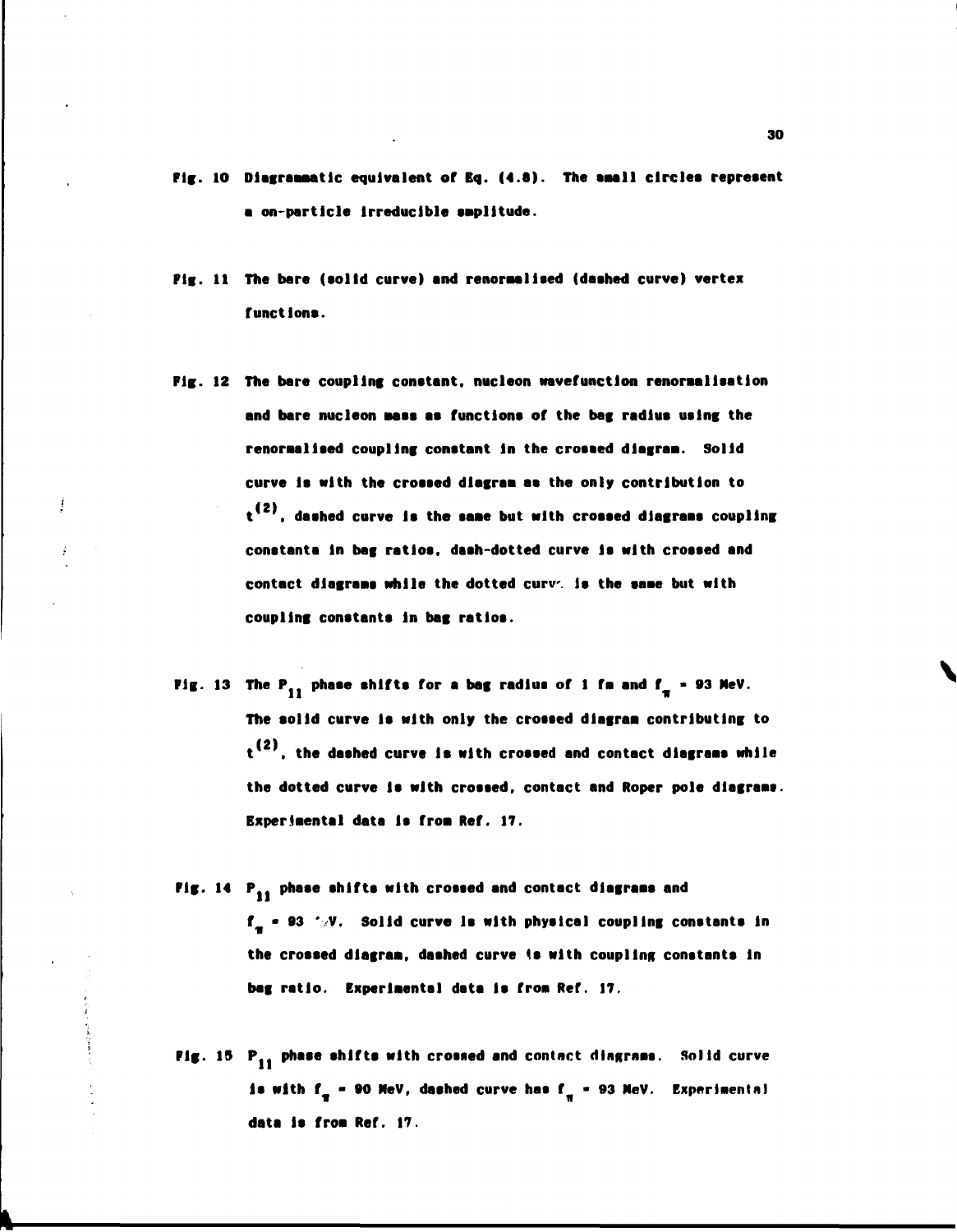- **Fig. 16 The total (solid curve) and non-pole (dashed curve) P<sub>11</sub> phase shifts for R = 1 fm. f<sub>n</sub> = 90 MeV. crossed and contact diagrams** contributing to t<sup>te)</sup>. Experimental data is from Ref. 17.
- Fig. 17 The P<sub>33</sub> phase shifts corresponding to the dash-dotted curve in **Fig. 12. Experimental data is fri ' Ref. 18.**
- **Fig. 18 Ratio of renormalisation of f<sub>ram</sub> and f<sub>rama</sub>, n<sub>n</sub>.**

**rroa Ref. 18.** 

**Fig. 19** P<sub>13</sub> phase shifts for R = 1 fm, f = 90 MeV. Experimental data is from Ref. 18.

**i** T<sub>1</sub>

Fig. 20 P<sub>31</sub> phase shifts as for Fig. 19. Experimental data is from **Fig. 20 PM**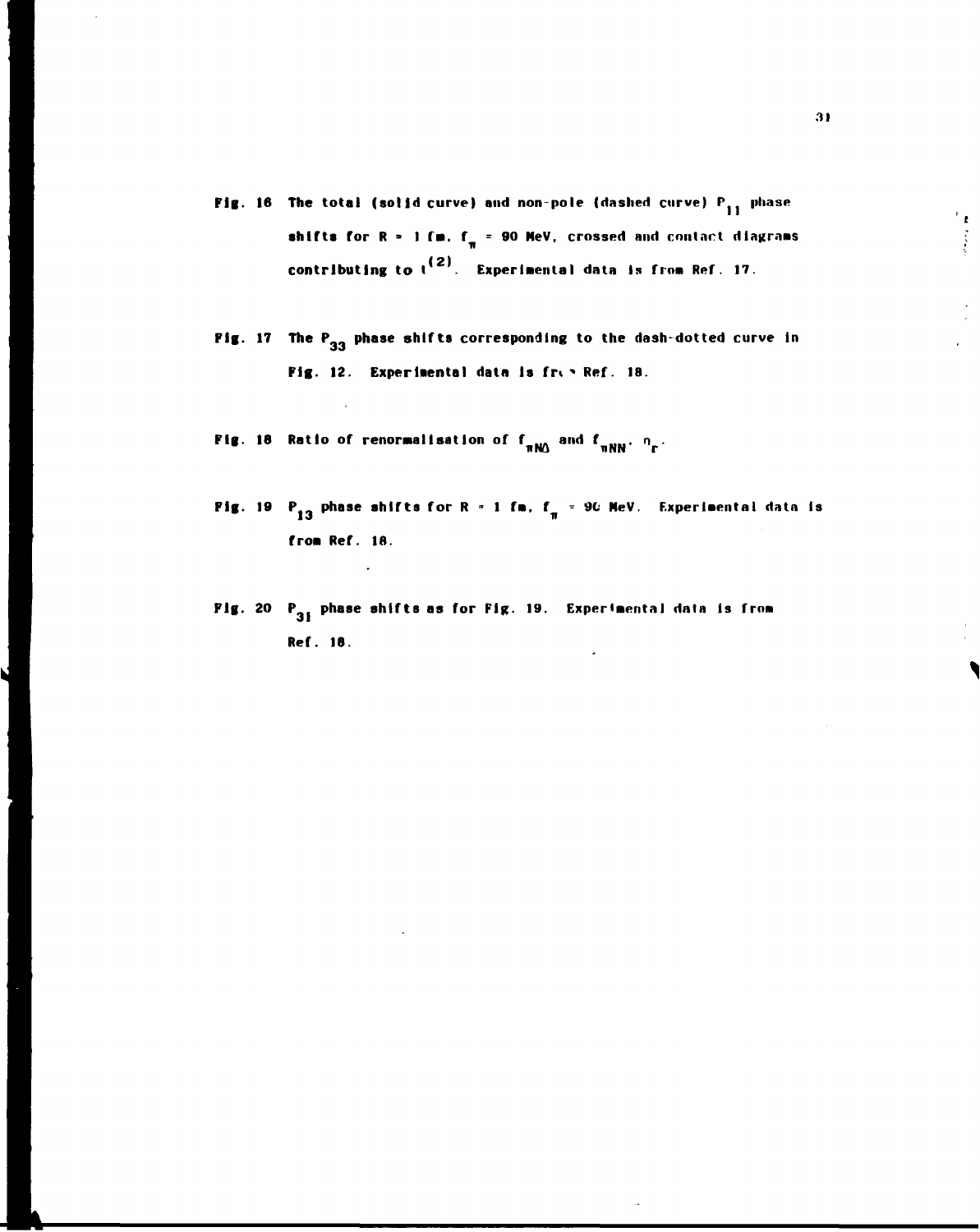





Fig. 2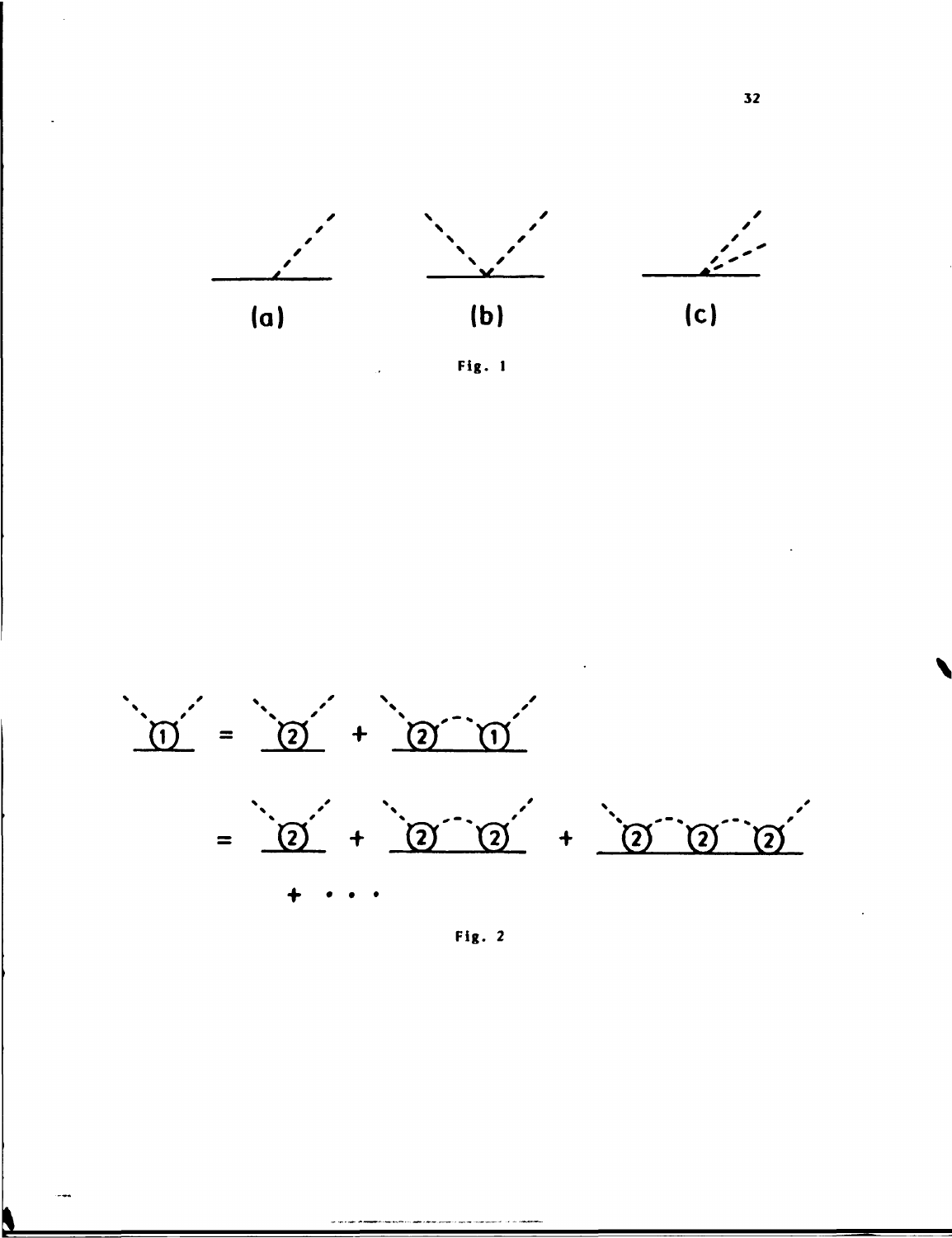

Fig. 3

 $\begin{pmatrix} 0 & 0 \end{pmatrix}$ **(「**  $Q^{\prime}$  (2) +  $Q^{\prime}$  (2) (2)  $\blacksquare$ 

Fig. 4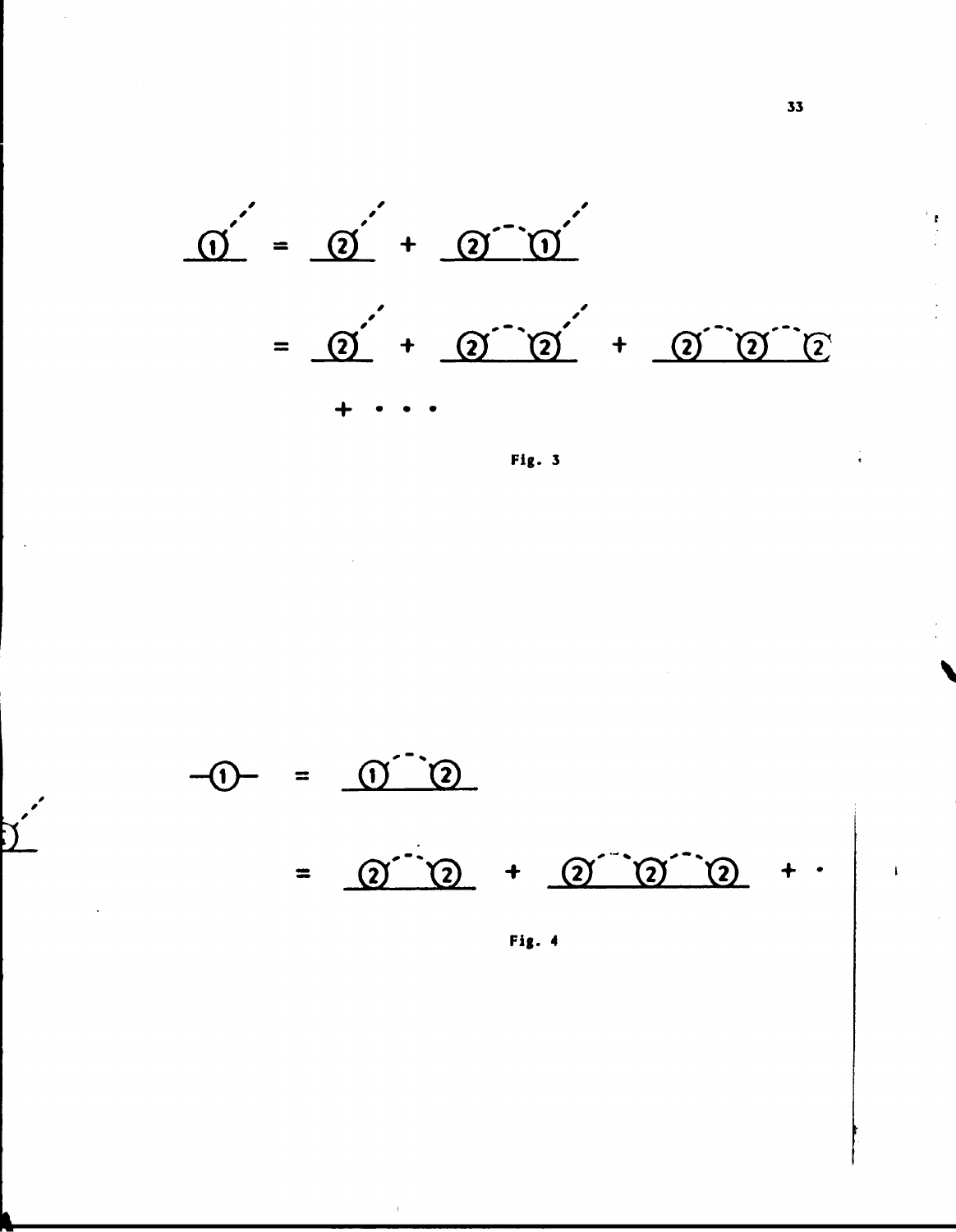

Fig. 5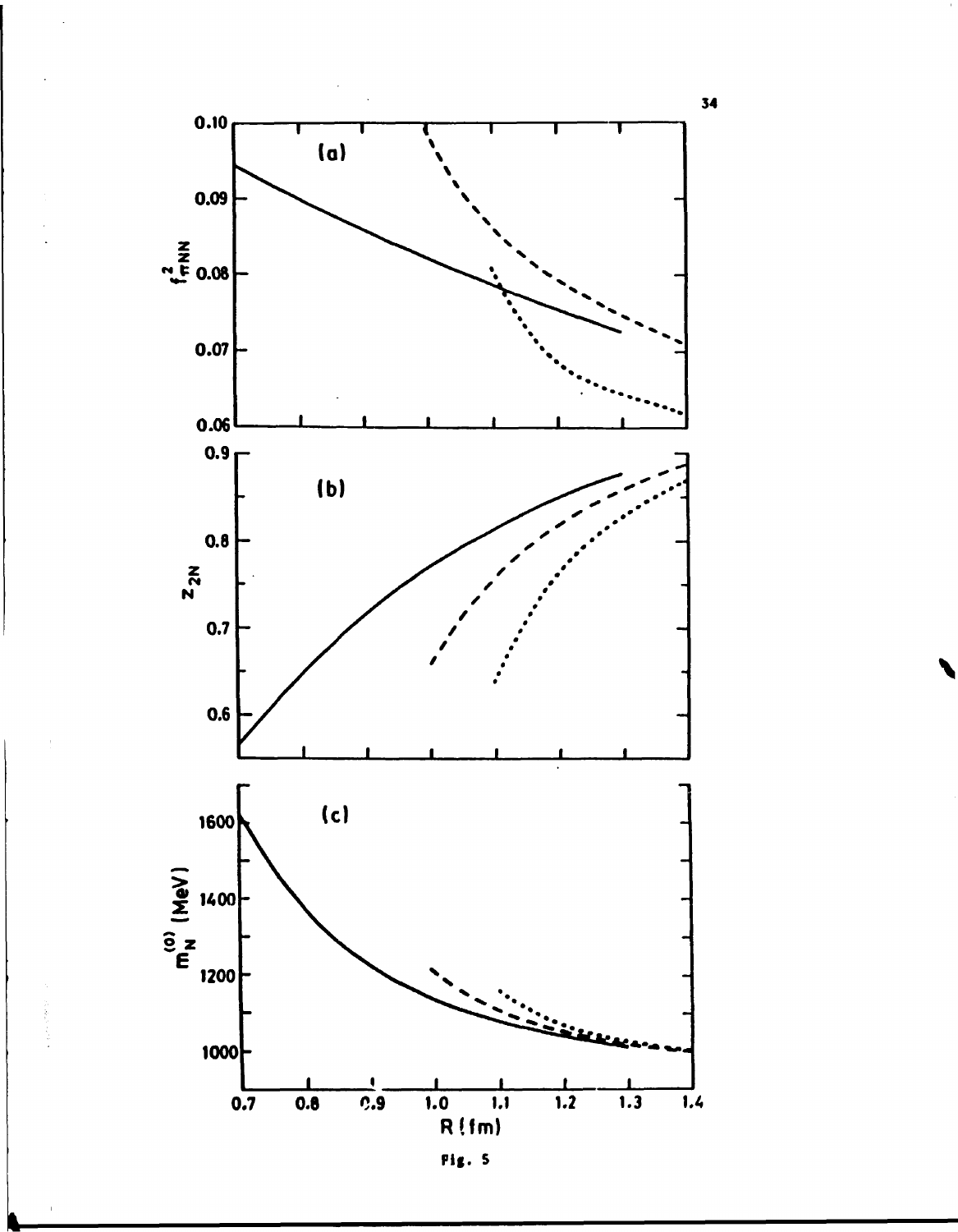

Fig. 6





 $(q)$ 

Fig. 7

35

 $\begin{pmatrix} 1 & 1 \\ 1 & 1 \\ 1 & 1 \\ 1 & 1 \end{pmatrix}$ 

 $\mathbf{I}$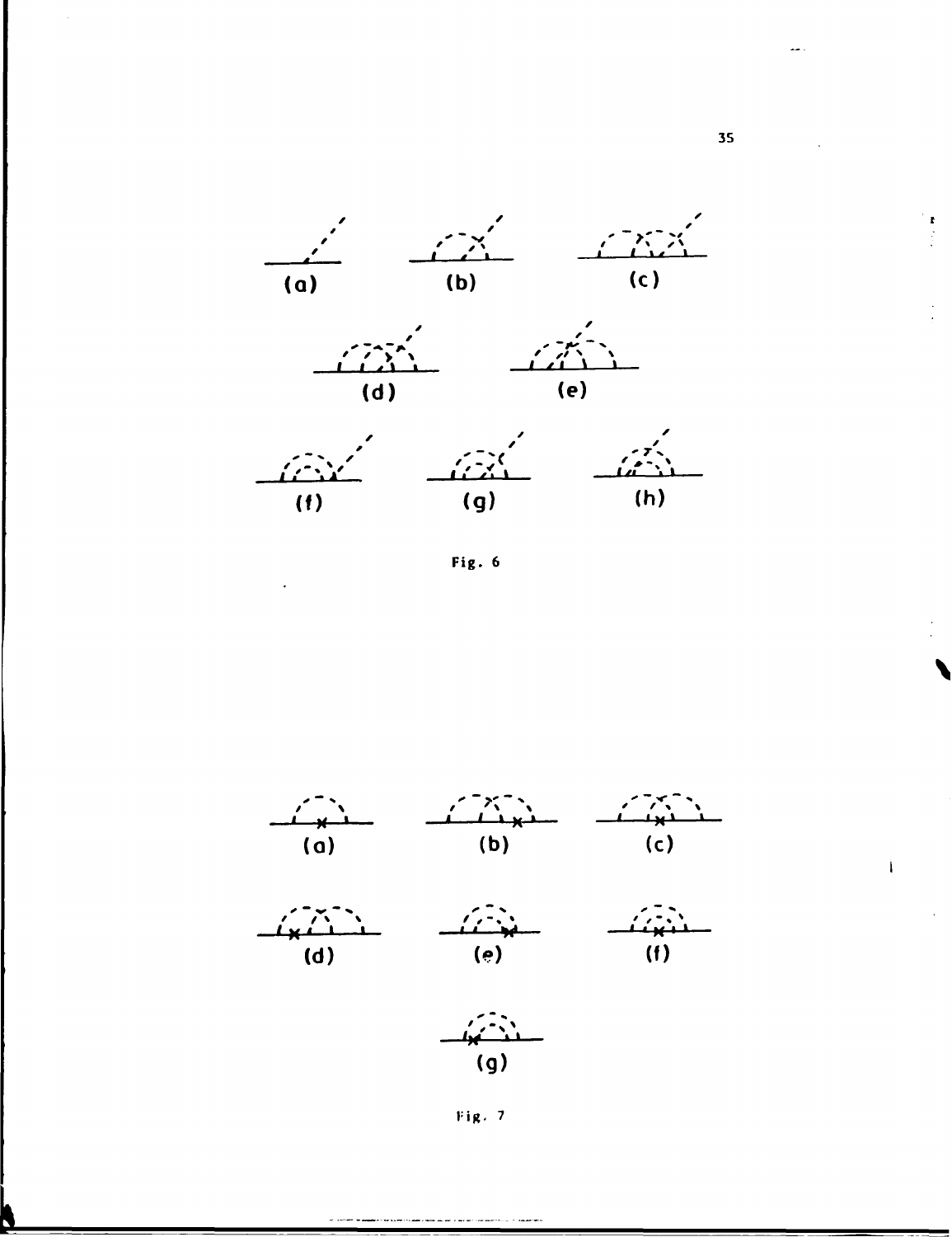





Fig. 9



Fig. 10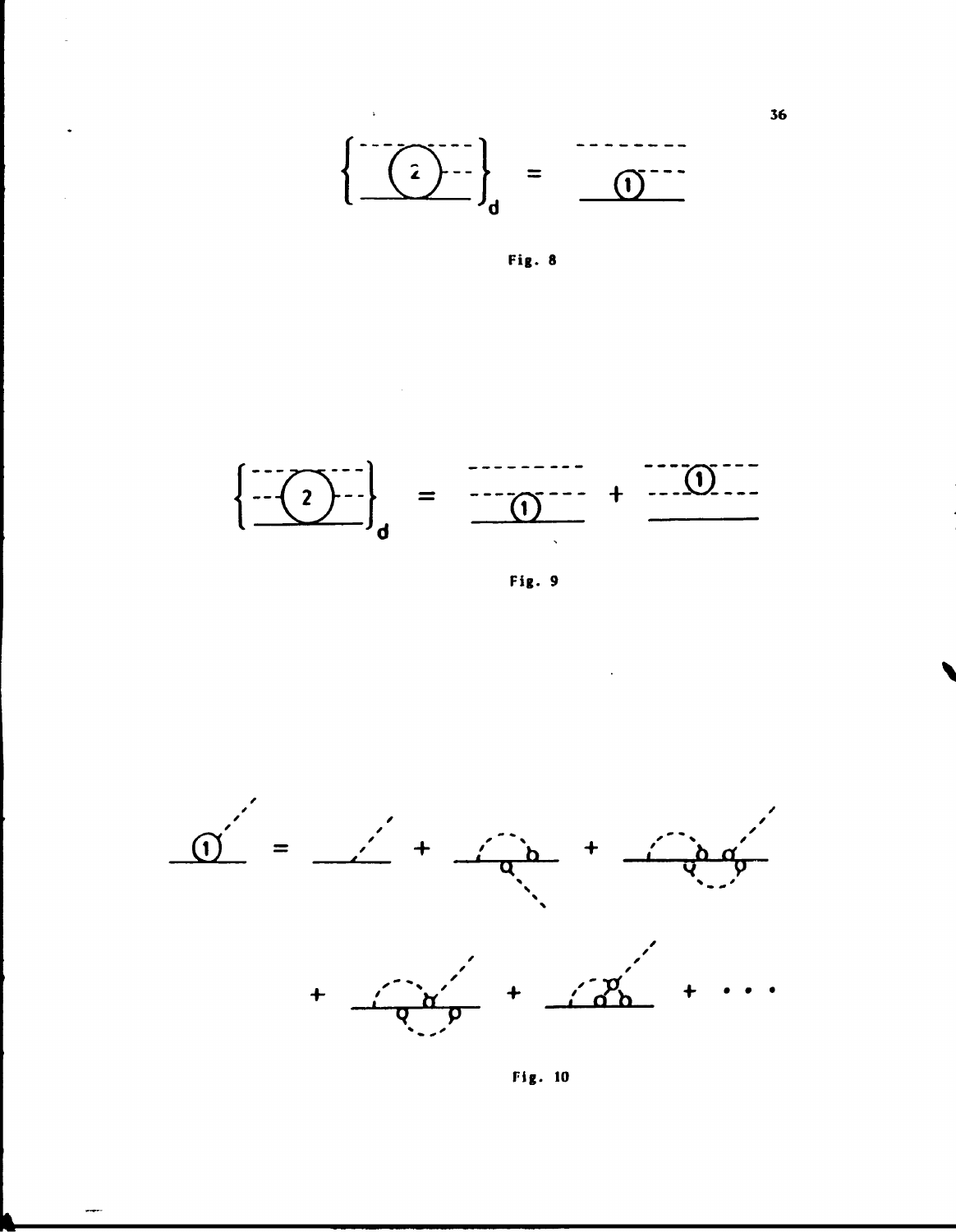

**Fig. 11** 

 $\overline{\mathbf{37}}$ 

 $\overline{\mathbf{I}}$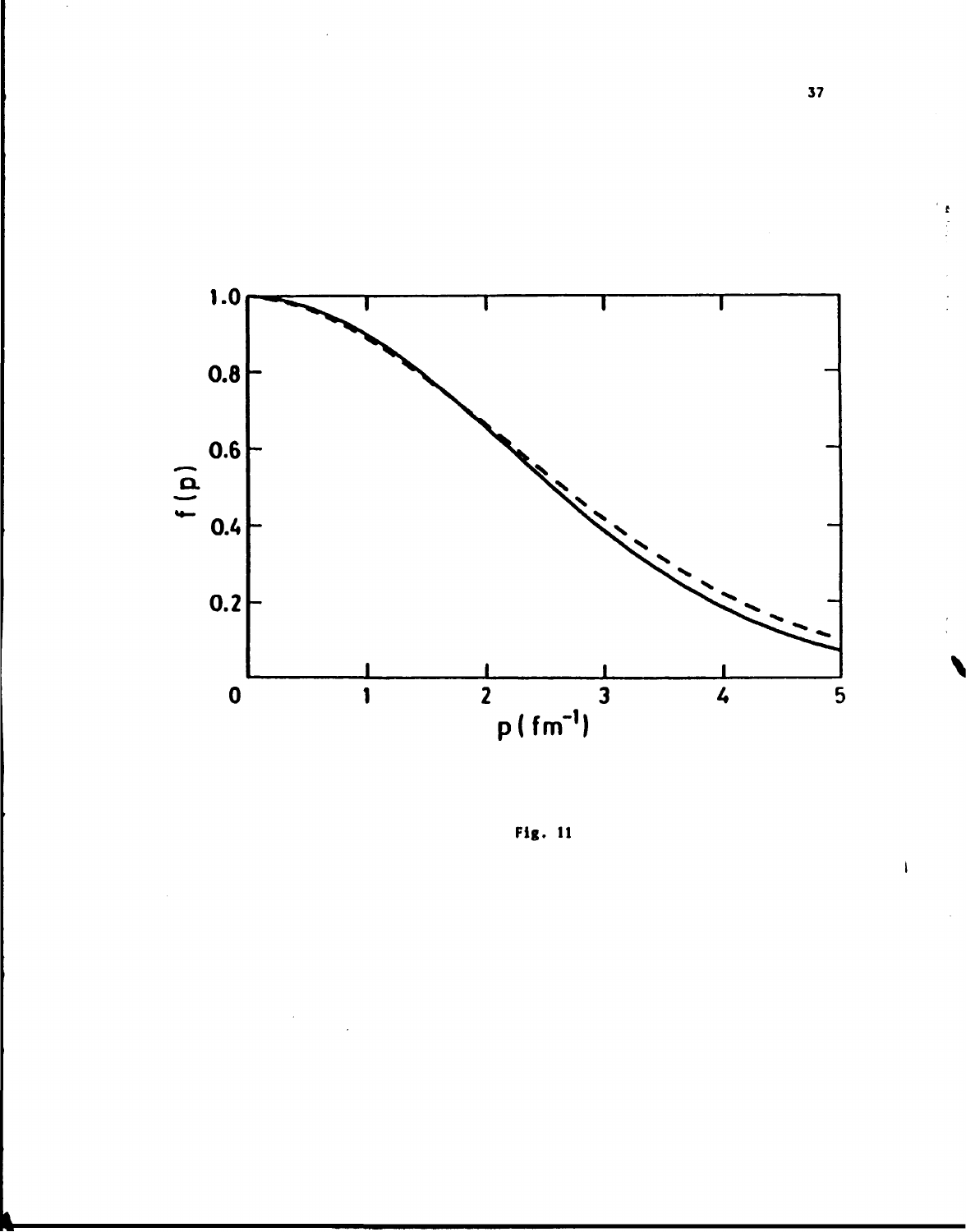

 $\int\limits_{-\infty}^{\infty}$ 

 $\delta_{\mathsf{p}_{11}}$  (deg)

 $\delta_{\mathsf{p}_{11}}$  (deg)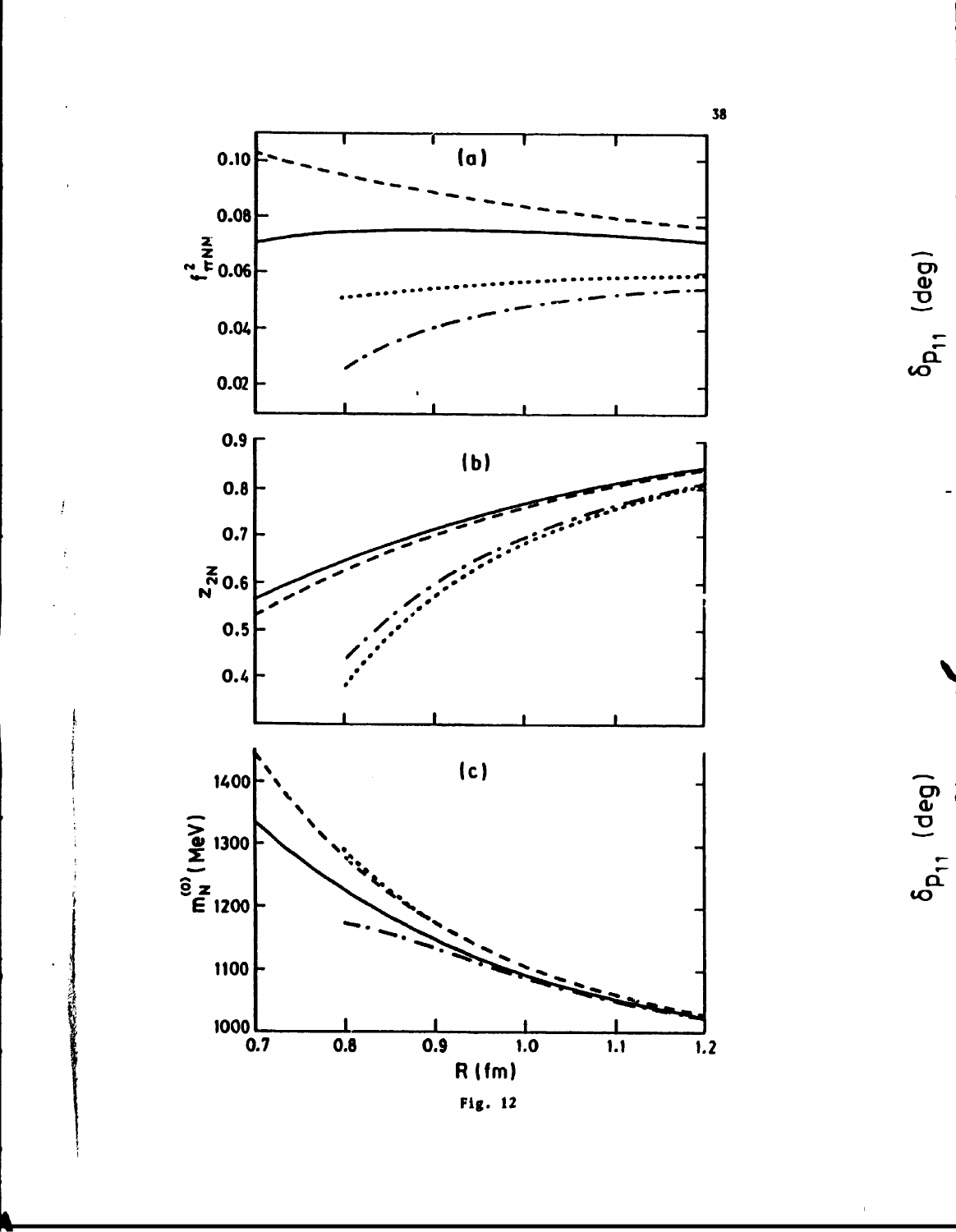

 $\begin{array}{c} \bullet \\ \bullet \\ \bullet \\ \bullet \end{array}$ 

Fig. 13



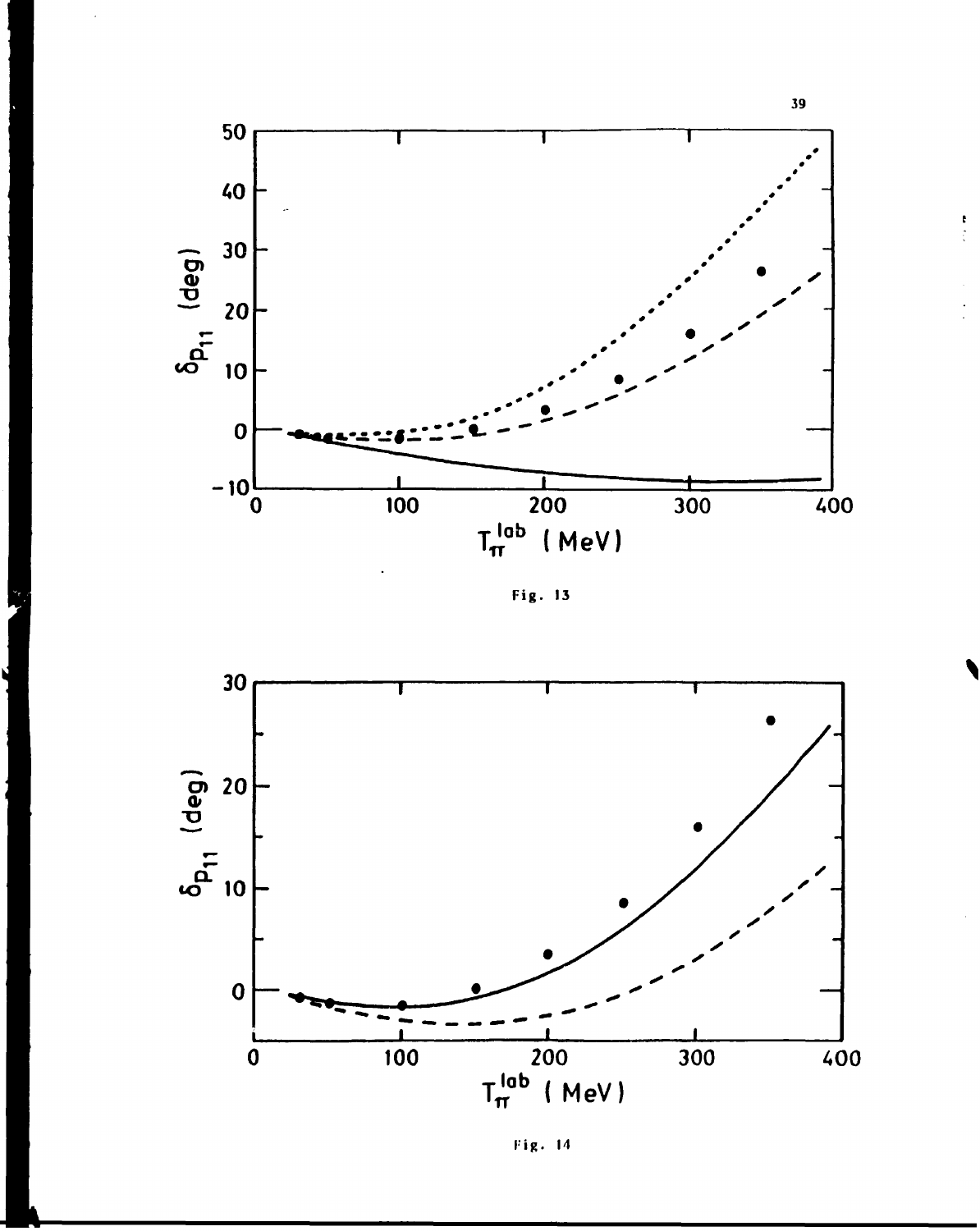

 $\overline{1}$ 







 $40$ 

 $\delta_{\mathsf{p}_{33}^{-1}}$ deg)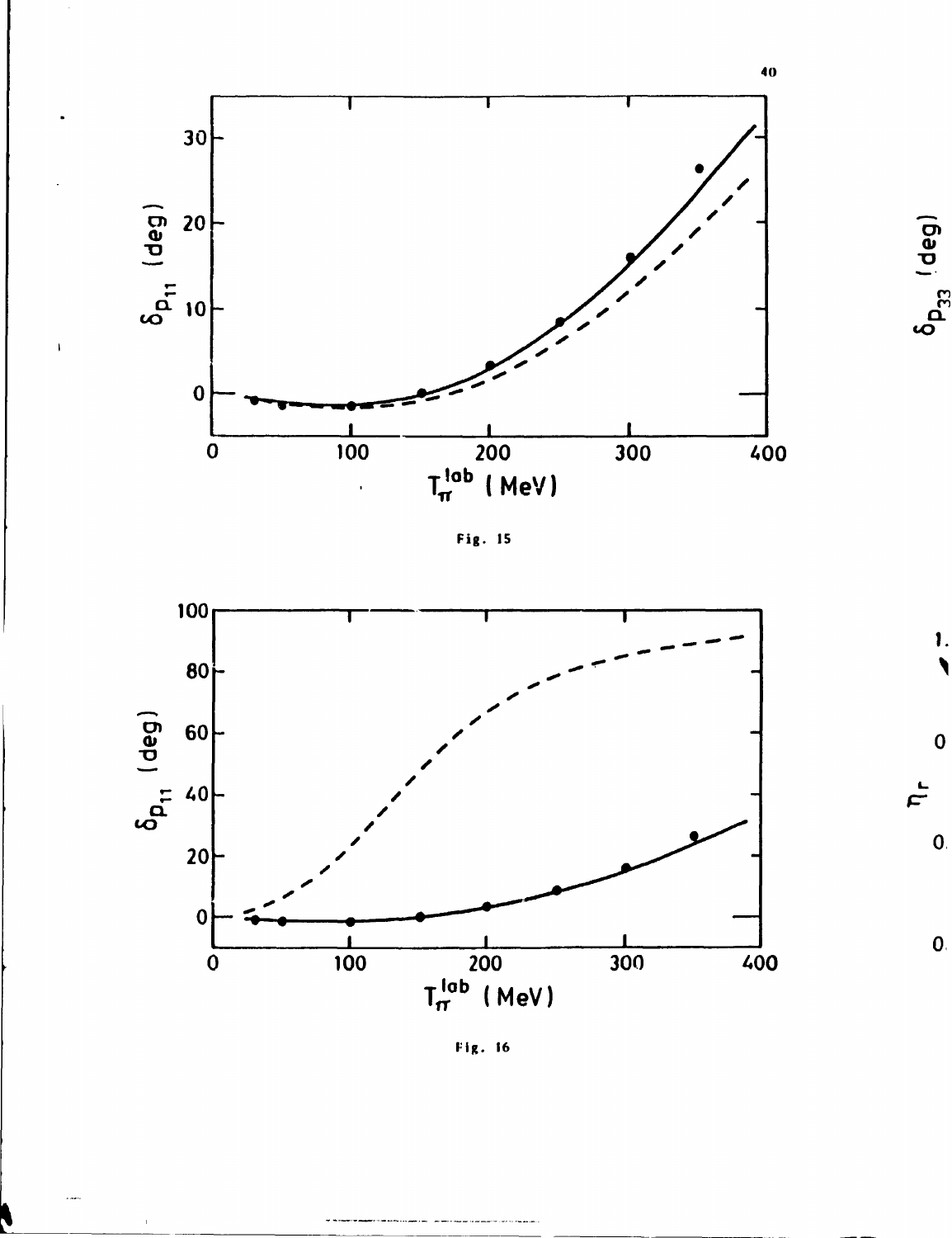

 $\mathfrak{i} \, \mathbf{0}$ 

 $400$ 

 $-00$ 

Fig. 17



Fig. 18